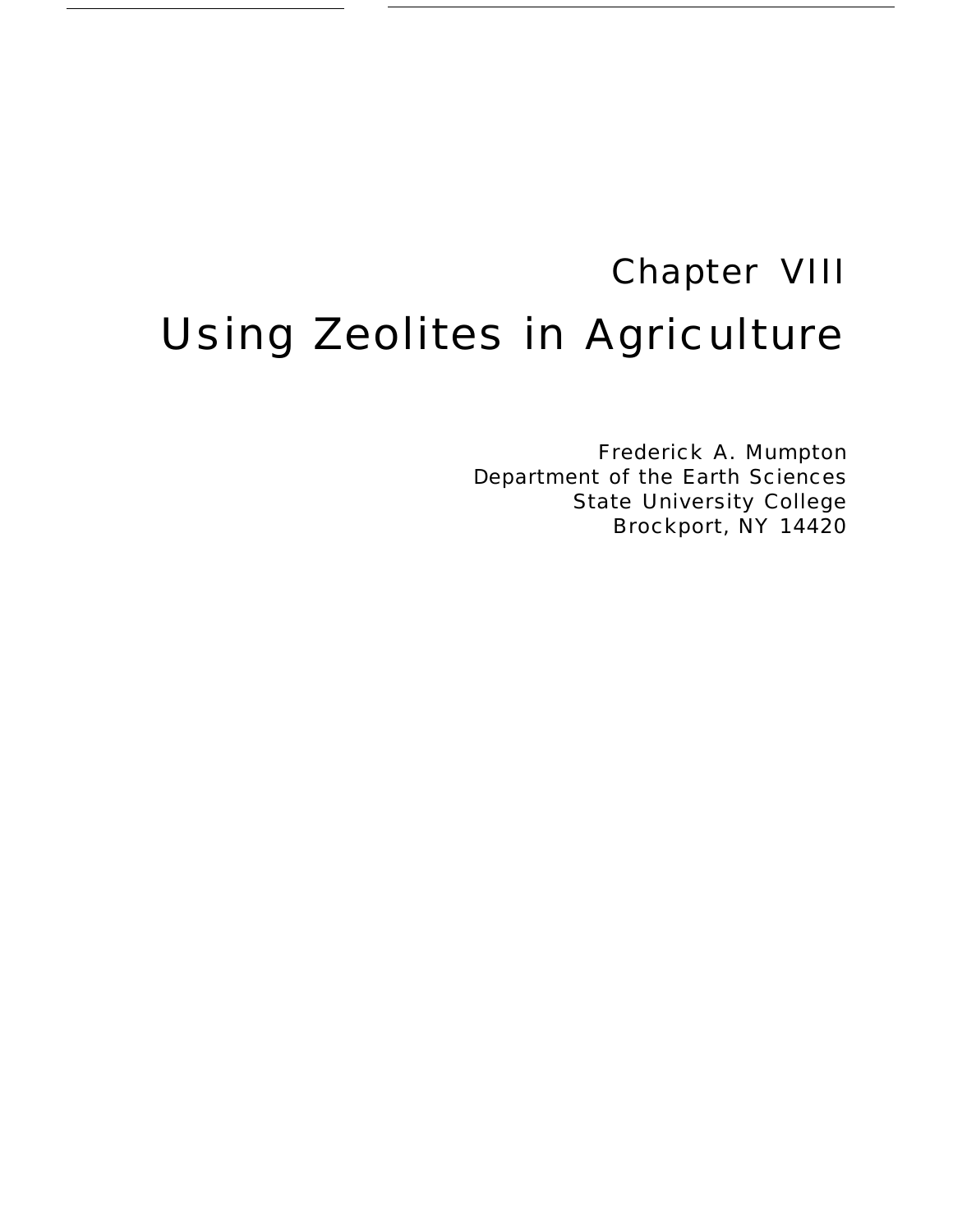# **Contents**

|                                           | Page |
|-------------------------------------------|------|
|                                           |      |
| Natural <b>Zeolites</b> 127               |      |
| Chemistry and Crystal Structure of        |      |
|                                           |      |
| Properties of Zeolites. 129               |      |
| Applications in Agronomy , 133            |      |
| Fertilizer and Soil Amendments 133        |      |
| Pesticides, Fungicides, Herbicides. " 135 |      |
| Heavy Metal Traps 135                     |      |
| Applications in Animal Husbandry 136      |      |
|                                           |      |
|                                           |      |
|                                           |      |
|                                           |      |
| Excrement Treatment 141                   |      |
| Malodor and Moisture Control 141          |      |
| Methane Purification. 142                 |      |
| Aquacultural Applications 143             |      |
| Nitrogen Removal From Closed or           |      |
| Recirculation Systems 143                 |      |
| Aeration Oxygen Production 144            |      |
|                                           |      |
| Occurrence and Availability of Natural    |      |
|                                           |      |
| Geological Occurrence. 144                |      |
| Geographic Distribution 146               |      |
|                                           |      |
|                                           |      |
| Agronomic Applications 150                |      |
| Animal Nutrition Applications ., ,.,, 151 |      |
| Excrement Treatment Applications 152      |      |
| Conclusions and Recommendations 152       |      |
|                                           |      |

# **Tables**

| Table No.                                 | Page |
|-------------------------------------------|------|
| l. Representative Formulae and Selected   |      |
| Physical Properties of Important          |      |
|                                           |      |
| 2. Growth Response of Radishes to         |      |
| Ammonium-Exchange Clinoptilolite 134      |      |
| 3, Growth Response of Radishes to         |      |
| Natural Clinoptilolite Plus Urea ,, 134   |      |
| 4. Caloric Efficiencies of Zeolite        |      |
| Supplements in Poultry Feeding 136        |      |
| 5. Apparent Caloric Efficiency of Zeolite |      |
| in Chicken Rations 137                    |      |
| 6. Caloric Efficiency of Zeolite          |      |
| Supplements in Swine Feeding 137          |      |
| 7. Effect of Zeolite Diets on Health      |      |
|                                           |      |
| 8. Effect of Prenatal Zeolite Diet on     |      |
| Newborn Pigs, ,, ,                        | 138  |
| 9. Effect of Zeolite Supplementing the    |      |
| Diets of Early Weaned Pigs 139            |      |
|                                           |      |

| 10. Effect of Zeolite Supplement in                      |
|----------------------------------------------------------|
| Molasses-Based Diets of Young Pigs .,. 139               |
| 11. Effect of Clinoptilolite Supplemental                |
| in the Diet of Swine 140                                 |
| 12. Occurrence of Diarrhea and Soft-Feces                |
| Among Calveson Diets Supplemented                        |
|                                                          |
| 13. Effect of Zeolite Additions to Chicken               |
|                                                          |
| 14. Effect of Clinoptilolite Additions to the            |
|                                                          |
| 15. Reported Occurrences of Sedimentary                  |
|                                                          |
| 16. Countries Engaged in Zeolite Mining 150              |
| 17. Organizations Engaged in Zeolite/                    |
| Agronomic Investigations 151                             |
| 18. Organizations Engaged in Animal                      |
| Nutrition Studies Using Zeolites $\dots \dots \dots 152$ |
| 19. Zeolite Property Holders and                         |
| Zeoagricultural Research Efforts. ,,. 153                |
|                                                          |

# **Figures**

| FigureNo.                                             | Page |
|-------------------------------------------------------|------|
| l. Simple Polyhedron of Silicate and                  |      |
| Aluminate Tetrahedra 130                              |      |
| 2. Arrangements of Simple Polyhedra to                |      |
| Enclose Large Central Cavities , ,                    | 130  |
| 3. Solid Sphere Models of Synthetic                   |      |
| Zeolite and Chabazite 131                             |      |
| 4. Stylized Illustration of the Entry of              |      |
| Straight-Chain Hydrocarbons and                       |      |
| Blockage of Branch-Chain Hydrocarbons                 |      |
| at Channel Apertures ,, ,,,,,,,,, 131                 |      |
| 5. Langmuir-Type Isotherm for Adsorption              |      |
| on Crystalline Zeolites Illustrating                  |      |
| Almost Complete Saturation at Low                     |      |
| Partial Pressures of the Adsorbate " 131              |      |
| 6. Types of Ion-Exchange Isotherms for the            |      |
| Reaction $A_s + B_z = A_z + B_s, \ldots, \ldots, 132$ |      |
| 7. Change of Soil Nitrogen of Paddy Soil              |      |
|                                                       |      |
| 8. Yield of Chrysanthemums as a Function              |      |
| of Potassium Level Supplied by One-                   |      |
| TimeAdditions of Clinoptilolite 134                   |      |
| 9. Cumulative Leachate NO <sub>3</sub> -N for Banded  |      |
| NH <sub>4</sub> -Exchanged Clinoptilolite and         |      |
| Banded Ammonium Sulfate ,,,,, 135                     |      |
| 10. Methane-Purification System, Pales                |      |
|                                                       |      |
| 11. Field Exposure of Zeolite Beds ,,, ,,, 145        |      |
| 12. Scanning Electron Micrograph of                   |      |
| Clinoptilolite Laths With Minor Mordenite             |      |
| From a Saline-Lake Deposit Tuff Near                  |      |
|                                                       |      |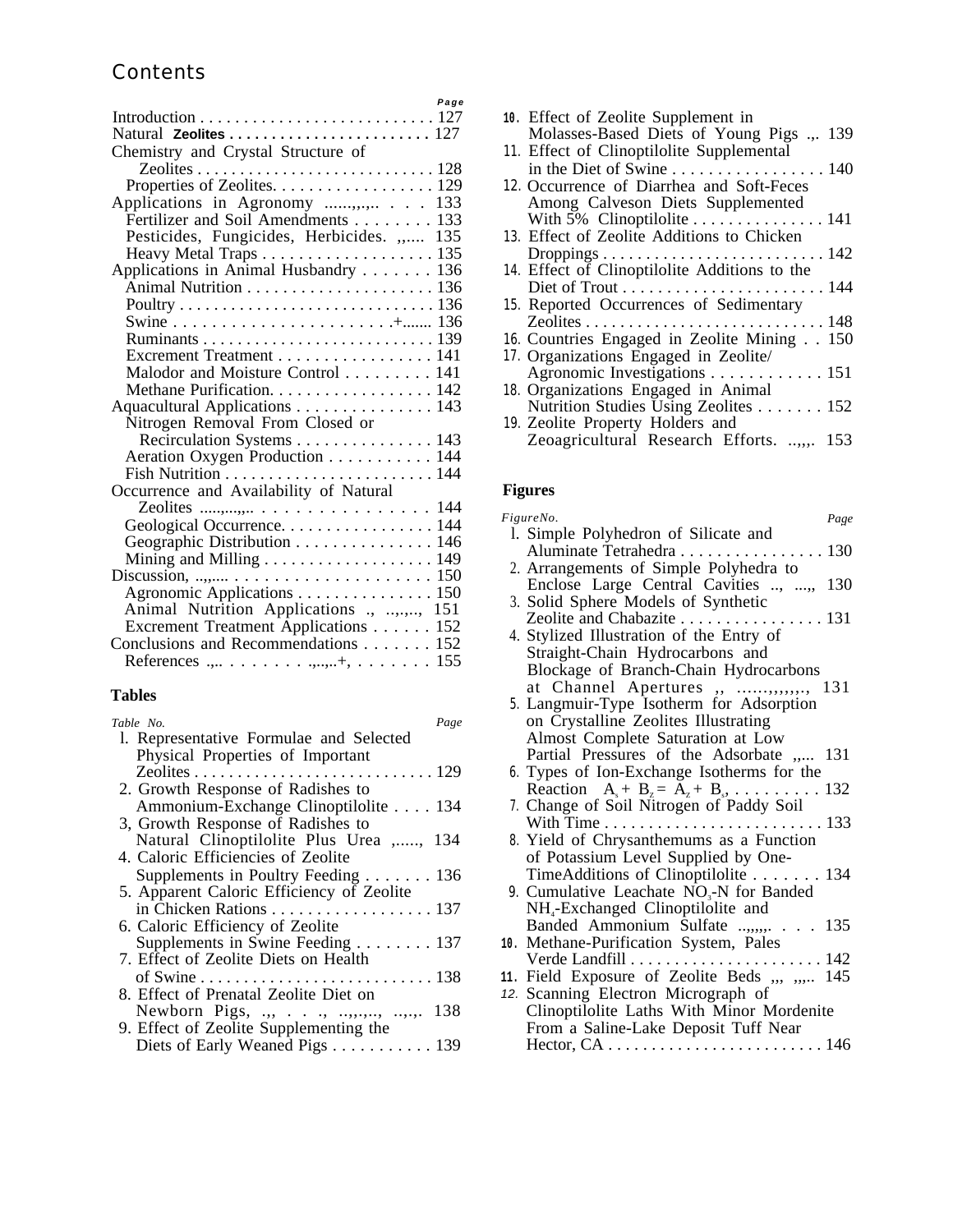# Chapter Vlll Using Zeolites in Agriculture

# **INTRODUCTION**

AS agriculturalists the world over increase their effort to expand crop and animal production, more and more attention is being paid to various mineral materials as soil amendments and as dietary supplements in animal husbandry. The close relationship between the agricutura1 and geological sciences is not new--crop production depends on the existence and maintenance of fertile soil and agronomists rely on knowledge of mineralogy and geochemist}' of clays and other soil constituents. In the animal sciences, the addition of crushed limestone to chicken feed to strengthen egg shells is well known, as is the use of bentonite as a binding agent in pelletized anima1 feed stuffs.

Recently, one group of minerals has emerged as having considerable potential in a wide variety of agricultural processes. This group of minerals is the zeolite group. The unique ionexchange, dehydration-rehydration, and adsorption properties of zeolite materials promise to contribute significantly to many years of agricultural and aquacultural technology (60).

Most of the initial research on the use of zeolites in agriculture took place in the 1960s in Japan, Japanese farmers have used zeolite rock for years to control the moisture content and malodor of animal wastes and to increase the pH of acidic volcanic soils. The addition of small amounts of the zeolites clinoptilolite and mordenite to the normal protein diet of pigs, chickens, and ruminants gave noticeable in-

creases in the body weight and general "health" of the animals (52). The use of zeolites in rations also appeared to reduce odor and associated pollution problems and to provide a means of regulating the viscosity and nitrogen retentivity y of animal manure. These same zeolites were also found to increase the ammonium content of rice paddy soils when added with normal fertilizers.

Although most of these were preliminary results and often published in rather obscure journals or reports from local experiment stations, they did suggest that zeolites could act as traps or reservoirs for nitrogen both in the body and in the soil. The growing awareness of such phenomena and of the availability of inexpensive natural zeolites in the Western United States and in geologically similar parts of the world has aroused considerable commercial interest. Zeolites are fast becoming the subject of serious investigation in dozens of agricultural laboratories both here and abroad. Some of the ways in which zeolites can contribute to more efficient crop and livestock production are discussed below, along with their role in the rapidly expanding areas of fish breeding and aquiculture. At this stage, the number of published papers dealing with "zeoagriculture " is quite small, and hard data are few; however, the potential of these materials in such areas is apparent, and zeolites show promise of contributing directly to increased agricultural productivity in the years to come.

# **NATURAL ZEOLITES**

Zeolites are crystalline, hydrated aluminosilicates of alkali and earth metals that possess infinite, three-dimensional crystal structures. They are further characterized by an ability to lose and gain water reversibly and to exchange some of their constituent elements without major change of structure. Zeolites were discovered in 1756 by Freiherr Axel Fredrick Cronstedt, a Swedish mineralogist, who named them from the Greek words meaning "boiling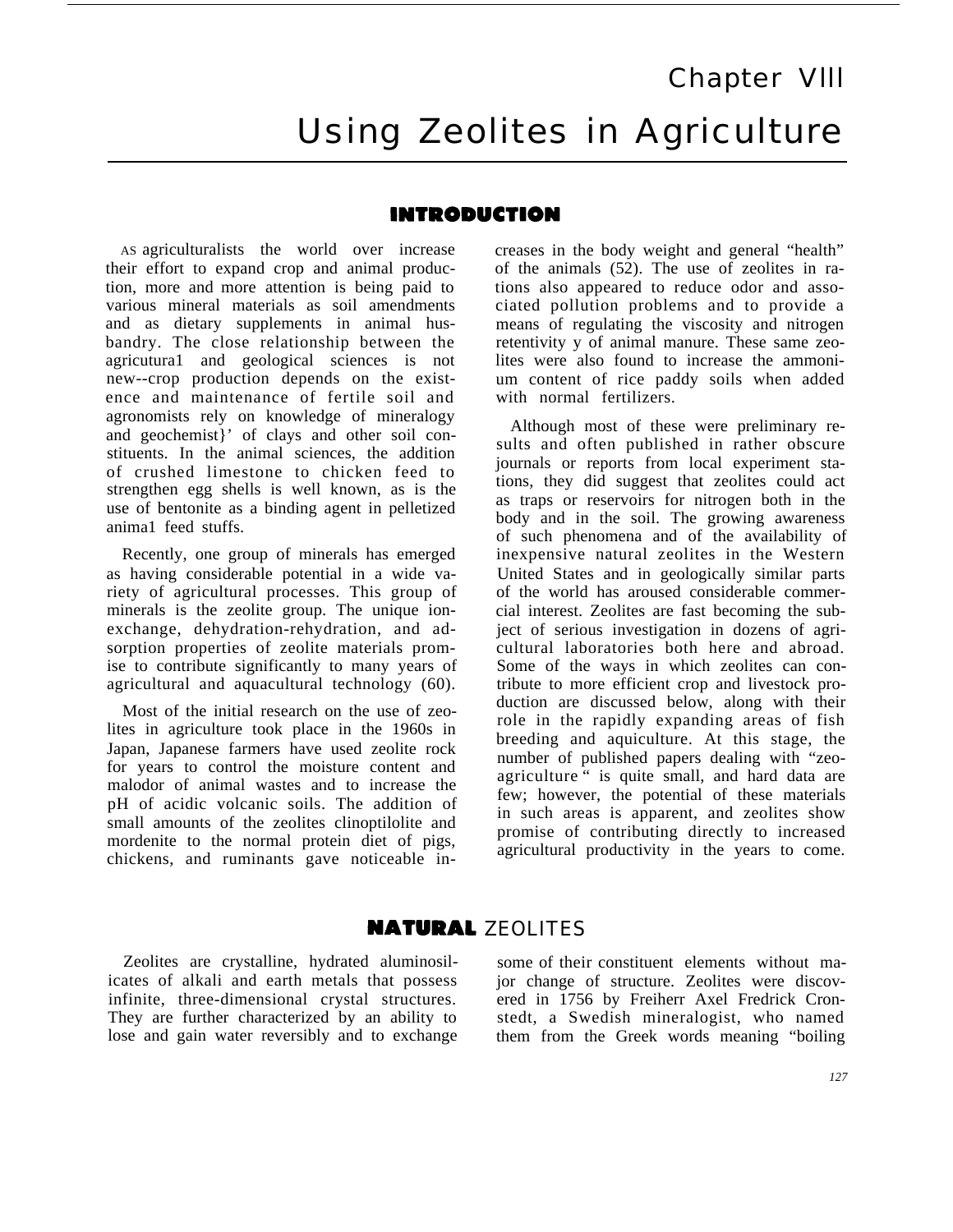stones, " in allusion to their peculiar frothing characteristics when heated before the mineralogist's blowpipe. Since that time, nearly 50 natural species of zeolites have been recognized, and more than 100 species having no natural counterparts have been synthesized in the laboratory. Synthetic zeolites are the mainstays of the multimillion-dollar molecular sieve businesses that have been developed by Union Carbide Corp., W. R. Grace& Co., Mobil Corp., Norton Co., Exxon Corp., and several other companies in the last 25 years in the United States and by chemical firms in Germany, France, Great Britain, Belgium, Italy, Japan, and the Soviet Union.

Natural zeolites have long been known to members of the geological community as ubiquitous, but minor constituents in the vugs and cavities of basalt and other traprock formations. It was not until the late 1950s that the world became aware of zeolites as *major* constituents of numerous volcanic tuffs that had been deposited in ancient saline lakes of the Western United States or in thick marine tuff deposits of Italy and Japan. Since that time, more than **2,000** separate occurrences of zeolites have been reported from similar sedimentary rocks of volcanic origin in more than 40 countries. The high purities and near-surface location of the sedimentary deposits has

prompted intense commercial interest both here and abroad. Many industrial applications based on the exciting bag of chemical and physical tricks of zeolites have been developed.

The commercial use of natural zeolites is still in its infancy, but more than **300,000** tons of zeolite-rich tuff is mined each year in the United States, Japan, Bulgaria, Hungary, Italy, Yugoslavia, Korea, Mexico, Germany, and the Soviet Union. Natural zeolites have found applications as fillers in the paper industry, as lightweight aggregate in construction, in pozzolanic cements and concrete, as ion-exchangers in the purification of water and municipal sewage effluent, as traps for radioactive species in low-level wastewaters from nuclear facilities, in the production of high purity oxygen from air, as reforming petroleum catalysts, as acid-resistant absorbents in the drying and purification of natural gas, and in the removal of nitrogen compounds from the blood of kidney patients (58).

The applications and potential applications of both synthetic and natural zeolites depend, of course, on their fundamental physical and chemical properties. These properties are in turn related directly to the chemical composition and crystal structure of individual species.

# CHEMISTRY AND CRYSTAL STRUCTURE OF ZEOLITES

"tektosilicates, " that is, they consist of three- the empirical formula of a zeolite is of the type: dimensional frameworks of silicon-oxygen  $(SiO<sub>4</sub>)$ <sup>4</sup> tetrahedral, wherein all four corner M<sub>2</sub> oxygen atoms of each tetrahedron are shared where M is any alkali or alkaline earth element, with adjacent tetrahedral. This arrangement of  $\blacksquare$  n is the valence charge on that element, x is silicate tetrahedral reduces the overall oxygen: a number from 2 to 10, and y is a number from silicon ratio to 2:1, and if each tetrahedron in 2 to 7. The empirical and unit-cell formulae of the framework contains silicon as its central clinoptilolite, the most common of the natural atom, the structures are electrically neutral, as zeolites, is: is quartz (SiO<sub>2</sub>. In zeolite structures, however, some of the quadrivalent silicon is replaced by trivalent aluminum, giving rise to a deficiency of positive charge. This charge is balanced by Elements or cations within the first set of pathe presence of mono- and divalent elements rentheses in the formula are known as exsuch as sodium (Na<sup>+</sup>), calcium ( $Ca^{2+}$ ), and po-

Along with quartz and feldspar, zeolites are tassium (K+) elsewhere in the structure. Thus,

$$
M_{2}/_{n}O \ . \ Al_{2}O_{a} . \ xSiO_{2} \bullet y H_{2}O
$$

 $(Na, K), O$ . Al,  $O_3$ . 10SiO<sub>2</sub>. 6 H<sub>2</sub>O or  $(Na_4K_4)(Al_8Si_{40})O_{96}$  • 24H<sub>2</sub>O.

changeable cations; those within the second set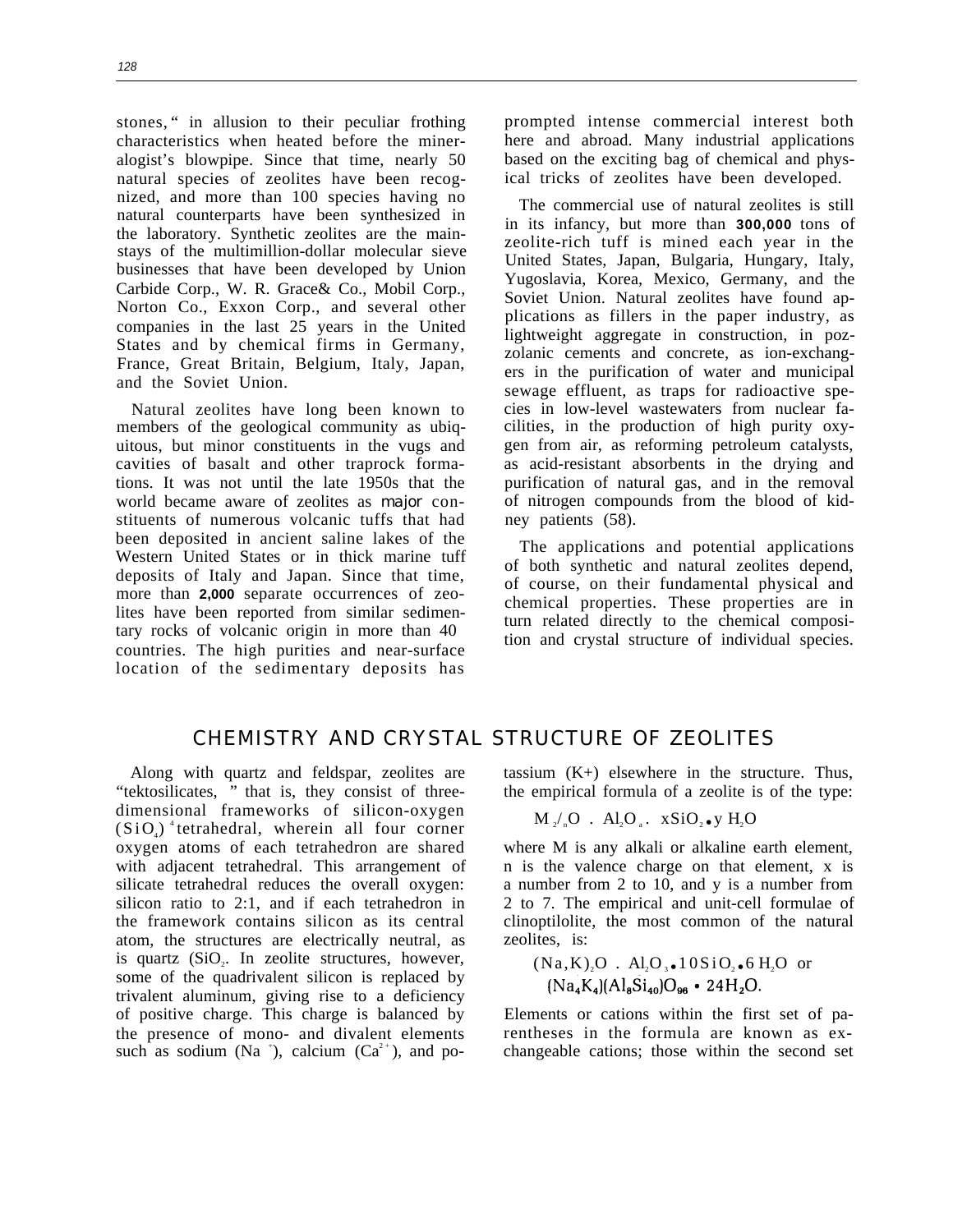of parentheses are called structural cations, because with oxygen they make up the tetrahedral framework of the structure. Loosely bound molecular water is also present in the structures of all natural zeolites, surrounding the exchangeable cations in large pore spaces.

Whereas the framework structures of quartz and feldspar are dense and tightly packed, those of zeolite minerals are remarkably open and void volumes of dehydrated species as great as 50 percent are known (table 1). Each zeolite species has its own unique crystal structure and, hence, its own set of physical and chemical properties. Most structures, however, can be visualized as  $SiO_4$  and  $AlO_4$  tetrahedral linked together in a simple geometrical form. This particular polyhedron is known as a truncated cube-octahedron. It is more easily seen by considering only lines joining the midpoints of each tetrahedron, as shown in figure 1.

Individual polyhedra may be connected in several ways; for example, by double four-rings of oxygen atoms (figure 2a), or by double sixrings of oxygen atoms (figure 2b), the framework structures of synthetic zeolite A and the mineral faujasite, respectively. Solid-sphere models of synthetic zeolite A and of the mineral chabazite are illustrated in figures 3a, 3b.

once the water is removed from a zeolite, considerable void space is available within both the simple polyhedra building blocks and the larger frameworks formed by several polyhedra. Although water and other inorganic and organic molecules would appear to be able to move freely throughout a dehydrated zeolite framework, the passageways leading into the simple polyhedra are too small for all but the smallest molecules to pass; however, ports or channels up to 8 A in diameter lead into the large, three-dimensional cavities (figures 2a, 2b, 3a, 3b).

#### Properties of Zeolites

*Adsorption properties:* Under normal conditions, the large cavities and entry channels of zeolites are filled with water molecules forming hydration spheres around the exchangeable cations. Once the water is removed, usually by heating to **3000** to **4000** C for a few hours, molecules having diameters small enough to fit through the entry channels are readily adsorbed on the inner surfaces of the vacant central cavities. Molecules too large to pass through the entry channels are excluded, giving rise to the well-known "molecular sieving" property of most crystalline zeolites (figure **4).**

|                |                                                                 | Void                | Channel                 | Thermal   | lon-exchange          |
|----------------|-----------------------------------------------------------------|---------------------|-------------------------|-----------|-----------------------|
| Zeolite        | Representative unit-cell formula <sup>®</sup>                   | volume <sup>®</sup> | dimensions <sup>®</sup> | stability | capacity <sup>b</sup> |
| Analcime       | Na16(A116Si32O96.16H2O                                          | 18%                 | 2.6A                    | High      | 4.54 meg/g            |
| Chabazite      | $(Na2, Ca)6(A112S124O72)•4OH2O$                                 | 47                  | $3.7 \times 4.2$        | High      | 3.81                  |
| Clinoptilolite | $(Na_4K_4)(A1_8Si_{40}O_{96})$ $24H_2O$                         | 39?                 | 3.9 $x$ 5.4             | High      | 2.54                  |
| Erionite       | $(Na, Ca5, K)9(A19Si27O72)•27H2O$                               | 35                  | $3.6 \times 5.2$        | High      | 3.12                  |
| Faujasite      | Nass(A1ssSi134O384).27H2O                                       | 47                  | 7.4                     | High      | 3.39                  |
| Ferrierite     | $(Na2Ma2)(A16Si30O72)•18H2O$                                    |                     | 4.3 $x$ 5.5             | High      | 2.33                  |
|                |                                                                 |                     | $3.4 \times 4.8$        |           |                       |
| Heulandite     | $Ca3(A18S128O72)•24H2O$                                         | 39                  | $4.0 \times 5.5$        | Low       | 2.91                  |
|                |                                                                 |                     | $4.4 \times 7.2$        |           |                       |
|                |                                                                 |                     | $4.1 \times 4.7$        |           |                       |
| Laumontite     | $Ca_4(A1_8Si_{16}O_{48})$ = 16H <sub>2</sub> O                  |                     | 4.6 x 6.3               | Low       | 4.25                  |
| Mordenite      | $Na_8(A1_8Si_{40}O_{96})$ . 24H <sub>2</sub> O                  | 28                  | $2.9 \times 5.7$        | High      | 2.29                  |
|                |                                                                 |                     | $6.7 \times 7.0$        |           |                       |
| Phillipsite    | $(Na,K)_{10}(A1_{10}Si_{22}O_{64})$ * 20H <sub>2</sub> O        | 31                  | $4.2 \times 4.4$        | Low       | 3.87                  |
|                |                                                                 |                     | $2.8 \times 4.8$        |           |                       |
|                |                                                                 |                     | 3.3                     |           |                       |
| Linde A        | $Na_{12}(A1_{12}Si_{12}O_{48})$ = 27H <sub>2</sub> O            | 47                  | 4.2                     | High      | 5.48                  |
| Linde X        | $N_{\text{diss}}(A1_{86}Si_{108}O_{384})$ = 264H <sub>2</sub> O | 50                  | 7.4                     | High      | 4,73                  |

**Table 1.— Representative Formulae and Selected Physical Properties of Important Zeolites**

aTaken mainly **from** Breck, 1974, Meier and **Olson,** 1971 Void volume is determined from water content bCalculated from unit-cell formula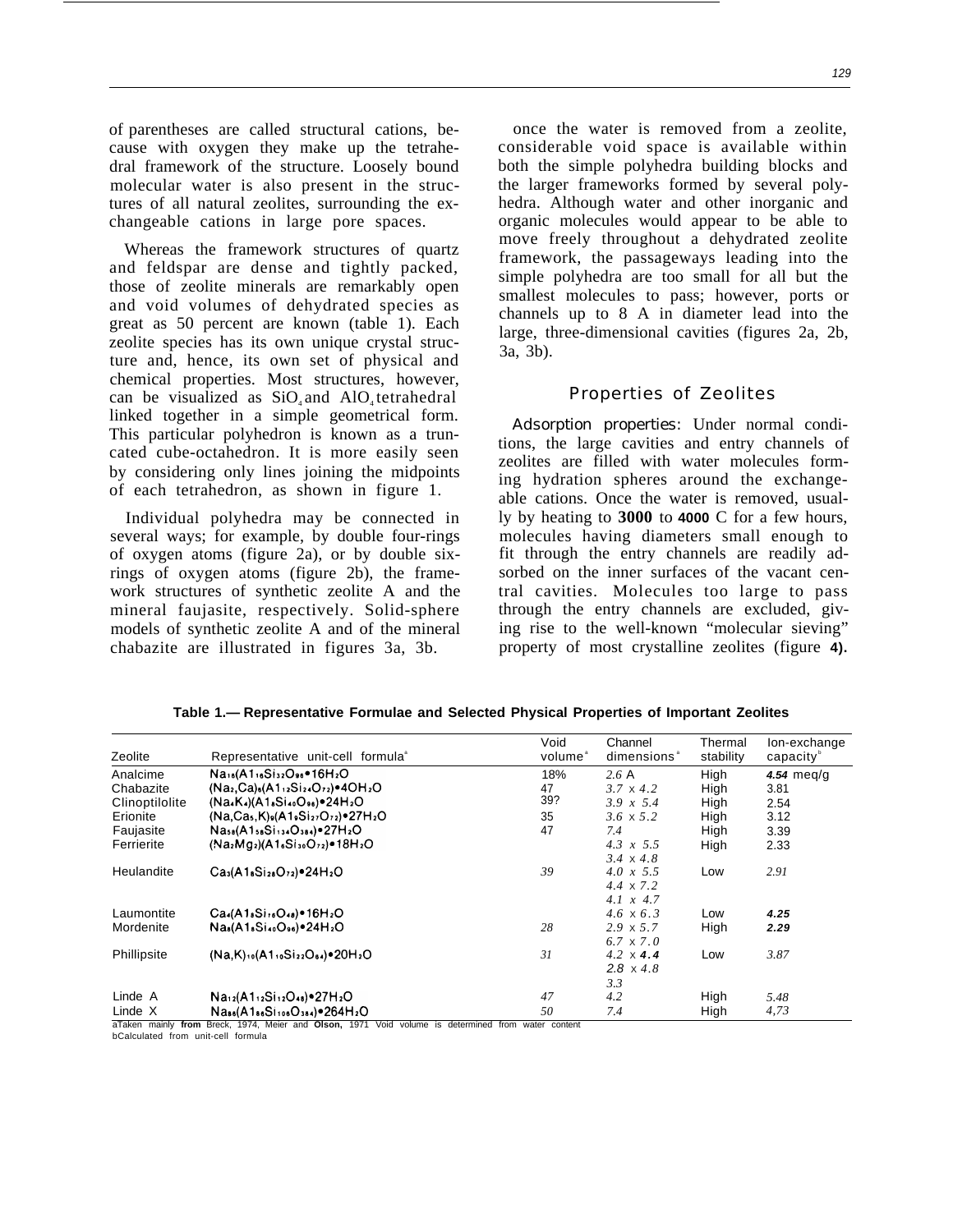

**Figure 1. —Simple Polyhedron of Silicate and Aluminate Tetrahedra**

(a) Ball and peg model of truncated cube-octahedron. (b) Line drawing of truncated cube-octahedron, lines connect centers of tetrahedral

**Figure 2.—Arrangements of Simple Polyhedra to Enclose-Large Central Cavities**



**(a)** Truncated cube-octahedra connected by double four-rings of oxygen in structure of synthetic zeolite A. (b) Truncated cube-octahedra connected by double six-rings of oxygens in structure of faujasite.

The internal surface area available for adsorption ranges up to several hundred square meters per gram, and some zeolites are capable of adsorbing up to about **30** weight percent of a gas, based on the dry weight of the zeolite.

In addition to their ability to separate gas molecules on the basis of size and shape, the unusual charge distribution within a dehydrated void volume allows many species with permanent dipole moments to be adsorbed

with a selectivity unlike that of almost all other sorbents. Thus, polar molecules such as water, sulfur dioxide, hydrogen sulfide, and carbon dioxide are preferential] y adsorbed by certain zeolites over nonpolar molecules, such as methane, and adsorption p recesses have been developed using natural zeolites by which carbon dioxide and other contaminants can be removed from impure natural gas or methane streams, allowing the gas to be upgraded to high-Btu products. In addition, the small, but finite, quadripole moment of nitrogen allows it to be adsorbed selectively from air by a dehydrated zeolite, producing oxygen-enriched streams at relatively low cost at room temperature. Both of the above processes may find application in agricultural technology.

*Dehydration-rehydration properties:* Because of the uniform nature of the pores of structural cages, crystalline zeolites have fairly narrow pore-size distributions, in contrast to other commercial absorbents, such as activated alumina, carbon, and silica gel. Adsorption on zeolites is therefore characterized by Langmuir-type isotherms, as shown in figure 5. Here, percent of adsorption capacity is plotted against partial pressure of the adsorbate gas. Note that almost all of the zeolite's adsorption capacity for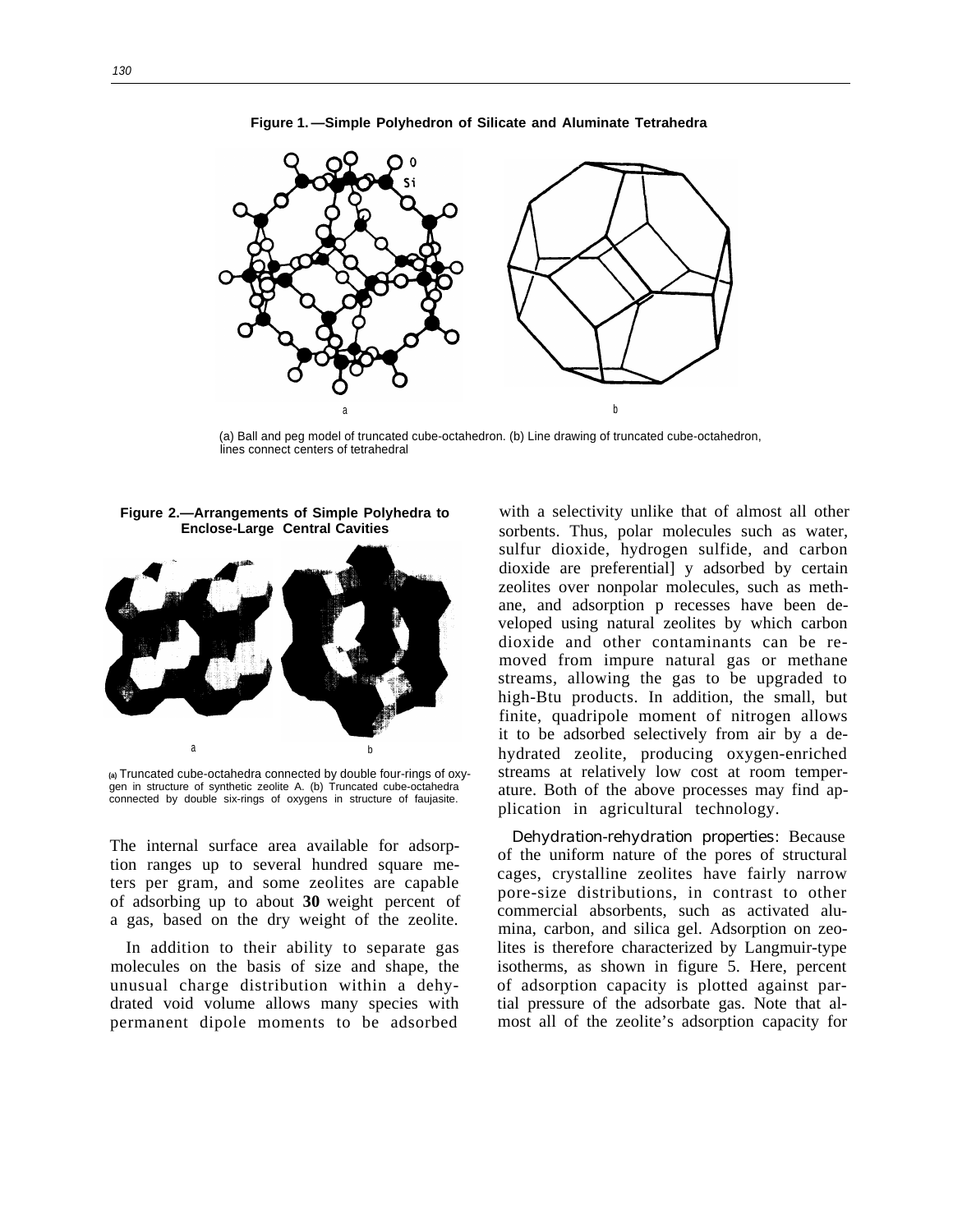

**Figure 3.—Solid Sphere Models of Synthetic Zeolite and Chabazite**

(a) Solid-sphere model of the crystal structure of synthetic zeolite A (b) Solid-sphere model of the crystal structure of chabazite





a particular gas (including water) is obtained at very low partial pressures, meaning that although their total adsorption capacity may be somewhat less than those of other absorbents, (e.g., silica gel), zeolites are extremely efficient ad sorbents even at low partial pressures. This property has been used in the zeolitic adsorption of traces of water from Freon gas lines of ordinary refrigerators that might otherwise freeze and clog pumps and valves. The extreme nonlinearity of the water adsorption isotherms of zeolites has been exploited recently in the developrnent of solar-energy refrigerators (81),

*lon-exchange properties:* The exchangeable cations of a zeolite are also only loosely bonded to the tetrahedral framework and can be removed or exchanged from the framework

**Figure 5.—Langmuir-Type Isotherm for Adsorption on Crystalline Zeolites Illustrating Almost Complete Saturation at Low Partial Pressures of the Adsorbate**





structure easily by washing with a strong solution of another element. As such, crystalline zeolites are some of the most effective ion exchangers known to man, with capacities of 3 to 4 meq per gram being common. This com-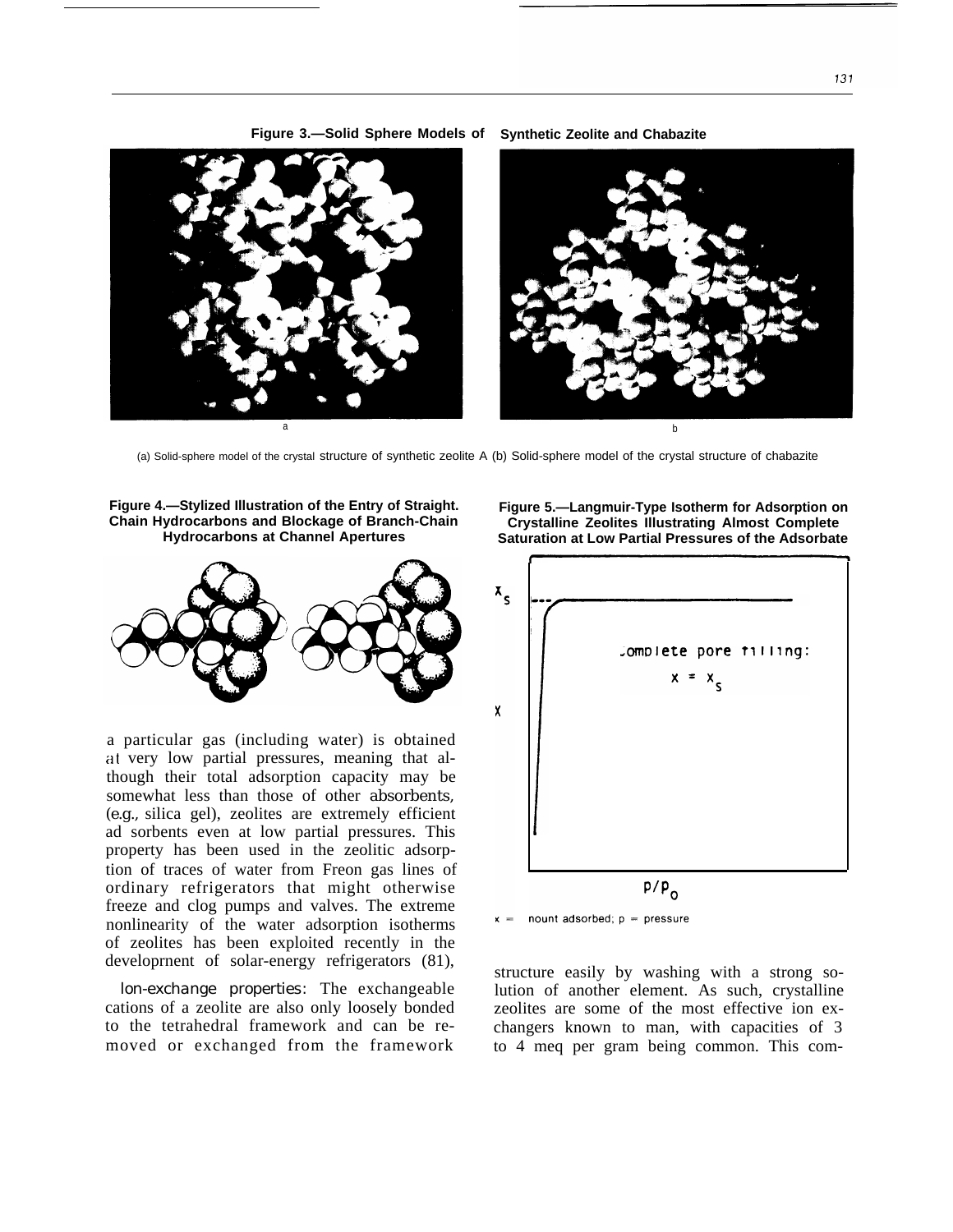pres with the 0.8 to 1.0 meq per gram cationexchange capacity of bentonite, the only other significant ion-exchanger found in nature,

Cation-exchange capacity is basically a funct ion of the degree of substitution of aluminum for silicon in the zeolite framework: the greater the substitution, the greater the charge deficiency of the structure, and the greater the number of alkali or alkaline earth atoms required for electrical neutrality. In practice, however, the cation-exchange capacity is dependent on a number of other factors as well, In certain species, cations can be trapped in structural positions that are relatively inaccessible, thereby reducing the effective exchange capacity of that species for that ion, Also, cation sieving may take place if the size of the exchanging cat ion is too large to pass through the entry channels into the central cavities of the structure.

Unlike most noncrystalline ion exchangers, such as organic resins or inorganic aluminosilicate gels (mislabeled in the trade as "zeolites"), the framework of a *crystalline* zeolite dictates its selectivity toward competing ions. The hydration spheres of high-charge, smallsize ions (e. g., sodium, calcium, magnesium) prevent their close approach in the cages to the seat of charge of the framework; therefore ions of low charge and large size (e. g., lead, barium, potassium), that normally do not have hydration spheres are more tightly held and selectively taken up from solution than are other ions, The small amount of aluminum in the composition of clinoptilolite, for example, results in a relatively low cation-exchange capacity (about 2.3 meq/g); however, its cation selectivity is:

**Cesium > Rubidium > Potassium > Ammonium > Barium > Strontium > Sodium Calcium > Iron > Aluminum > Magnesium > Lithium (3).**

Synthetic zeolite A, on the other hand, is more selective for calcium than for sodium, and thus, acts as a water softener in laundry detergents where it picks up calcium from the wash water and releases sodium (75).

Cation exchange between a zeolite (Z) and a solution (S) is usually shown by means of an exchange isotherm that plots the fraction of the exchanging ion  $(X)$  in the zeolite phase against that in the solution (figure 6). If a given cation shows no preference of either the solution or the zeolite, the exchange isotherm would be the straight line "a" at  $45^\circ$ . If the zeolite is moderately or very selective for the cation in solution, curve b and c would result, respectively. If the zeolite is rejective of a particular cation, curve d would result. Such is the selectivity of clinoptilolite for cesium or ammonium, for example. Clinoptilolite will take up these ions readily from solutions even in the presence of high concentrations of competing ions, a facility that was exploited by Ames (4) and Mercer, et al. (50), in their development of an ion-exchange process to remove ammoniacal nitrogen from sewage effluent.

**Figure 6.—Types of Ion-Exchange Isotherms for the**<br>**Reaction A<sub>s</sub> + B<sub>z</sub> = A<sub>z</sub> + B<sub>s</sub>** 



(a) no preference of the ion for either the zeolite or the solution; (b) small preference of the ion for the zeolite phase; (c) large preference of the ion for the zeolite; (d) small preference of the ion for the solution phase. (From Breck, 1974.)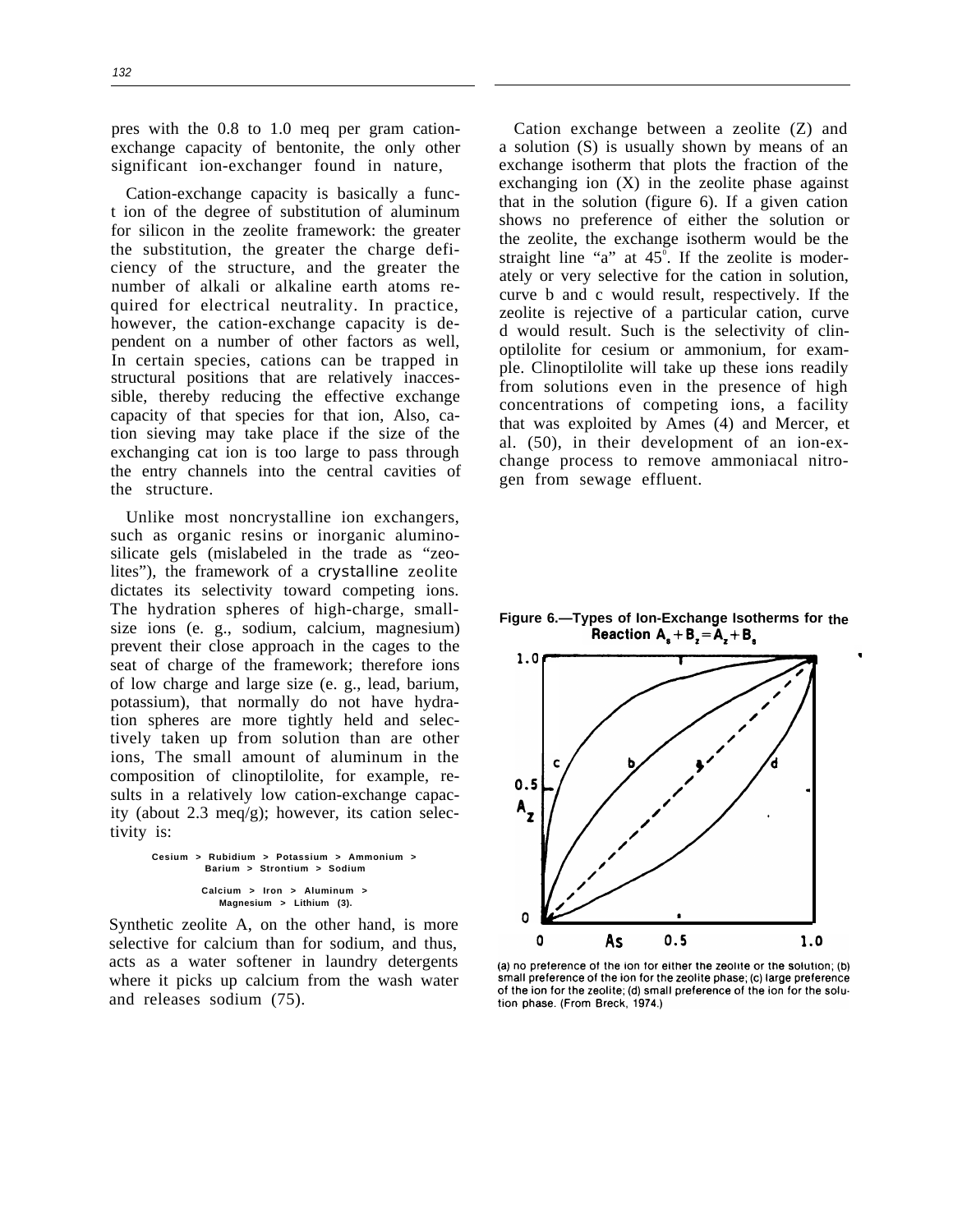# APPLICATIONS IN AGRONOMY

#### Fertilizer and Soil Amendments

Based on their high ion-exchange capacity and water retentivity, natural zeolites have been used extensively in Japan as amendments for sandy soils, and small tonnages have been exported to Taiwan for this purpose (52,31), The pronounced selectivity of clinoptilolite for large cations, such as ammonium and potassium, has also been exploited in the preparation of chemical fertilizers that improve the nutrient-retention ability of the soils by promoting a slower release of these elements for uptake by plants, In rice fields, where nitrogen efficiencies of less than 50 percent are not uncommon, Minato (52) reported a 63 percent improvement in the amount of available nitrogen in a highly permeable paddy soil 4 weeks after about 40 tons/acre zeolite had been added along with standard fertilizer (figure 7), Turner (84), on the other hand, noted little change in the vitrification of added ammonia when clin-

#### **Figure 7.—Change of Soil Nitrogen of Paddy Soil With Time**



Vertical water seepage in soil = 1.35 cm/day (Yamagata Prefecture Board of Agriculture and Forestry, 1966; reported in Minato, 1968.)

optilolite was mixed with a Texas clay soil, although the overall ion-exchange capacity of the soil was increased. He attributed these conflicting results to the fact that the Japanese soils contained much less clay, thereby accounting for their inherent low ion-exchange capacity and fast-draining properties. The addition of zeolite, therefore, resulted in a marked improvement in the soil's ammonium retentivity. These conclusions support those of Hsu, et al. (31), who found an increase in the effect of zeolite additions to soil when the clay content of the soil decreased. Although additions of both montmorillonite and mordenite increase the cation-exchange capacity of upland soils, the greater stability of the zeolite to weathering allowed this increase to be retained for a much longer period of time than in the clay-enriched soils (22),

Using clinoptilolite tuff as a soil conditioner, the Agricultural Improvement Section of the Yamagata Prefectural Government, Japan, reported significant increases in the yields of wheat (13 to 15 percent), eggplant (19 to 55 percent), apples (13 to 38 percent), and carrots (63 percent) when from 4 to 8 tons of zeolite was added per acre (83). Small, but significant improvements in the dry-weight yields of sorghum in greenhouse experiments using a sandy loam were noted when 0.5 to 3.0 tons of clinoptilolite per acre was added along with normal fertilizer (47). However, little improvement was found when raising corn under similar conditions. Hershey, et al. (29), showed that clinoptilolite added to a potting medium for chrysanthemums did not behave like a soluble K source, but was very similar to a slow-release fertilizer, The same fresh-weight yield was achieved with a one-time addition of clinoptilolite as with a daily irrigation of Hoagland's solution, containing 238 ppm K, for three months (total of 7 g potassium added), with no apparent detrimental effect on the plants (figure 8).

Experiments by Great Western Sugar Co. in Longmont, CO, using clinoptilolite as a soil amendment, resulted in a significant increase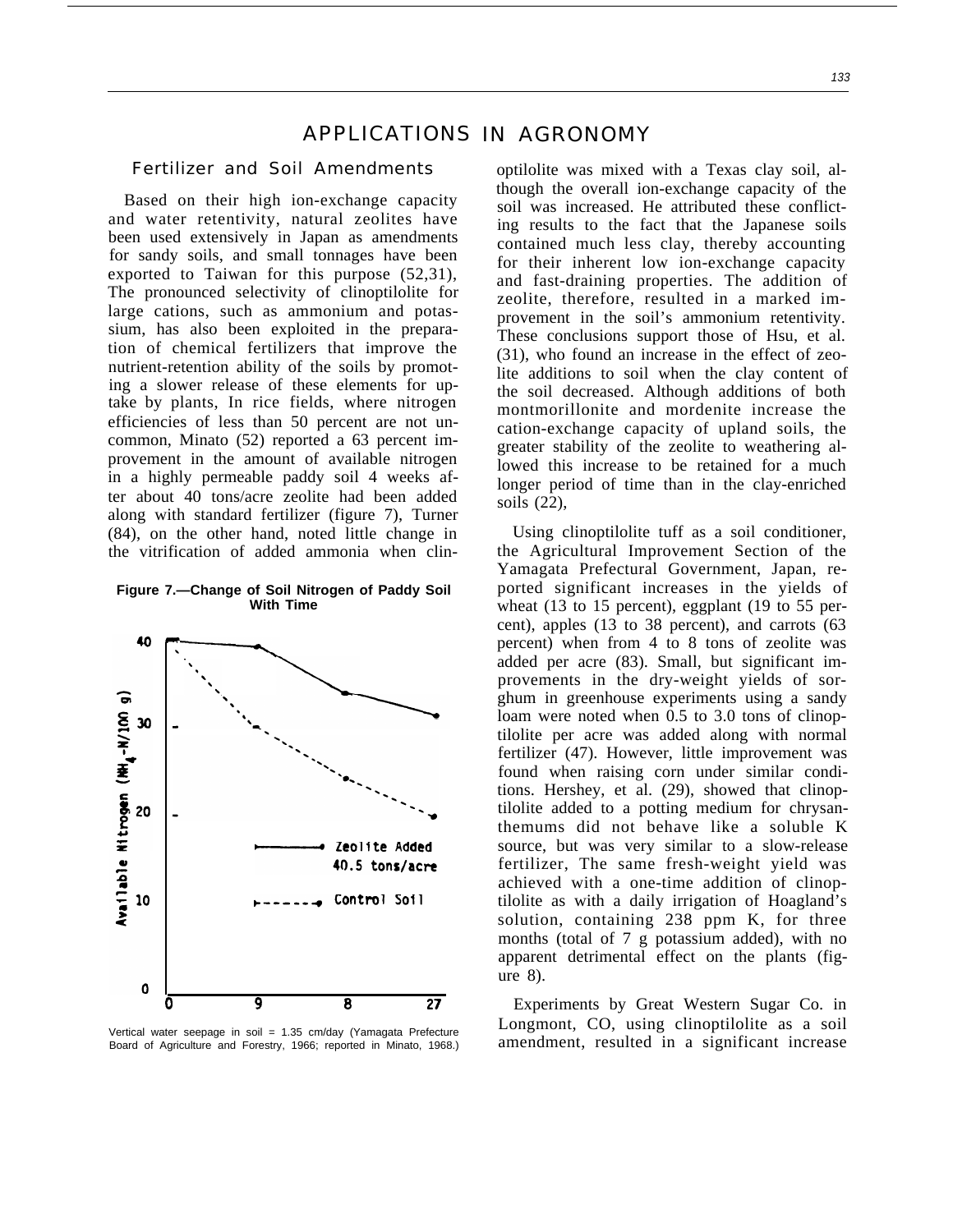

Solid square represents total of 7 g of potassium supplied by daily irrigation with Hoaglan's solution containing 234 ppm K. Total time of experiment was 3 months. (From Hershey, et al., 1980.)

in total-matter production of sugar beets, although "high" levels of zeolite were required (1). The details of these experiments are considered proprietary and have not been released. The addition of ammonium-exchanged clinoptilolite in greenhouse experiments with radishes resulted in a 59- and 53-percent increase in root weight in medium and light clay soils, respectively (45). The nitrogen uptake by plant tops also increased with the zeolite treatment compared with an ammonium sulfate control (table 2). These authors also found that natural clinoptilolite added to soil in conjunction with urea reduced the growth suppression that normally occurs when urea is added alone (table 3). The presence of zeolites also resulted in less  $NO<sub>3</sub>-N$  being leached from the soil (figure 9).

Both zeolite treatments apparently made considerably more ammonium available to the plants, especially when clay-poor soils were employed. The authors suggested that ammonium-exchanged clinoptilolite acted as a slowrelease fertilizer, whereas, natural clinoptilolite acted as a trap for ammonium that was produced by the decomposing urea, and thereby prevented both ammonium and nitrate toxicity by disrupting the bacterial vitrification process. The ammonium selectivity of zeolites was exploited by Varro (85) in the formulation of a fertilizer consisting of a 1:1 mixture of sewage sludge and zeolite, wherein the zeolite apparently controls the release of nitrogen from the organic components of the sludge.

Coupled with its valuable ion-exchange properties which allow a controlled release of micronutrients, such as iron, zinc, copper, man-

|  |  |  | Table 2.—Growth Response of Radishes to Ammonium-Exchange Clinoptilolite $^\circ$ |  |
|--|--|--|-----------------------------------------------------------------------------------|--|
|--|--|--|-----------------------------------------------------------------------------------|--|

|                                                                                          | 130/0 clay soil <sup>b</sup>                       |      | $6^{\circ}/0$ clay soil $^{\circ}$ |      |  |
|------------------------------------------------------------------------------------------|----------------------------------------------------|------|------------------------------------|------|--|
| Parameter                                                                                | $N$ H <sub>c</sub> -Clinoptilolite $(NH_1)$ , S 0. |      | $N Hc-Clinoptilolite (NHc), S_0$   |      |  |
|                                                                                          | 243                                                | 187  | 187                                | 150  |  |
| Plant weight (dry weight) (g). $\ldots \ldots \ldots \ldots \ldots \ldots \ldots \ldots$ | 1.84                                               | 1.12 | 1.40                               |      |  |
|                                                                                          | 13.5                                               | 8.5  | 11.6                               | 7.6  |  |
| N uptake (mg N/plant top) $\dots \dots \dots \dots \dots \dots \dots \dots \dots \dots$  | 57.2                                               | 35.9 | 42.6                               | 38.9 |  |
| $1000 + 1000$                                                                            |                                                    |      |                                    |      |  |

a Lewis, et **al.,** 1980. bPlants sampled 36 days after planting.

cLeached five times; plants sampled 34 days after planting.

#### **Table 3.—Growth Response of Radishes to Natural Clinoptilolite Plus Urea<sup>a</sup>**

|                                                                          | 13% clay soil <sup>®</sup> |      | $6^{\circ}/0$ clay soil |      |  |
|--------------------------------------------------------------------------|----------------------------|------|-------------------------|------|--|
| Parameter                                                                | Zeolite + Urea             | Urea | Zeolite + Urea          | Urea |  |
|                                                                          | 210                        | 187  | 208                     | 116  |  |
|                                                                          | 1.59                       | 1.23 | 1.38                    | 0.71 |  |
|                                                                          | 13.8                       |      | 12.4                    | 6.3  |  |
|                                                                          | 45.5                       | 38.6 | 44.4                    | 18.9 |  |
| $\mathbf{a}$ . $\mathbf{b}$ . $\mathbf{c}$ . $\mathbf{d}$ . $\mathbf{a}$ |                            |      |                         |      |  |

Lewis, et al., 1980. bPlants sampled 36 days after planting. cLeached five times; plants sampled 34 days after planting.

# **Figure 8.— Yield of Chrysanthemums as a Function of Potassium Level Supplied by One-Time Additions**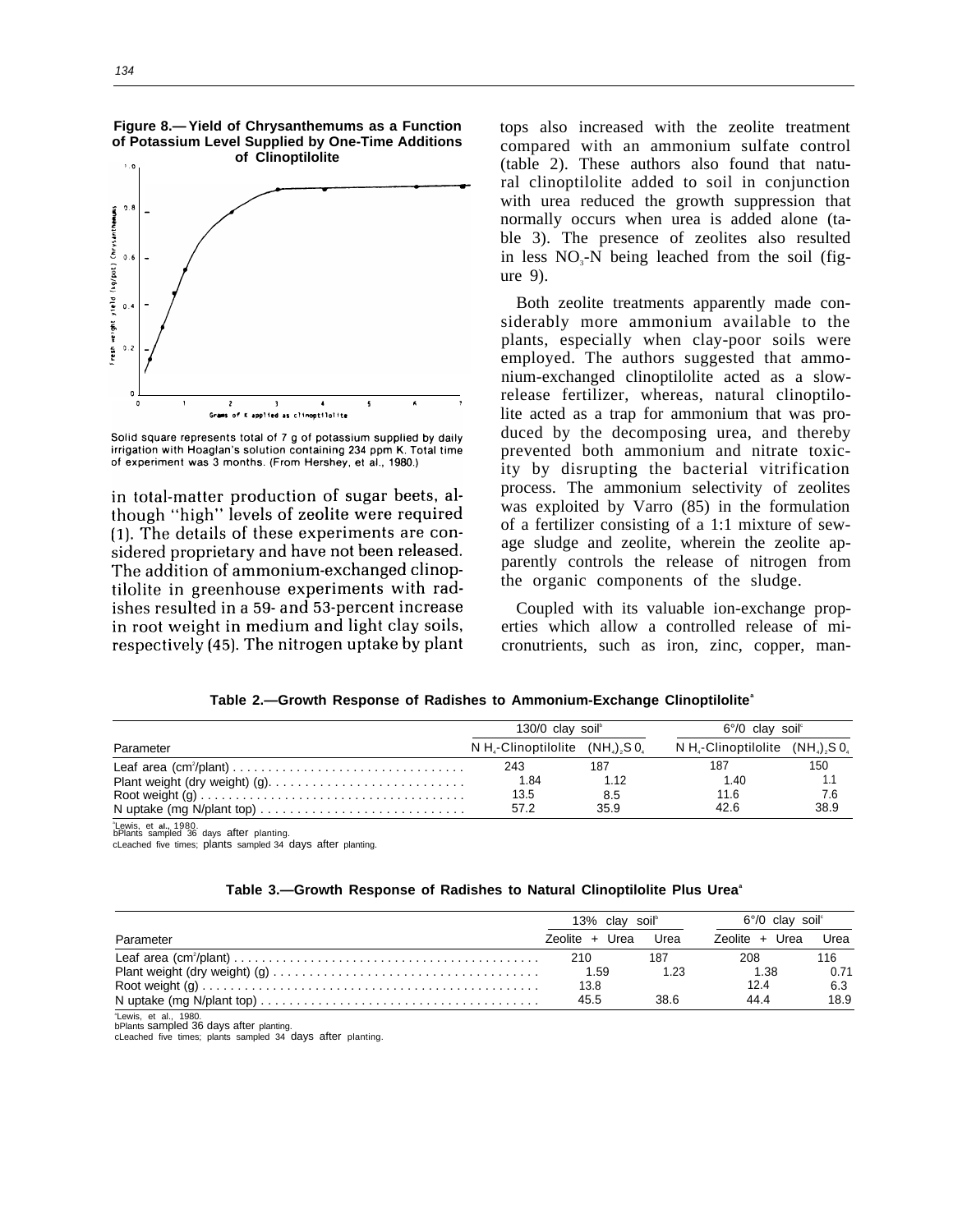**Figure 9. —Cumulative Leachate N0<sup>3</sup> -N for Banded NH<sup>4</sup> -Exchanged Clinoptilolite and Banded Ammonium Sulfate** (Lewis, et al., 1980)



ganese, and cobalt, the ability of clinoptilolite to absorb excess moisture makes it an attractive addition to chemical fertilizers to prevent caking and hardening during storage and to animal feedstuffs to inhibit the development of mold (82). Spiridonova, et a]. (78), found that 0.5 percent clinoptilolite added to ammonium nitrate fertilizer decreased caking by 68 percent.

#### pesticides, Fungicides, Herbicides

Similar to their synthetic counterparts, the high adsorption capacities in the dehydrated state and the high ion-exchange capacities of many natural zeolites make them effective carriers of herbicides, fungicides, and pesticides. Clinoptilolite can be an excellent substrate for benzyl phosphorothioate to control stem blasting in rice (88). Using natural zeolites as a base, Hayashizaki and Tsuneji (26) found that clinoptilolite is more than twice as effective as a carrier of the herbicide benthiocarb in eliminating weeds in paddy fields as other commercial products. Torii (82) reported that more than 100 tons of zeolite were used in Japan in 1973 as carriers in agriculture. A Russian patent was

issued to Aleshin, et a], (2), for grouting compound containing 3 to 5 percent clinoptilolite to control herbicide percolation from irrigation canals to ground waters.

#### Heavy Metal Traps

Not only do the ion-exchange properties of certain zeolites allow them to be used as carriers of nutrient elements in fertilizers, they can be exploited to trap undesirable metals and prevent their uptake into the food chain. Pulverized zeolites effectively reduced the transfer of fertilizer-added heavy metals, such as copper, cadmium, lead, and zinc, from soils to plants (18). The selectivity of clinoptilolite for such heavy metals has been noted by several workers (e. g., 74,19,1 1,76).

In view of the attempts being made by sanitary and agricultural engineers to add municipal and industrial sewage sludge to farm and forest soils, natural zeolites may play a major role in this area also. The nutrient content of such sludges is desirable, but the heavy metals present may accumulate to the point where they become toxic to plant life or to the animals or human beings that may eventual] y eat these plants. Cohen (12) reported median values of 31 ppm cadmium, 1,230 ppm copper, 830 ppm lead, and 2,780 ppm zinc for sludges produced in typical U.S. treatment plants. Zeolite additives to extract heavy metals may be a key to the safe use of sludge as fertilizer and help extend the life of sludge-disposal sites or of land subjected to the spray-irrigation processes now being developed for the disposal of chlorinated sewage. Similarly, Nishita and Haug (64) showed that the addition of clinoptilolite to soils contaminated with radioactive strontium  $(Sr^{\vartheta})$  resulted in a marked decrease in the uptake of strontium by plants, an observation having enormous import in potential treatment of radioactive fallout that contaminates soils in several pacific atolls where nuclear testing has been carried out,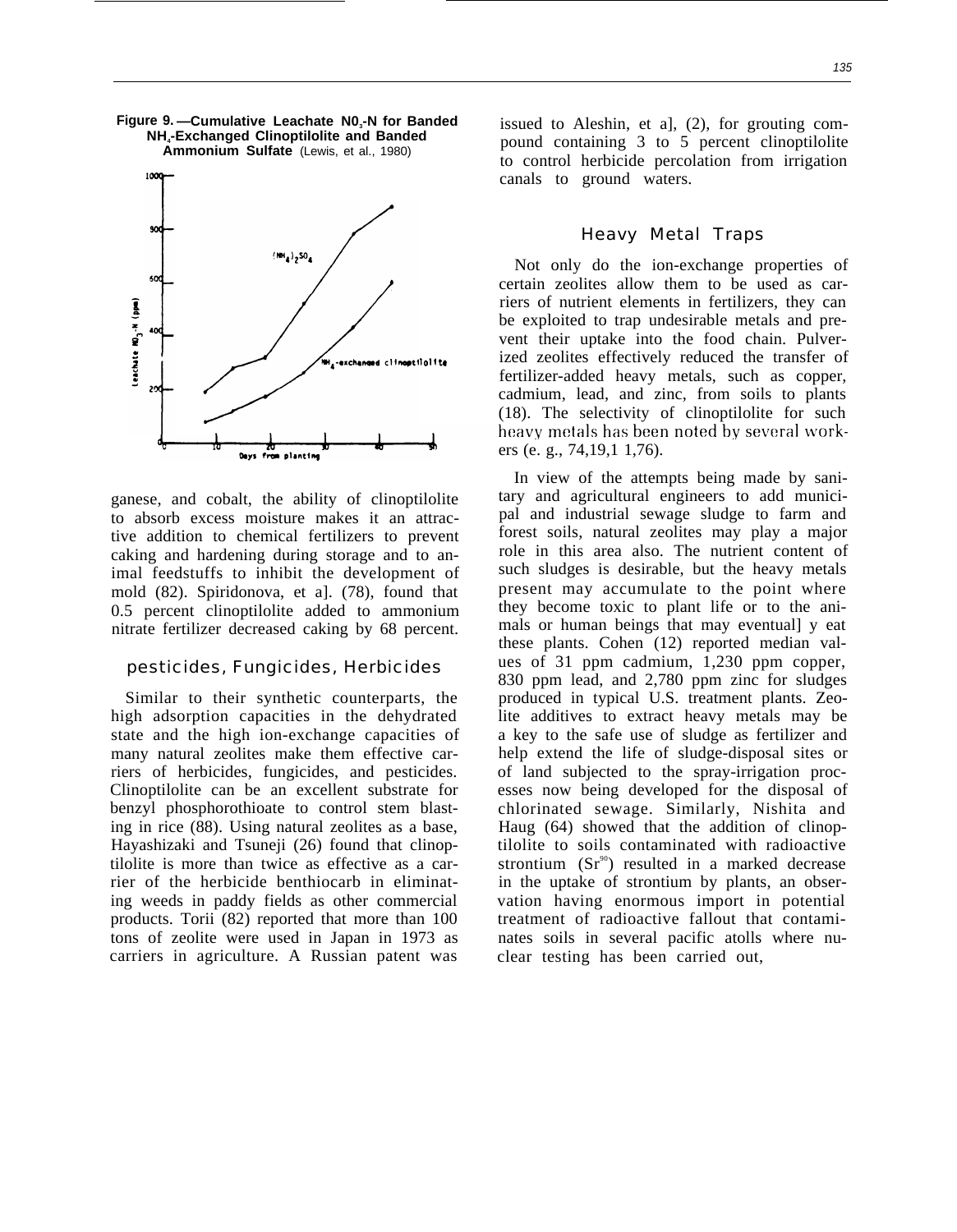# APPLICATIONS IN ANIMAL HUSBANDRY

#### Animal Nutrition

Based on the successful use of montmorillonite clay in slowing down the passage of nutriants in the digestive system of chickens and the resultant improvement in caloric effieiency (73), experiments have been carried out in Japan since 1965 on the application of natural zeo1ites as dietary supplements for several types of domestic animals. Because much of this work was superficial or not statistically significant, it has been repeated and enlarged upon in recent years by researchers in the United States and several other countries seeking agricultural applications for zeolites.

#### Poultry

Using clinoptilolite from the Itaya r-nine, Yamagata Prefecture, and mondenite from Karawago, Miyagi Prefecture, Onagi *(67)* found that Leghorn chickens required less food and water and still gained as much weight in a 2 week trial as birds receiving a control diet. Feed efficiency values  $(FEV)^{1}$ were markedly higher at all levels of zeolite substitution; feedstuffs containing 10 percent zeolite gave rise to efficiencies more than 20 percent greater than those of normal rations (table 4). Adverse effects on the health or vitality of the birds were not noted, and the droppings of groups receiving zeolite diets contained up to **25** percent less moisture than those of control groups, after a

1 Weight gain/feed intake, excluding zeolite,

12-day drying period, making them considerably easier to hand1e.

Broiler chickens fed a diet of 5 percent c1inoptilite from the Hector, CA, deposit gained slight1y 1ess weight over a 2-month period than birds receiving a normal diet, but average FEVS were noticeably higher (table 5) **(6).** Perhaps of greater significance is the fact that none of the 48 test birds on the zeolite diet died during the experiment, while 3 on the control diet and 2 on the control diet supplemented with antibiotics succumbed. In addition to an apparent feed-efficiecy increase of 4 to 5 percent, the prescnce of zeolite in the diet appears to have had a favorable effect on the mortality of the birds.

Hayhurst and Willard **(27)** confirmed many of Onagi's observations and reported small increases in FEV for Leghorn roosters over a **40** day period, especially during the first 10 days. The birds were fed a diet containing 7.5 percent clinoptilolite crushed and mixed directly with the normal rations. Feces were noticeably dryer and less odoriferous. Unfortunate\, only 17 birds were used in the study and extensive statistical evaluation of the results could not be made.

#### Swine

Kondo and Wagai (39) evaluated the use of zeolites in the diets of young and mature Yorkshire pigs in **60-** and 79-day experiments, re-

| Group no.                                                                                                                                                                         | Zeolite content<br>of rations | Average | Average | Average<br>starting wt. (g) final wt. (g) weight gain (g) feed intake $(q)$ | Average | Feed efficiency<br>ratio <sup>®</sup> |
|-----------------------------------------------------------------------------------------------------------------------------------------------------------------------------------|-------------------------------|---------|---------|-----------------------------------------------------------------------------|---------|---------------------------------------|
| $1 \ldots \ldots \ldots \ldots \ldots \ldots$ 10 percent $Cp^d$                                                                                                                   |                               | 553.7   | 795.6   | 241.9                                                                       | 668     | 0.362                                 |
| 2 5 percent Cp                                                                                                                                                                    |                               | 540.7   | 778     | 237.3                                                                       | 697     | 0.340                                 |
|                                                                                                                                                                                   |                               | 556.7   | 796     | 239.3                                                                       | 748     | 0.320                                 |
| 4  10 percent Mo                                                                                                                                                                  |                               | 532.3   | 757.3   | 225.0                                                                       | 634     | 0.355                                 |
| 5 5 percent Mo                                                                                                                                                                    |                               | 552.3   | 814.6   | 262.3                                                                       | 775     | 0.338                                 |
|                                                                                                                                                                                   |                               | 534.5   | 791.3   | 256.8                                                                       | 769     | 0.334                                 |
| 7  Control<br>-Oseal (4000) Tests control and as 40 dentificial inchesses areas a 44 dents assistant Microsoft and address consisted at 40 F. Descent conclusion and CO. Descenti |                               | 556.5   | 789.3   | 232.8                                                                       | 782     | 0.298                                 |

**Table 4.—Caloric Efficiencies of Zeolite Supplements in poultry Feeding<sup>a</sup>**

d out on 48-day-old Leghorns over a 14-day period, 30 birds/group. Normal rations consisted of 16.5 Percent crude Protein and 66 Per digestible nutrients

**Excluding** zeolite.

c Feed efficiency - weight gain/feed intake (excluding zeolite). d Cp = clinoptilolite, Mo - mordenite.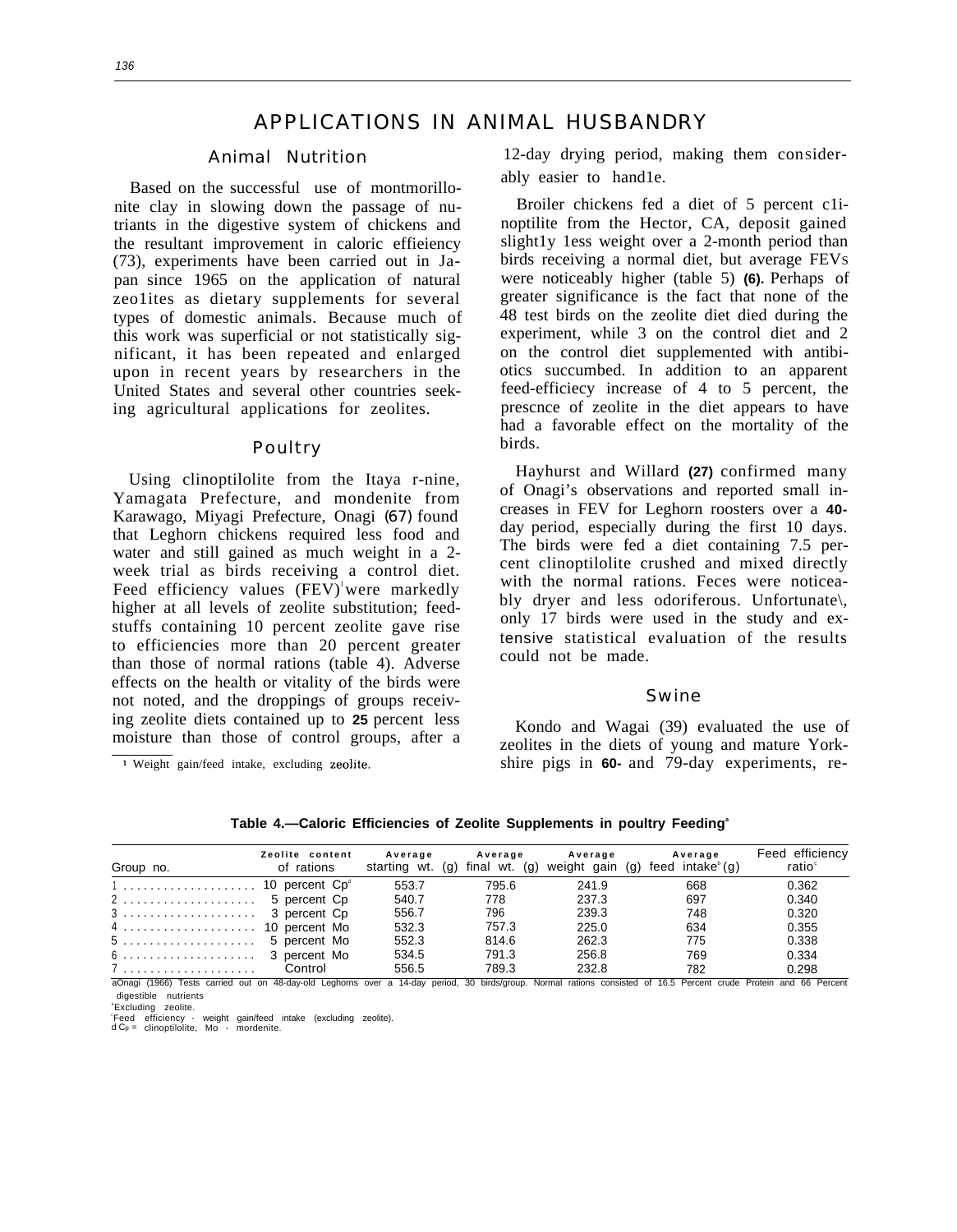| Treatment of                                                                                                           | Average | Average<br>weight (g) consumption (g) $F.E.V.^{\circ}$ | Average | Survivors of<br>48 birds |
|------------------------------------------------------------------------------------------------------------------------|---------|--------------------------------------------------------|---------|--------------------------|
|                                                                                                                        |         | 4-week data <sup>®</sup>                               |         |                          |
|                                                                                                                        | 730.    | 1175                                                   | 0.622   | 46                       |
|                                                                                                                        | 708     | 1116                                                   | 0.634   | 47                       |
|                                                                                                                        | 703     | 1070                                                   | 0.657   | 48                       |
|                                                                                                                        |         | 8-week data                                            |         |                          |
|                                                                                                                        | 1869    | 3978                                                   | 0.470   | 45                       |
|                                                                                                                        | 1882    | 3869                                                   | 0.486   | 46                       |
|                                                                                                                        | 1783    | 3647                                                   | 0.489   | 48                       |
| aAdapted from data of Arscott (1975)<br>dStarter rations $(0 to 4 weeks)$<br>- トランス オー・ファン アンファン オー・ファン しょうじん アー・ストリング |         |                                                        |         |                          |

**Table 5.—Apparent Caloric Efficiency of Zeolite in Chicken Rations<sup>a</sup>**

bFeed consumed, excluding zeolite<br>**CFeed** efficiency value = weight/feed consumed (excluding zeolite) fFinisher rations (4 to 9 weeks)  $C$ Feed efficiency value = weight/feed consumed (excluding zeolite)

spectively, and found that the weight gain of animals of both ages receiving diets containing 5 percent clinoptilolite was from **25** to *2 9* percent greater than that of animals receiving normal diets (table 6). Feed supplemented with zeolites gave rise to feed efficiencies about 35 percent greater than those of normal rations when fed to young pigs, but only about 6 percent greater when given to older animals. In addition, the particle size of the feces of the control group was noticeably coarser than that of the experiment group, suggesting that the digestive process was more thorough when zeolites were added to the diet. The feces of animals in the control group were also richer in all forms of nitrogen than zeolite-fed animals, indicating that the zeolites contributed toward a more efficient conversion of feedstuff nitrogen to animal protein.

The digestibility of crude protein and nitrogen-free extracts tended to be improved as zeolite was substituted for wheat bran in swine diets at levels from 1 to 6 percent over a 12 week period (24,26). Anai, et al. (5), reported similar results using 5 percent zeolite for 8 pigs

over a 12-week period and realized a 4-percent decrease in the cost of producing body weight. They also noted a decrease in malodor and moisture content of the excrement, Toxic or other adverse effects were not noted for any of the test animals described. On the contrary, the presence of zeolites in swine rations appears to contribute measurably to the wellbeing of the animals. Tests carried out on *4,000* head of swine in Japan showed that the death rate and incidence of disease among animals fed a diet containing 6 percent clinoptilolite was markedly lower than for control animals over a 12-month period (83). As shown in table 7, the decrease in the number of cases of gastric ulcers, pneumonia, heart dilation, and in the overall mortality is remarkable, The savings in medicine alone amounted to about 75 cents per animal, to say nothing of the increased value of a larger number of healthy pigs.

In one test, the addition of zeolite to the diet of piglets severely afflicted with scours markedly reversed the progress of this disease within a few days (53). Four underdeveloped Laundry

|                           | Age of pigs |                  | weight<br>Average |                |                          |                                          |                                |                        |
|---------------------------|-------------|------------------|-------------------|----------------|--------------------------|------------------------------------------|--------------------------------|------------------------|
|                           | Start       | Finish<br>(davs) | Start<br>(kg)     | Finish<br>(kg) | Average<br>wt. gain (kg) | Average <sup>®</sup><br>feed intake (kg) | Average <sup>®</sup><br>F.E.V. | Zeolite<br>improvement |
| Experimental "            | 60          | 120              | 15.43             | 44.43          | 29.00                    | 85.0                                     | 0.341                          |                        |
| Control <sup>d</sup>      | 60          | 120              | 14.85             | 35.78          | 22.93                    | 90.6                                     | 0.253                          | 35 percent             |
| Experimental <sup>®</sup> | 99          | 178              | 30.73             | 85.30          | 54.57                    | 167.6                                    | 0.326                          |                        |
| Control <sup>®</sup>      | 99          | 178              | 31.20             | 73.50          | 42.30                    | 136.2                                    | 0.308                          | 6 percent              |

aKOndo and Wagai (1968) Tests carried out using **5 percent clinoptilolite** in rations of experimental groups

**Excluded** zeolite cFeed efficiency value - weight gain/feed intake

'Eight Yorkshire pigs eTwenty Yorkshire Pigs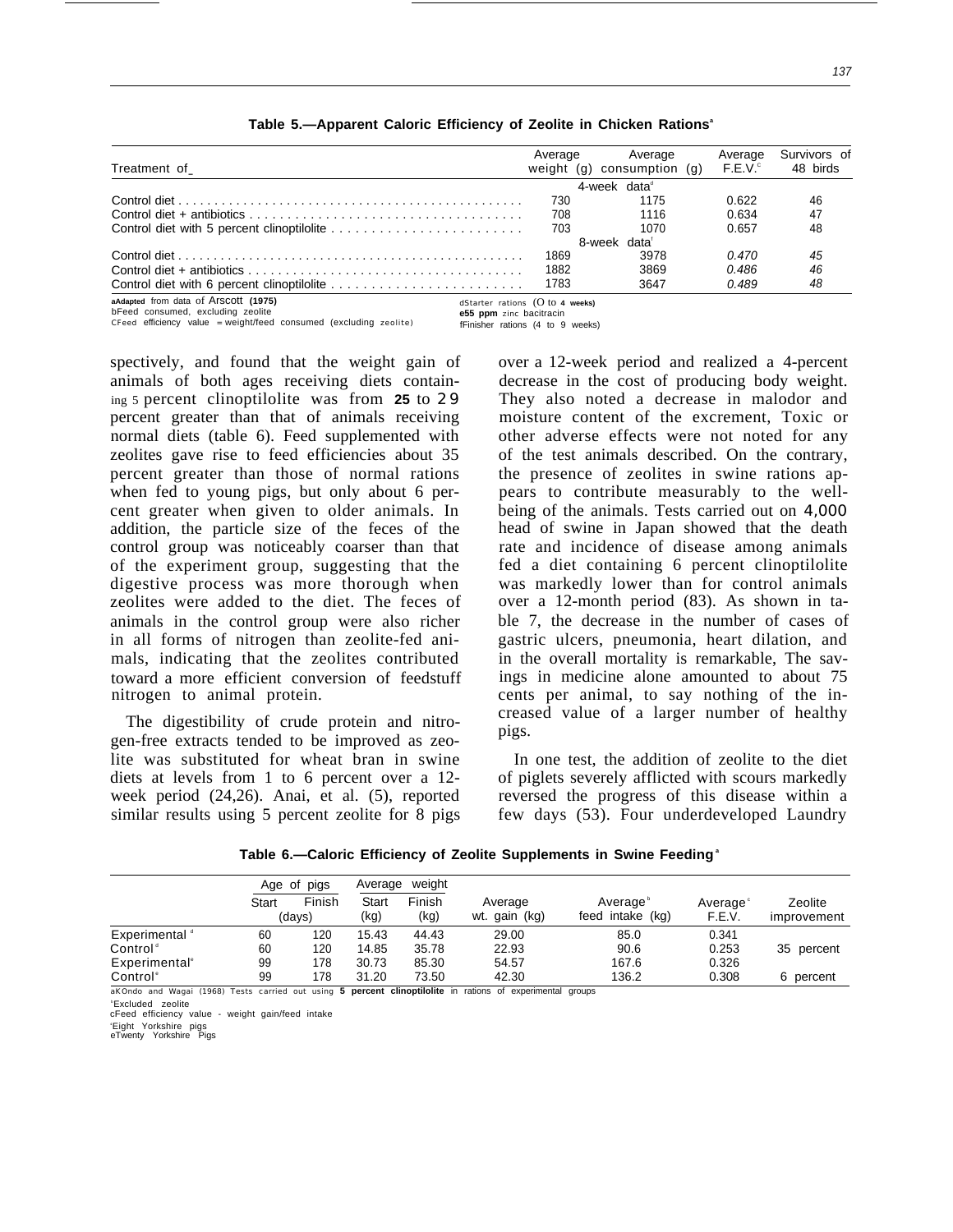| Gastric ulcer Pneumonia |                                                                                                    | dilatation rate (percent) cost/head |        |
|-------------------------|----------------------------------------------------------------------------------------------------|-------------------------------------|--------|
|                         |                                                                                                    |                                     |        |
|                         | 128                                                                                                | 4.0                                 | \$2.50 |
| 22                      | 51                                                                                                 | 2.6                                 | \$1.75 |
|                         | -Track constant and an 4,000 students at Kooi Form Morioleo, Justo Drofoeture, Jones (Terii, 1074) |                                     |        |

Table 7.-Effect of Zeolite Diets on Health of Swine<sup>®</sup>

000 swine at Keai Farm, Morioka, Iwate Prefecture, Japan (Torii, 1974)

pigs were fed a diet containing 30 percent zeolite for the first 15 days and 10 percent zeolite for the remaining part of a month-long experiment. The severity of the disease decreased almost at once, and feces of all pigs were hard and normal after only 7 days. Although the pigs consumed an average of 1.75 kg of zeolite per head per day, no ill effects were noted, and once they had recovered from diarrhetic ailments, the pigs regained healthy appetites and became vital. A recent Japanese patent disclosure claimed a method of preventing and treating gastric ulcer in swine by the addition of zeolite to their diets (49); supportive data, however, were not reported.

Apparently the vitalizing effect of a zeolite diet can be transferred from mother to offspring. Experiments at the Ichikawa Livestock Experiment Station, where 400 g of clinoptilolite was fed each day to pregnant sows and continued through the 35-day weaning period of their offspring, showed substantial increase in the growth rate of the young pigs, As shown in table 8, test animals weighed from 65 to 85 percent more than control-group animals at the end of the weaning period (9). Young pigs whose dams received the zeolite diet also suffered almost no attacks of diarrhea, while those in control groups were severely afflicted with scours, greatly inhibiting their normal growth. The addition of 5 percent zeolite to the rations of pregnant sows 20 to 90 days after mating

gave rise to improved FEVs and increased litter weight at parturition (46), The earlier the zeolite was added, the greater was the apparent effect.

Similar studies were conducted at Oregon State University with young swine using rations containing 5 percent clinoptilolite (16). Although lesser increases in growth rates were found than in the Japanese studies, the incidence of scours was significantly reduced for animals receiving the zeolite diet. Currently, heavy doses of prophylactic antibiotics are used to control such intestinal diseases, which, left unchecked, result in high mortality among young swine after they are weaned. Federal regulations are becoming increasingly stringent in this area, and if antibiotics are prohibited, other means must be found to control such diseases. Natural zeolites may be the answer.

In a preliminary study involving *16* early weaned pigs over a 19-day period, animals on an antibiotic-free diet containing 10 percent clinoptilolite gained about 5 percent more weight per pound of feed than those on a control diet without antibiotics and about 4 percent more than those on an antibiotic-enriched diet (table 9) (70). The small number of pigs used, however, limits the significance of these findings. In another study, a 30 percent improvement in FEVs occurred for 35 young pigs on a molasses-based diet when 7.5 percent

Table 8.—Effect of Prenatal Zeolite Diet on Newborn Pigs<sup>a</sup>

|                |             |              |         | Average weight (kg) |         |                                                                                                                                                                       |
|----------------|-------------|--------------|---------|---------------------|---------|-----------------------------------------------------------------------------------------------------------------------------------------------------------------------|
| <b>Species</b> | No. of pigs | Group        | Newborn | 21-davs             | 35-davs | Weight<br>improvement<br>qain                                                                                                                                         |
| Yorkshire      |             | Experimental | 1.25    | 4.3                 | 7.83    |                                                                                                                                                                       |
| Yorkshire      | 10          | Control      | 1.10    | 4.2                 | 4.81    | 63 percent                                                                                                                                                            |
| Laundry        |             | Experimental | 1.20    | 4.7                 | 8.68    |                                                                                                                                                                       |
| Laundry        |             | Control      | 1.10    | 4.0                 | 4.67    | 96 percent                                                                                                                                                            |
|                |             |              |         |                     |         | aTest carried out at Ichikawa Livestock Experiment station, Japan Four hundred grams of clinoptilolite given to sows n experimental group per day<br>continued<br>and |

to end of weaning period (Buto and Takenashi, 1967) bweight-gain of experimental animals - weight-gain of control animals x 100.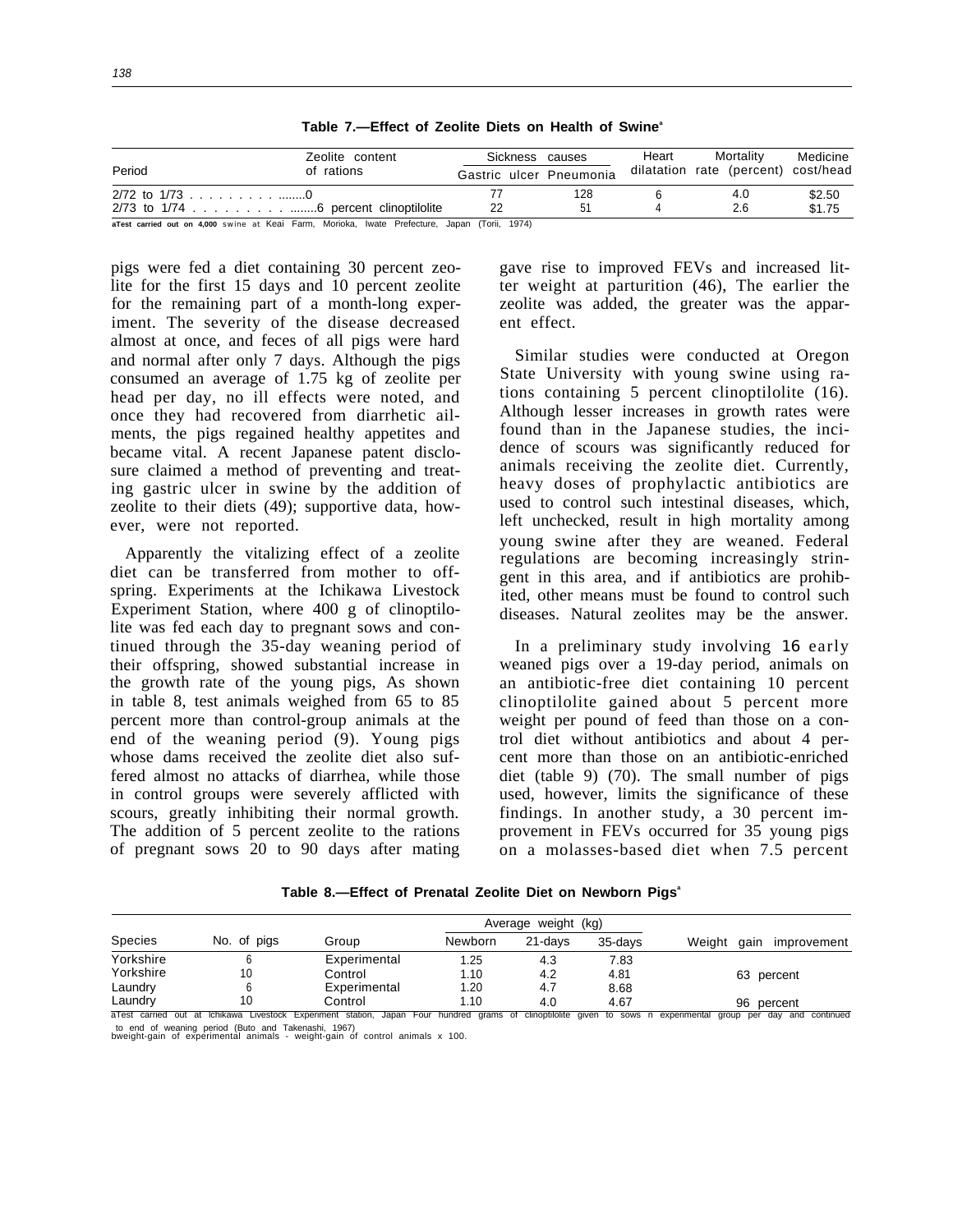|                                                                 | Basal diet <sup>®</sup> | Zeolite diet <sup>e</sup> | Antibiotic diet <sup>®</sup> |
|-----------------------------------------------------------------|-------------------------|---------------------------|------------------------------|
|                                                                 |                         |                           |                              |
|                                                                 | 245                     | 245                       | 304                          |
| Feed efficiency value $(FEV)^{\circ}$ (weight gain/feed intake) | 0.432                   | 0.455                     | 0.437                        |
| aPond and Mumpton (1978)                                        |                         |                           |                              |

**Table 9.—Effect of Zeolite Supplement in the Diets of Early Weaned Pigs<sup>a</sup>**

b62% ground yellow corn 10% cerelose, 23% soybean meal, 0.5% salt, 0.5% Hopro R vitamin supplement, 1.5% ground limestone, 2.5% dicalcium phosphate cBasal diet less 10% cerelose plus 10°/0 clinoptilolite, -200 mesh, Castle Creek, Idaho dBasal diet plus 0.3% Aurofac 10 antibiotic

eExcluding zeolite

clinoptilolite was substituted in the diet during the 35 to 65 kg growth period (table 10) (10). Feces of the zeolite-fed animals were also less liquid than those on a control diet.

The addition of zeolites had little effect on the FEVs in the 65 to 100 kg growth range. Heeney (28) supplemented normal corn-soy rations of 36 pigs with 2,5 and 5 percent clinoptilolite in a 120-day experiment (table 11). He found little overall difference in the FEVs; however, for the first 30 days after weaning, FEVs of 0.455 and 0.424 were obtained for 2.5 and 5.0 percent zeolite, respectively, compared with a value of 0.382 for the control animals, an increase of about 15 percent due to the presence of zeolites in the diet. Little improvement was noted between 30 and 120 days of the treatment.

#### Ruminants

In an attempt to reduce the toxic effects of high NH, + content of ruminal fluids when nonprotein nitrogen (NPN) compounds, such

as urea and diuret, are added to the diets of cattle, sheep, and goats, researchers introduced both natural and synthetic zeolites into the rumen of test animals (87). Ammonium ions formed by the enzyme decomposition of NPN were immediately ion exchanged into the zeolite structure and held there for several hours until released by the regenerative action of  $Na +$  entering the rumen in saliva during the after-feeding fermentation period. Both in vivo and *in vitro* data showed that up to 15 percent of the  $NH<sub>4</sub>$ + in the rumen could be taken up by the zeolite. Thus, the gradual release of  $NH<sub>4</sub>$  + allowed rumen micro-organisms to synthesize cellular protein continuously for easy assimilation into the animals' digestive systems. The zeolite's ability to act as a reservoir for  $NH_4 +$  "... permits the addition of supplemental nitrogen to the animal feed while protecting the animal against the production of toxic levels of ammonia" in the rumen (87).

Clinoptilolite added to the feed of young calves improved their growth rate by stimulating appetite and decreased the incidence of di-

**Table 10.—Effect of Zeolite Supplement in Molasses-Based Diets of Young Pigs<sup>a</sup>**

|                                                                         |       | Zeolite level (%)       |       |       |
|-------------------------------------------------------------------------|-------|-------------------------|-------|-------|
| $\Omega$                                                                | 2.5   | 5                       | 7.5   | 10    |
|                                                                         |       | 35-65 kg growth stage   |       |       |
|                                                                         | 694   | 700                     | 704   | 659   |
|                                                                         | 3110  | 3090                    | 2970  | 3040  |
|                                                                         | 3030  | 2940                    | 2750  | 2740  |
| Feed efficiency value (FEV) <sup>o</sup> (weight gain/feed intake)0.214 | 0.229 | 0.238                   | 0.256 | 0.241 |
|                                                                         |       | 65-100 kg growth stages |       |       |
|                                                                         | 582   | 526                     | 562   | 535   |
|                                                                         | 3900  | 4260                    | 4430  | 4140  |
|                                                                         | 3800  | 4050                    | 4100  | 3730  |
| Feed efficiency value (FEV) <sup>d</sup> (weight gain/feed intake)0.152 | 0.153 | 0.130                   | 0.137 | 0.143 |
| aCastro and Elias (1978)                                                |       |                         |       |       |
| <sup>b</sup> including zeolite                                          |       |                         |       |       |

<sup>°</sup>Including zeolite<br>°Intake less zeolite

<sup>&#</sup>x27;Excluding zeolite.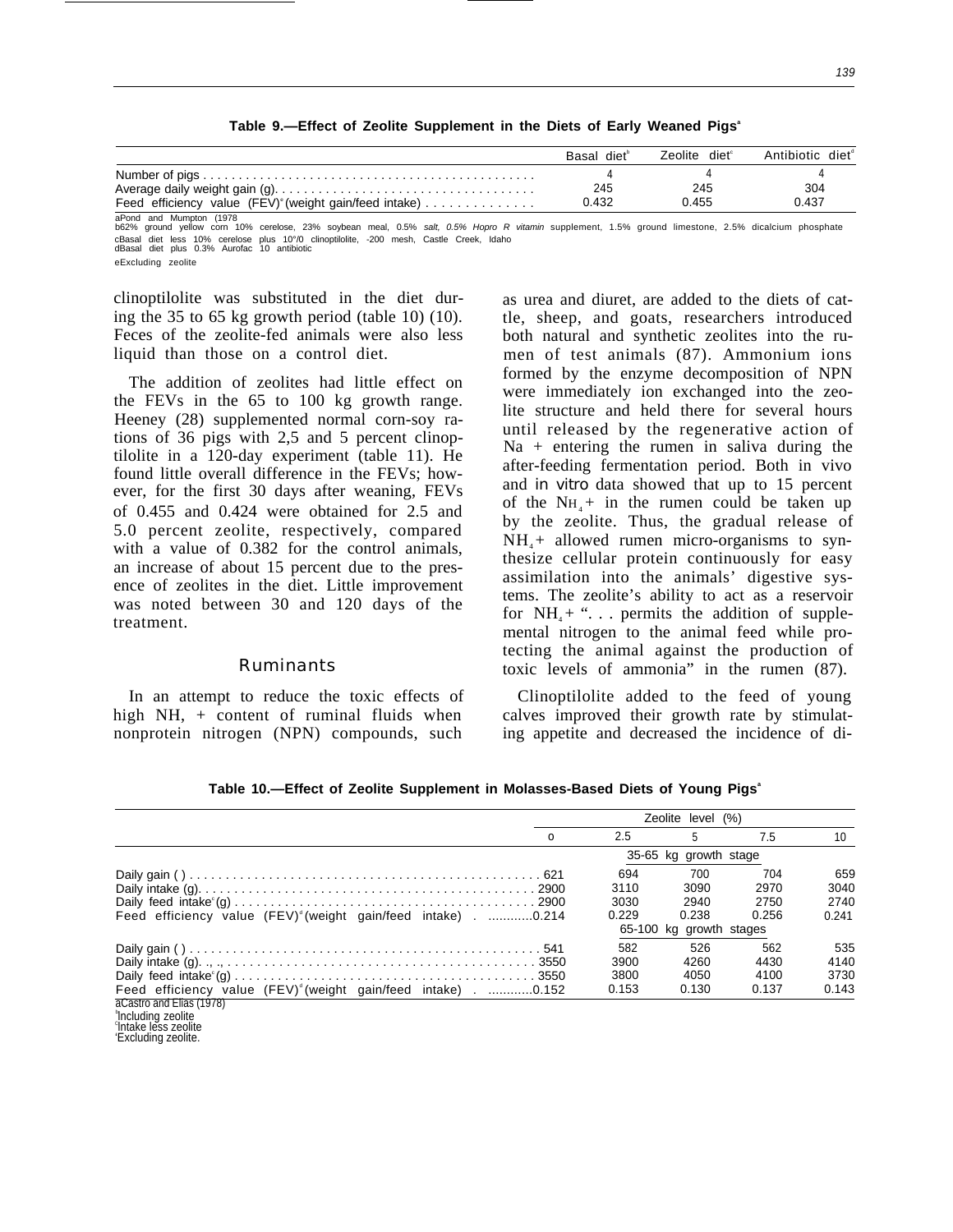|                                                                                                                                                              | Control | 2.50/a<br>Clinoptilolite | 50/0<br>Clinoptilolite |
|--------------------------------------------------------------------------------------------------------------------------------------------------------------|---------|--------------------------|------------------------|
|                                                                                                                                                              |         | 31.7                     | 31.7                   |
| $30$ -days:                                                                                                                                                  |         |                          |                        |
|                                                                                                                                                              |         | 62.2                     | 62.5                   |
|                                                                                                                                                              | 1.09    | 1.12                     | 1.17                   |
|                                                                                                                                                              | 2.62    | 2.20                     | 2.36                   |
|                                                                                                                                                              | 0.382   | 0,455                    | 0.424                  |
| 60-days:                                                                                                                                                     |         |                          |                        |
|                                                                                                                                                              |         | 107.3                    | 106.2                  |
|                                                                                                                                                              | 1.59    | 1.61                     | 1.52                   |
|                                                                                                                                                              | 2.80    | 3.05                     | 3.09                   |
|                                                                                                                                                              | 0.357   | 0.328                    | 0.324                  |
| 90-days:                                                                                                                                                     |         |                          |                        |
|                                                                                                                                                              |         | 149.6                    | 150.0                  |
|                                                                                                                                                              | 1.72    | 1.51                     | 1.57                   |
|                                                                                                                                                              | 3.33    | 3.43                     | 3.67                   |
|                                                                                                                                                              | 0.300   | 0.292                    | 0.272                  |
| $120$ -days:                                                                                                                                                 |         |                          |                        |
|                                                                                                                                                              |         | 177.8                    | 176.4                  |
|                                                                                                                                                              | 1.56    | 1.28                     | 1.27                   |
|                                                                                                                                                              | 3.94    | 5.63                     | 4.30                   |
|                                                                                                                                                              | 0.254   | 0.178                    | 0.233                  |
| Overall                                                                                                                                                      |         |                          |                        |
|                                                                                                                                                              | 1.49    | 1.40                     | 1.37                   |
|                                                                                                                                                              | 3.42    | 3.45                     | 3.34                   |
| Feed                                                                                                                                                         | 0.292   | 0.290                    | 0.299                  |
| aFrom Heeney (1977), 6 Digs in each treatment. Control diet - 76.9% ground corn, 20% soybean 011 meal, 1.5% dicalcium phosphate, 0.5% CaCo., 0.5% salt, 0.1% |         |                          |                        |

#### **Table 11 .—Effect of Clinoptilolite Supplemental in the Diet of Swine<sup>a</sup>**

trace mineral 0.25% vitamin premix, 025°/0 ASP250 antibiotic Zeolite diets contained 25 and 5°A replacement of corn.

<sup>b</sup>Excluding zeolite CWeight gain/feed Intake, excluding zeolite

arrhea and soft feces (38). Five percent zeolite was added to the normal grass and hay diets of lo-and 184-day-old heifer calves over a 180 day period. The animals on the zeolite-supplemented diets gained approximately 20 percent more weight than those in control groups, and although the test calves consumed more feed, the feeding costs per kilogram of weight gained were significantly less than for control animals. No deleterious effects were noted, and the feces of the test animals contained slightly less water and fewer particles of undigested solids. The incidence of diarrhea and soft-feces was markedly less in zeolite-fed calves than in control animals (table **12)**

Watanabe, et al. (86) raised six young bullocks for 329 days on a diet containing 2 percent clinoptilolite, along with 72 percent digestible nutrients and 11 percent crude protein. Although little difference in the final weights of test and control animals was noted, test steers showed slightly larger body dimensions and reportedly dressed out to give slightly higher quality meat. These differences were reflected in the overall higher prices obtained for the test animals and a 20 percent greater profit. In addition, diarrhea and other intestinal ailments were noticeably less prevalent in the animals on the zeolitc diet, and the excrement from these animals was significantly less odoriferous, again testifying to the retentivity of clinoptilolite for ammonia. It is unfortunate that a higher level of zeolite was not used in these experiments; earlier studies in the United States showed that as much as **40** percent clay could be added to animal rations without adverse effects (68),

One study found increased protein digestion when 5 percent powdered clinoptilolite was added to a high-volubility protein diet of 18 Holstein steers and cows over a 118-day period; however, statistically significant weight increases were not noted, The addition of 2 percent zeolite to the rations of cows was effective in preventing diarrhea and in increasing milk product ion (20). These effects were appar-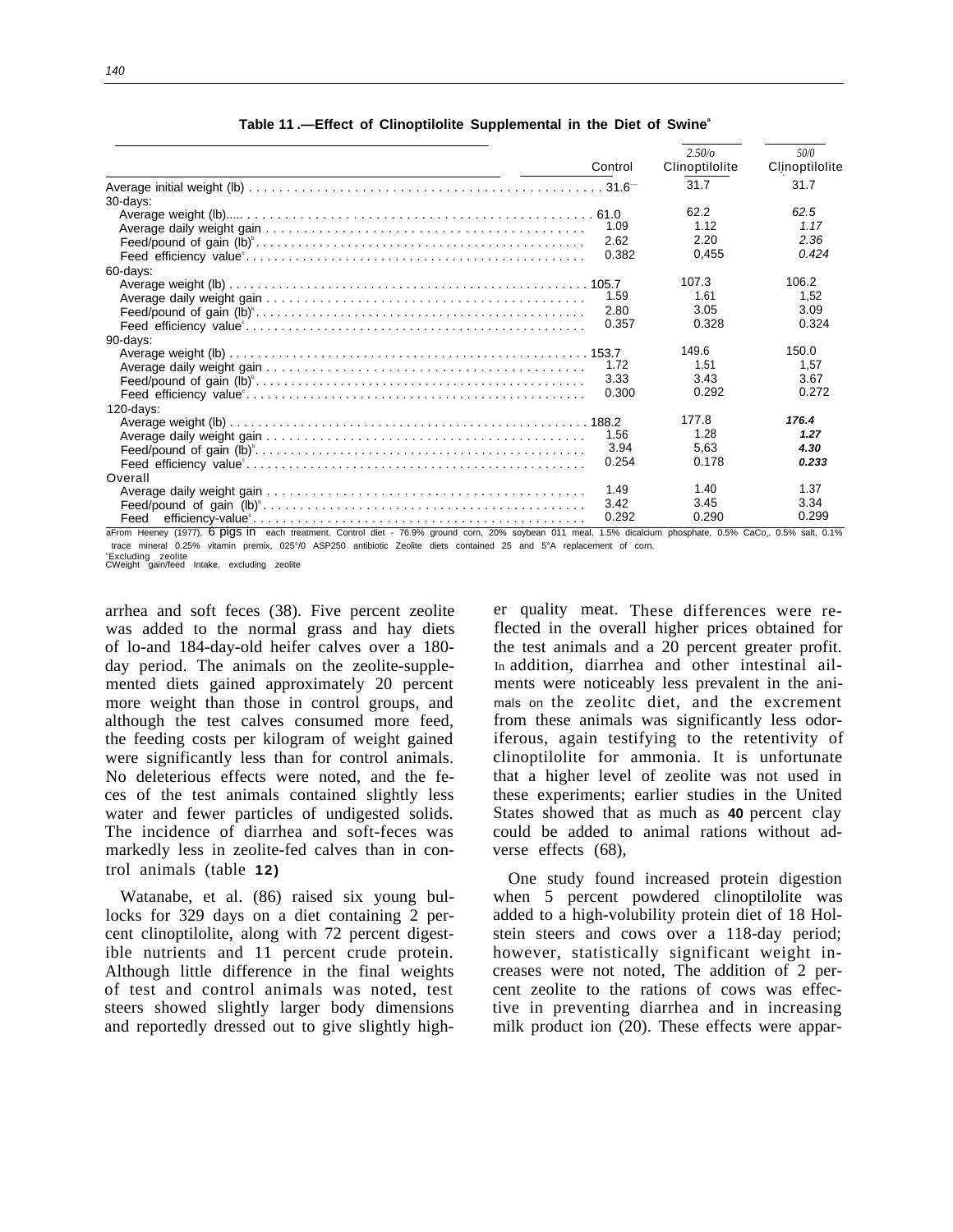|             |                                                | Incidence of diarrhea              |                                |                                                | Incidence of soft-feces |                                        |
|-------------|------------------------------------------------|------------------------------------|--------------------------------|------------------------------------------------|-------------------------|----------------------------------------|
| Time (days) | Grass-fed<br>+ zeolite<br>$(2 \text{ values})$ | Hay-fed<br>+ zeolite<br>(2 calves) | Control<br>group<br>(6 calves) | Grass-fed<br>+ zeolite<br>$(2 \text{ values})$ | → zeolite<br>(2 calves) | Hay-fed Control<br>aroup<br>(6 calves) |
|             |                                                |                                    |                                |                                                |                         |                                        |
|             |                                                |                                    |                                |                                                |                         |                                        |
|             |                                                |                                    |                                |                                                |                         |                                        |
|             |                                                |                                    |                                |                                                |                         |                                        |
|             |                                                |                                    |                                |                                                |                         |                                        |
|             |                                                |                                    |                                |                                                |                         |                                        |
| Total       |                                                |                                    |                                |                                                |                         |                                        |

**Table 12.–Occurrence of** Diarrhea **and Soft-Feces** Among Calves on **Diets** Supplemented With 5% Clinoptilolite a

— —— ——.—

aData summarized from Kondo et al (1969)

ently related to an increase in the albumin and a decrease in the urea-N content of the blood.

#### Excrement Treatment

In the Unitcd States, livestock production creates more than 1 billion metric tons of solid wastc and nearly *400* million tons of liquid waste each year (43). Accumulations of such magnitude pose serious problems to the health of man and beast alike and can pollute nearby streams and rivers. In addition, the large amount of undigested protein remaining in the excrement represents a valuable resource that for the most part is being wasted because of our growing dependence on chemical fertilizers. The physical and chemical properties of many natural zeolites lend themselves to a wide variety of applications in the treatment of animal wastes, including the:

- c reduction of malodor and associated pollution,
- c creation of healthier environments for confined livestock,
- Q control of the viscosity and nutrient retentivity of the manure, and
- c purification of methane gas produced by anaerobic digestion of the excrement.

#### Malodor and Moisture Control

The semifluid droppings in large poultry houses commonly emit a stench that is discomforting to farm workers and to the chickens themselves. The noxious fumes of ammonia and hydrogen sulfide contribute to decreased

reSistance to respiratory diseases and result in smaller and less healthy birds (15,35). In many areas of Japan clinoptilolite is now mixed with the droppings directly or packed in boxes suspended from ceilings to remove ammonia and thereby improve the general atmosphere in chicken houses (82). The net result is reported to be an overall increase in egg production and healthier birds.

One study used a zeolite-packed air scrubber to improve poultry-house environments *(36). By* passing ammonia-laden air over a series of trays containing crushed clinoptilolite, 15 to 45 percent of the  $NH<sub>3</sub>$ -N was removed even though the contact time was less than one second. There was an associated reduction in odor intensity. The use of such a scrubber could improve the quality of the air in poultry houses without the loss of heat that accompanies normal ventilation. The ammonium-loaded zeolite could then be used as a valuable soil amendment on disposal.

Water content, maggot population, and ammonia production can be all minimized when chicken droppings are mixed with one-third zeolite (table 13). Similar results can be obtained if powdered zeolite is added directly to the rations of the birds, all without affecting the vitality or growth rate of the chickens (67). Apparently, gaseous ammonia reacts with the hydrous zeolite to form ammonium ions that are selectively ion-exchanged and held in the zeolite structure. These experiments suggest that the addition of zeolites to poultry wastes could reduce labor costs associated with airdrying or the high energy costs of thermal treat-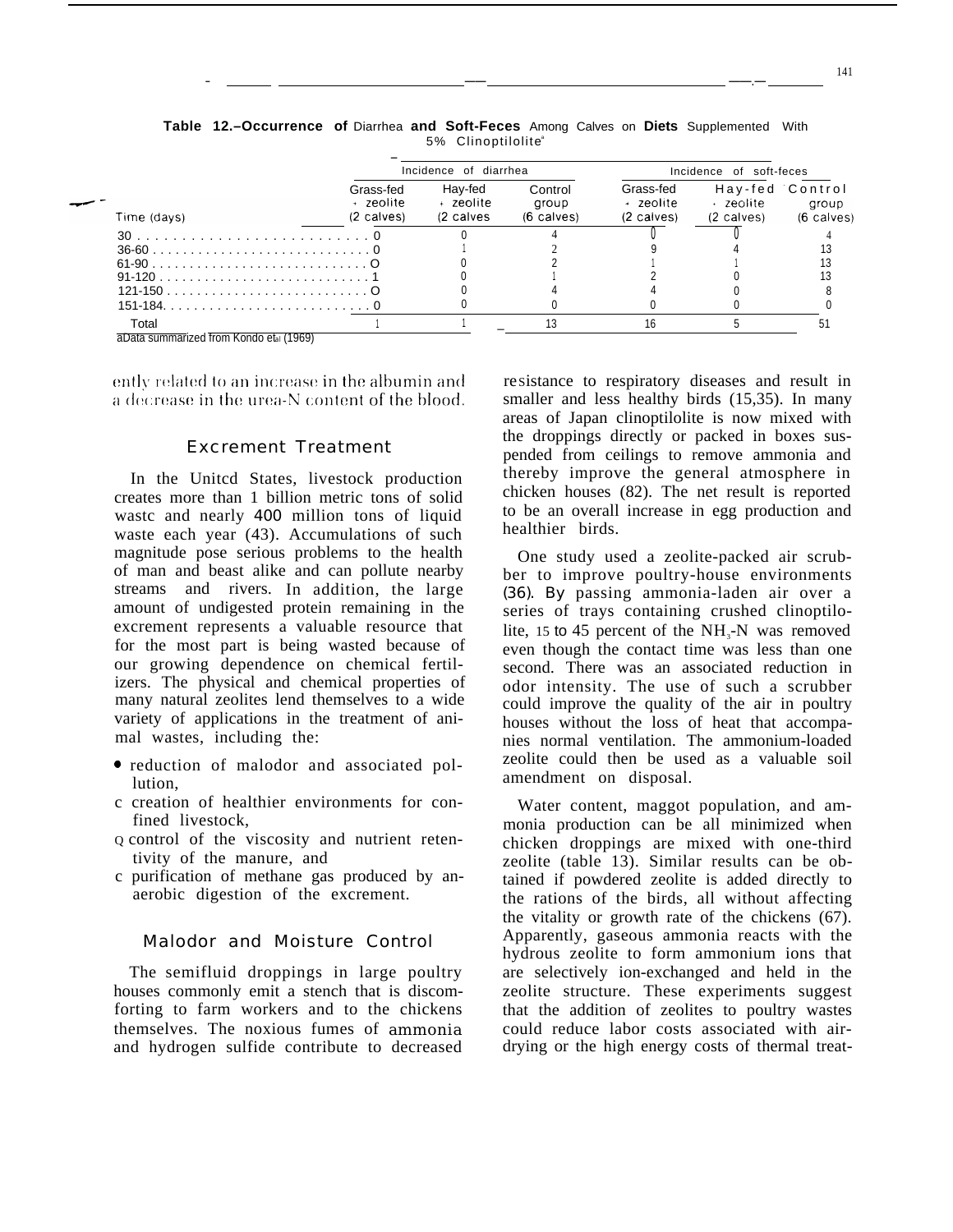| Property                                    | 21  | 3:1     | 5:1 |     | 10.1 Control |
|---------------------------------------------|-----|---------|-----|-----|--------------|
| Moisture content (%)                        |     | 123 131 | 134 | 157 | 185          |
| Maggot content (counts per<br>unit area)    | 38  | 101     | 172 | 387 | 573          |
| Ammonia generation (relative<br>quantities) | 315 | 370     | 245 | 500 | 450          |
|                                             |     |         |     |     |              |

**Table 13.—Effect of Zeolite Additions to Chicken Droppings**

aOnagi (1965) Clinoptilolite was spread on droppings of Leghorn chickens every third day for a 15-day period The total amount of droppings iS the same every third day tor a 15-day pend<br>in all tests, including the control

ment, whilc at the same time retain the valuable fertilizer components and meet ecological standards.

In swine raising, pigs fed a diet containing 10 percent cinoptilolite had feces richer in all forms of nitrogen after drying than those from control groups *(vide supra)* (39). As a result of this study and of other investigations, about 25 tons of clinoptilolite per month is spread on the floors of a Sapporo swine-raising facility to adsorb urine and other liquid wastes (82). The buildings were said to be dry, clean, and considerably less odoriferous. In Akita Prefecture, Japan, a zeolitic mudstone is used to treat offensive odors and to reduce moisture content of swine excrement (30). The dried manure is then sold as an inexpensive rice fertilizer.

An innovative application of zeolites in excrement treatment was patented and involves the addition of a natural zeolite and ferrous sulfate to chicken droppings (37), The ferrous sulfate inhibits zymosis and decomposition of the droppings, and the zeolite stabilizes the hygroscopic nature of this compound and captures  $NH<sub>+</sub>$  produced in the manure. The mixture is dried at  $120^{\circ}$  to  $150^{\circ}$ C and used as an odorless, organic fertilizer, It is also used as a protein-rich feedstuff for fish, fowl, and domestic animals.

#### Methane Purification

Although it is well known that anaerobic digestion of animal excrement and other organic wastes produces an impure methane-gas product, this source of energy has generally been ignored for anything except local or in-house use (32). One major drawback is the fact that in addition to methane, copious quantities of carbon dioxide and sulfur compounds are also

produced during the digestion process, giving rise to low-Btu products that are extremely corrosive. Nevertheless, the process is still an attractive one, and Goeppner and Hasselmann (21) estimated that a billion cubic feet of 700 Btu/ft<sup>3</sup> methane gas could be produced by treating the 250,000 tons of manure produced each day in the United States. The methane produced by the anaerobic digestion of the organic wastes of a typical New York State dairy farm of 60 head may be equivalent to the farm's entire fossil-fuel requirements (32).

A recent development of Reserve Synthetic Fuels, Inc., using the adsorption properties of natural zeolites, suggests that this methane can be economically upgraded to high-Btu products. In 1975, this company opened a methanerecovery and purification plant to treat methane gas produced by decaying organic matter in the Pales Verde landfill near Los Angeles, As shown schematically in figure 10, raw gas containing about 50 percent methane and 40

#### **Figure 10. —Methane-Purification System, Pales Verde Landfill**

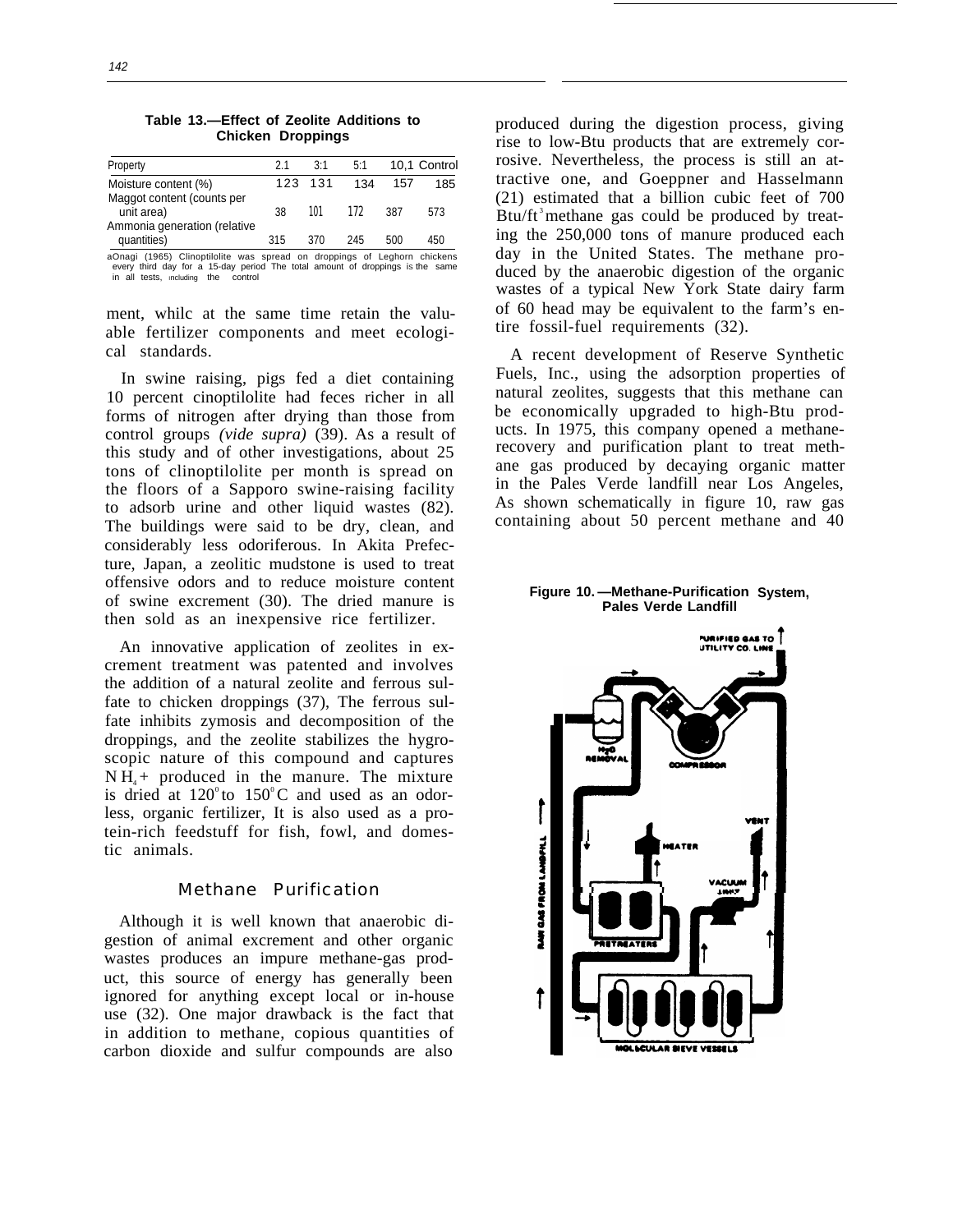ment vessels to remove moisture, hydrogen sul- is produced each day and delivered to local fide, and mercaptans. The dry gas is then utility companies (65). Such a zeolite-adsorprouted through three parallel columns packed tion process to upgrade impure methane prowith pellets of dehydrated chabazite/erionite duced by the digestion of animal manure apand carbon dioxide is removed by adsorption pears to be technically feasible and awaits on the zeolite. Approximately *1* million cubic detailed economic and engineering evaluation.

# AQUACULTURAL APPLICATIONS

In recent years, more and more fish products have found their way to the dinner tables and feeding troughs of every country, and the commercial breeding and raising of fish as a source of protein is becoming a major business in the United States and other countries, Many varieties of fish, however, are extremely sensitive to minor fluctuations in such factors as water temperature, pH,  $O_2$ ,  $H_2S$ , and  $NH_4+$ . The chemical and biological environment of aquacultural systems must be maintained within close limits at all times. Processes based on the selective adsorption and ion-exchange properties of several natural zeolites for oxygen aeration of hatchery and transport water and for the removal of toxic nitrogen from tanks and breeding ponds may contribute significantly to increased product ion for human and animal consumption.

## Nitrogen Removal From Closed or Recirculation Systems

In closed or recirculating aquacultural systems,  $NH<sub>4</sub>$ + produced by the decomposition of excrement and unused food is one of the leading causes of disease and mortality in fish. I n oxygen-poor environments, even a few parts-per-million  $NH<sub>4</sub> + can lead to gill dam$ age, hyperplasia, and substantial reduction in growth rates (42). Biological vitrification is a common means of removing  $NH<sub>4</sub>$  from culture waters; however, processes similar to those used in municipal sewage-treatment plants based on zeolite ion exchange have been found to be effective in controlling the nitrogen content of hatchery waters (40). Zeolite ion

percent carbon dioxide is fed to two pretreat- feet of methane meeting pipeline specifications

exchange might be a useful alternative to biofiltration for  $NH +$ -removal and have the advantages of low cost and high tolerance to changing temperatures and chemical conditions (33).

Unpublished tests conducted in 1973 at a working hatchery near Newport, OR, indicated that 97 to 99 percent of the NH,  $+$  produced in a recirculating system was removed by clinoptilolite ion-exchange columns (34). Trout also remained healthy during a 4-week trial when zeolite ion exchange was used to regulate the nitrogen content of tank waters (69), Becker Industries of Newport, OR, in conjunction with the U.S. Army Corps of Engineers, has developed a single-unit purification facility for hatchery-water reuse. The system incorporates a zeolite ion-exchange circuit for nitrogen removal and is designed to handle typical concentrations and conditions encountered at most of the 200 fish hatcheries operating in the Pacific Northwest (34).

A similar ammonium-ion removal system using zeolite ion exchange for fish haulage applications, where brain damage due to excess NH, + commonly results in sterility, stunted growth, and high mortality has also been developed (63). Three-way cartridges and filters containing granular clinoptilolite will also be available for home aquaria. The U.S. Fish and Wildlife Service investigated zeolite ion-exchange processes for the treatment of recirculating waters in tank trucks used to transport channel catfish from Texas hatcheries to the Colorado River in Arizona  $(48)$ . If NH<sub>4</sub>+ can be removed, the number of fish hauled in such trucks can be nearly tripled.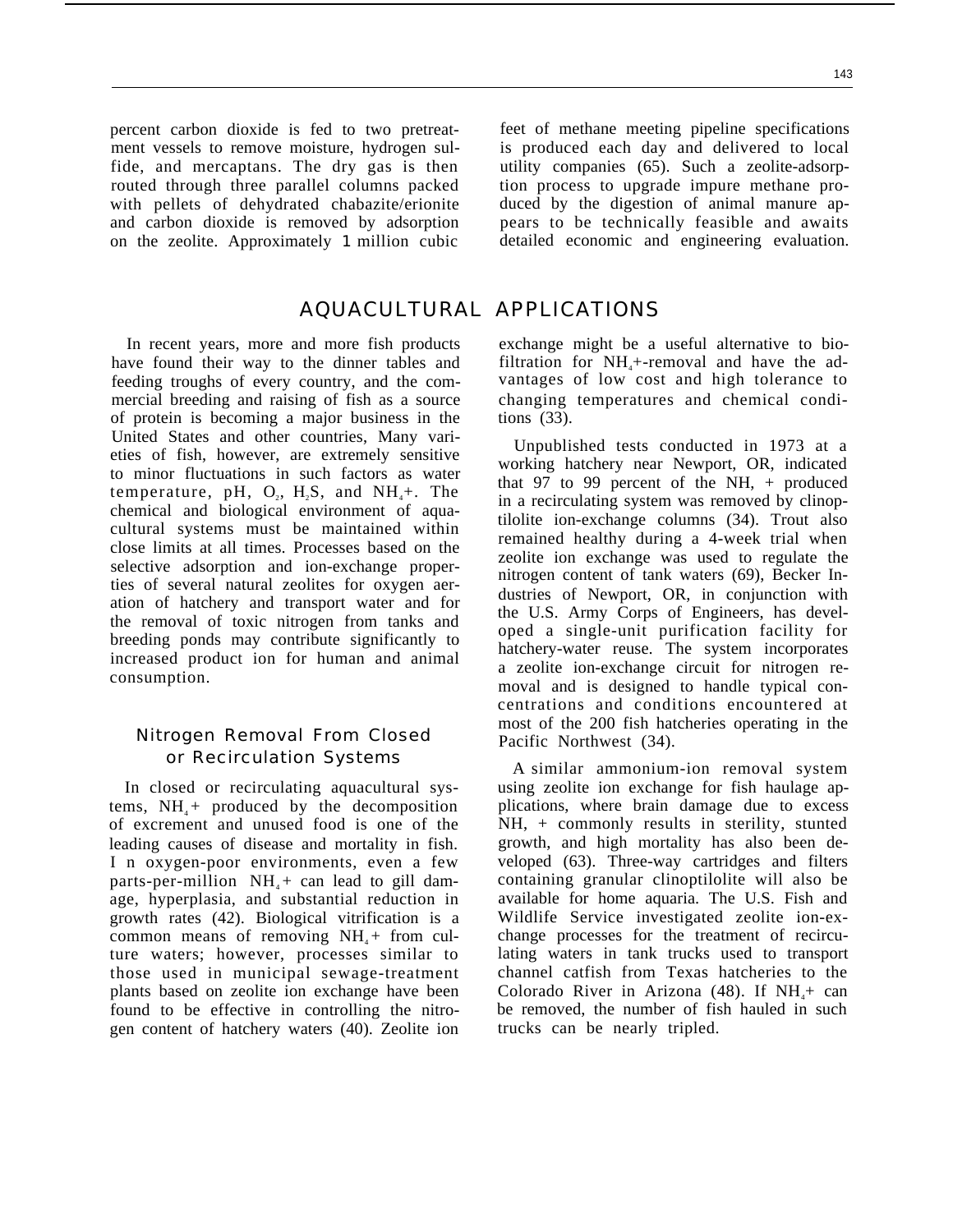#### Aeration Oxygen Production

Oxygen-enriched air can be produced by the selective adsorption of nitrogen by activated zeolites. A pressure-swing adsorption process capable of producing up to **500** m <sup>3</sup>of **90** percent oxygen per hour was developed in Japan for secondary steel smelting (80). Smaller generators with outputs of as little as 15 liters of 50 percent O, per hour are also manufactured and used to aerate fish breeding tanks and in the transportation of live fish. Carp and goldfish raised in such environments are said to be livelier and to have greater appetites (41), In closed tanks and stagnant ponds, oxygen aeration could markedly increase the number of fish that could be raised per unit volume.

Oxygen produced by small, portable units containing natural zeolite absorbents could be used to replenish free oxygen in small lakes where eutrophication endangers fish life. Fast, et al. *(1 7),* showed that the oxygen of hypolimnion zones could be increased markedly by aeration using liquid  $O$ , as a source. Haines  $(23)$ demonstrated side-stream pumping could improve the dissolved oxygen in the hypolimnion of a small lake in New York State.

#### Fish Nutrition

The high-protein rations used in commercial fish raising are quite expensive and their cost has been a limiting factor in the development

of large-scale aquacultural operations. The physiology of fish and poultry is remarkably similar, and if the results achieved with chickens can be duplicated with fish, the substitution of small amounts of inexpensive zeolites in normal fish food, with no adverse change in growth and perhaps a small increase in feed efficiency, could result in considerable savings. The quality of the water in recirculating systems should also be improved by the use of zeolite-supplemented food, as should that of the effluents. Leonard (44) reported preliminary results of experiments where 2 percent clinoptilolite was added to the normal 48 percent protein food of 100 rainbow trout: after 64 days, a 10 percent improvement in the biomass increase was noted, with no apparent ill effects on the fish (table 14).

#### **Table 14.—Effect of Clinoptilolite Additions to the Diet of Trout<sup>a</sup>**

|                             | Control | Test                        |
|-----------------------------|---------|-----------------------------|
|                             |         | 100% normal 98% normal feed |
|                             | feed®   | 2% clinoptilolite           |
| Average starting weight (g) | 10.2    | 10.1                        |
| Average 64-day weight       | 48.6    | 52.3                        |
| Average weight gain         | 38.4    | 42.2                        |
| Mortality.<br>              |         | 3                           |
| a100 rainhow trout          |         |                             |

a100 rainbow trout. bStandard 48% protein fish food

# OCCURRENCE AND AVAILABILITY OF NATURAL ZEOLITES

Since their discovery more than 200 years ago, natural zeolite minerals have been widely Most sedimentary zeolite deposits of ecorecognized by geologists as cavity and fracture nomic significance were formed from finefillings in almost every basaltic igneous rock. grained volcanic ash or other pyroclastic ma-Attractive crystals up to several centimeters in terial that was carried by the wind from an size adorn the mineral museums of every coun- erupting volcano and deposited onto the land try; however, such traprock occurrences are surface, into shallow freshwater or saline lakes, generally too low-grade and heterogeneous for or into the sea fairly close to the volcanic commercial extraction. The flat-lying and near- source. Much of the land-deposited material

Geological Occurrence other hand, are ideally suited for simple, inexpensive, open-pit mining.

ly monomineralic sedimentary deposits, on the was quickly washed into lakes where it formed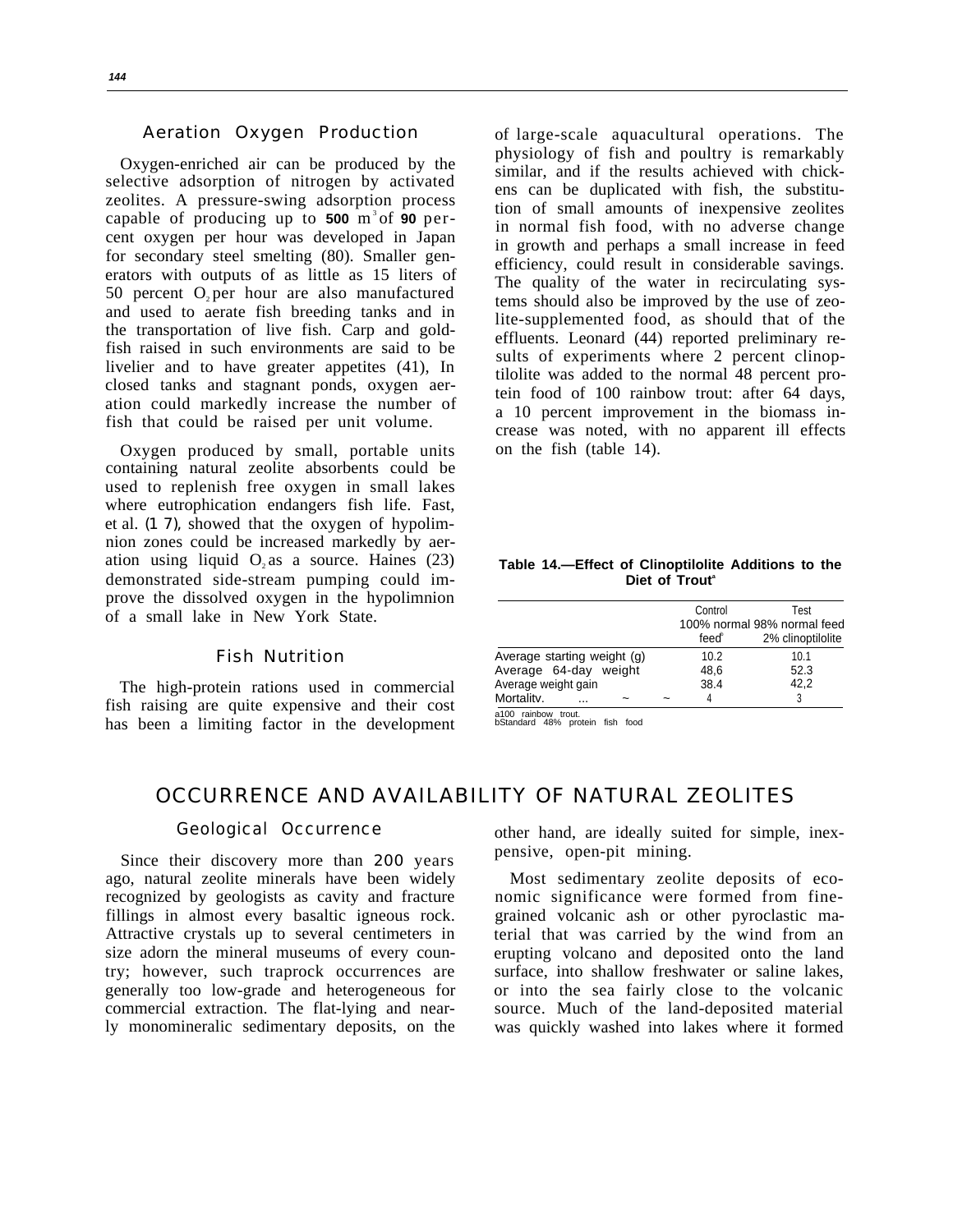beds of nearly pure ash. Successive eruptions resulted in sequences of ash layers interstratified with normal lake or marine Sediments, such as mudstoncs, silt stone, sandstones, and limestones, as well as beds of diatomite, bentonite, and chert (figure 1 I).

The layers of volcanic ash (called volcanic tuff) vary in thickness from less than a centimetcr to several hundred meters and may stretch for 10 kilometers. Many of these bedded tuffs have been transformed almost completely into well-formed, micrometer-size zeolitc minerals. Zeolitically altered tuffs occur in relatively young sedimentary rocks in diverse geological environments. Sedimentary zeolite deposits of this kind have been classified into the following types, with many gradations between the types, Sheppard (77), Mumpton (54), and Munson and Sheppard (62):

- 1. deposits formed from volcanic materials in hydrologically 'closed" salin e lake systems;
- 2. deposits formed in hyrdrologially 'open" fresh-water lake or ground watcr systems;
- 3. deposits formed in marine environments;
- 4. deposits formed by low-grade, burial metamorphism;
- 5. deposits formed by hydrothermal or hotspring activity in bedded sediments:
- 6. deposits formed from volcanic materials in alkaline soils;
- 7. deposits formed without direct evidence of volcanic precursors.

The most common zeolites in sedimentary deposits are analclime, chabazite, c1inoptilolite, erionite, heulandite, laumontite, mordenite, phillipsite, and wairakite, with clinoptilolite ranking first in abundance. Except for heulan-

**Figure 11.— Field Exposure of Zeolite Beds**

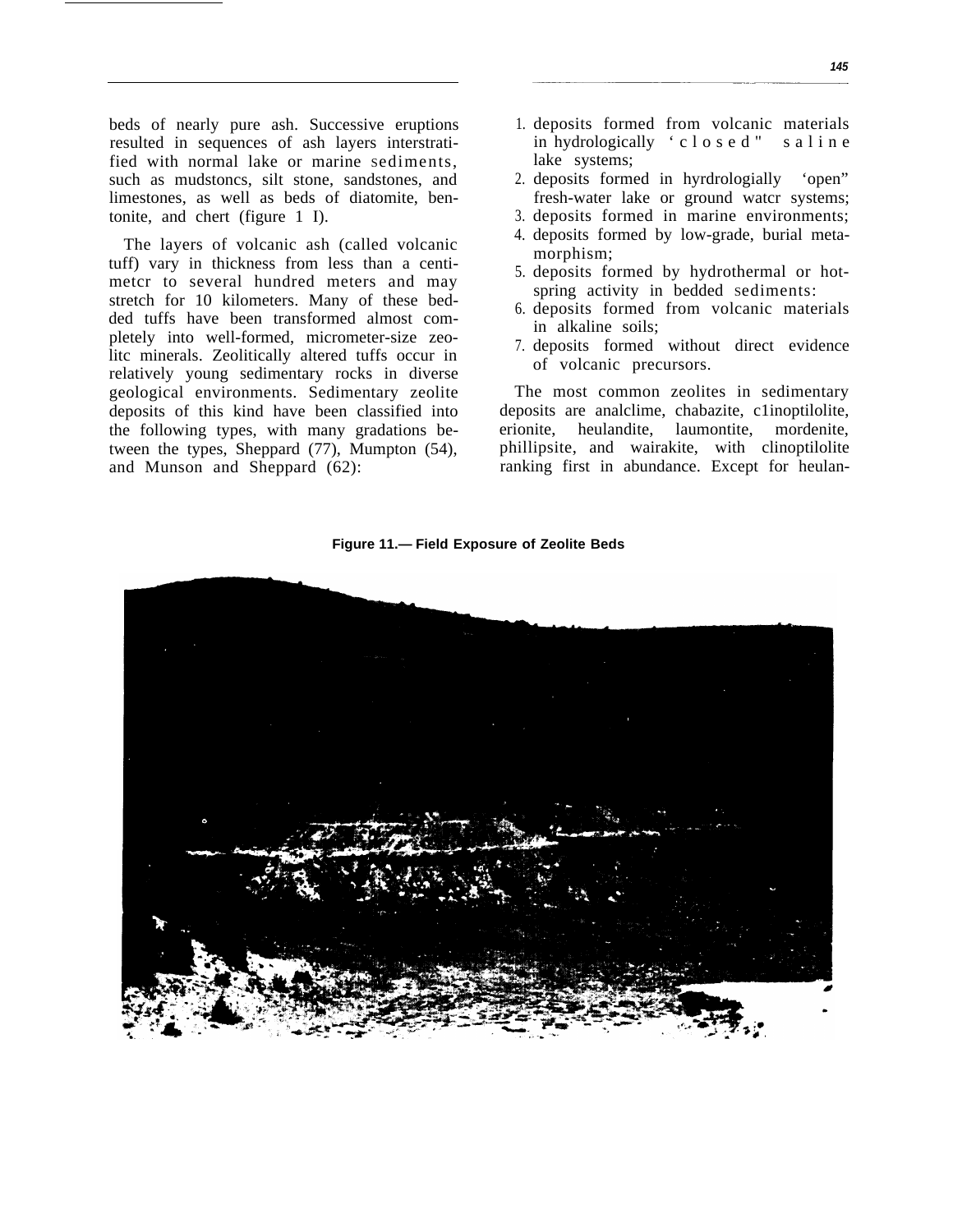dite, laumontite, and wairakite, "sedimentary" zeolites are alkalic and are commonly more silicic than their igneous counterparts. Commercial interest is mainly in deposits of the first four types. Zeolite tuffs in saline-lake deposits are generally a few centimeters to a few meters thick and commonly contain nearly monomineralic zones of the larger pore zeolites, erionite and chabazite that are relatively uncommon in other types of deposits. "Open-system" deposits and marine tuffs deposited close to their source are generally characterized by clinoptilolite and/or mordenite and may be several hundred meters thick. Zeolitic tuffs are commonly soft and lightweight, although some hard, siliceous deposits of clinoptilolite and mordenite are known. Many sedimentary zeolite beds contain as much as 95 percent of a single zeolite species, while others consist of two or more zeolites with minor amounts of calcite, quartz, feldspar, montmorillonite clay, and unreacted volcanic glass.

Most zeolites in sedimentary rocks crystallized from volcanic ash by reaction of the amorphous, aluminosilicate glass with pervading pore waters derived either from saline lakes or descending ground waters. Others originated by the alteration of preexisting feldspars, feldspathoids, biogenic silica, or poorly crystalline clay minerals. Although the exact mechanism of formation is still under investigation, zeolites in sedimentary rocks probably crystallized as well-formed, micrometer-size crystals by means of a dissolution-reprecipitation mechanism, with or without an intermediate gel stage (55) (figure 12).

The factors controlling whether a zeolite or a clay mineral formed or which of several zeolites formed from a given starting material are also only poorly understood, although temperature, pressure, reaction time, and the concentrations of the dissolved species, such as H+, silica, alumina, and alkali and alkaline earth elements, seem to be paramount in importance. Early formed species also tend to react further with pore fluids of different composition, thereby yielding even more complex assemblages.

**Figure 12.–Scanning Electron Micrograph of Clinoptilolite Laths With Minor Mordenite From a Saline-Lake Deposit Tuff Near Hector, CA (from Mumpton and Ormsby,** 1976)



#### Geographic Distribution

The distribution of zeolite deposits in various geographic regions of the world is governed solely by the geology of those regions. Regions that have undergone past volcanic activity are likely to contain significant deposits of zeolite minerals. Although the zeolite phillipsite is known to have formed within the last 10,000 years in a small saline-lake deposit at Teels Marsh, NV (79) by the alteration of volcanic ash from the explosion of Mt. Mazuma (Crater Lake), and chabazite has been identified in deposits on the walls of ancient Roman baths in France, most potentially commercial deposits of zeolites are of Tertiary or lower Pleistocene age (70,000 to 3 million years ago). Thus, any part of the Earth that was subjected to volcanic activity during this period undoubtedly contains extensive deposits of volcanic ash, and if these ash deposits had an opportunity to react with percolating ground waters or alkaline pore waters from former saline lakes, beds of high-grade zeolites are apt to exist.

Although zeolites are now considered to be some of the most abundant and widespread au-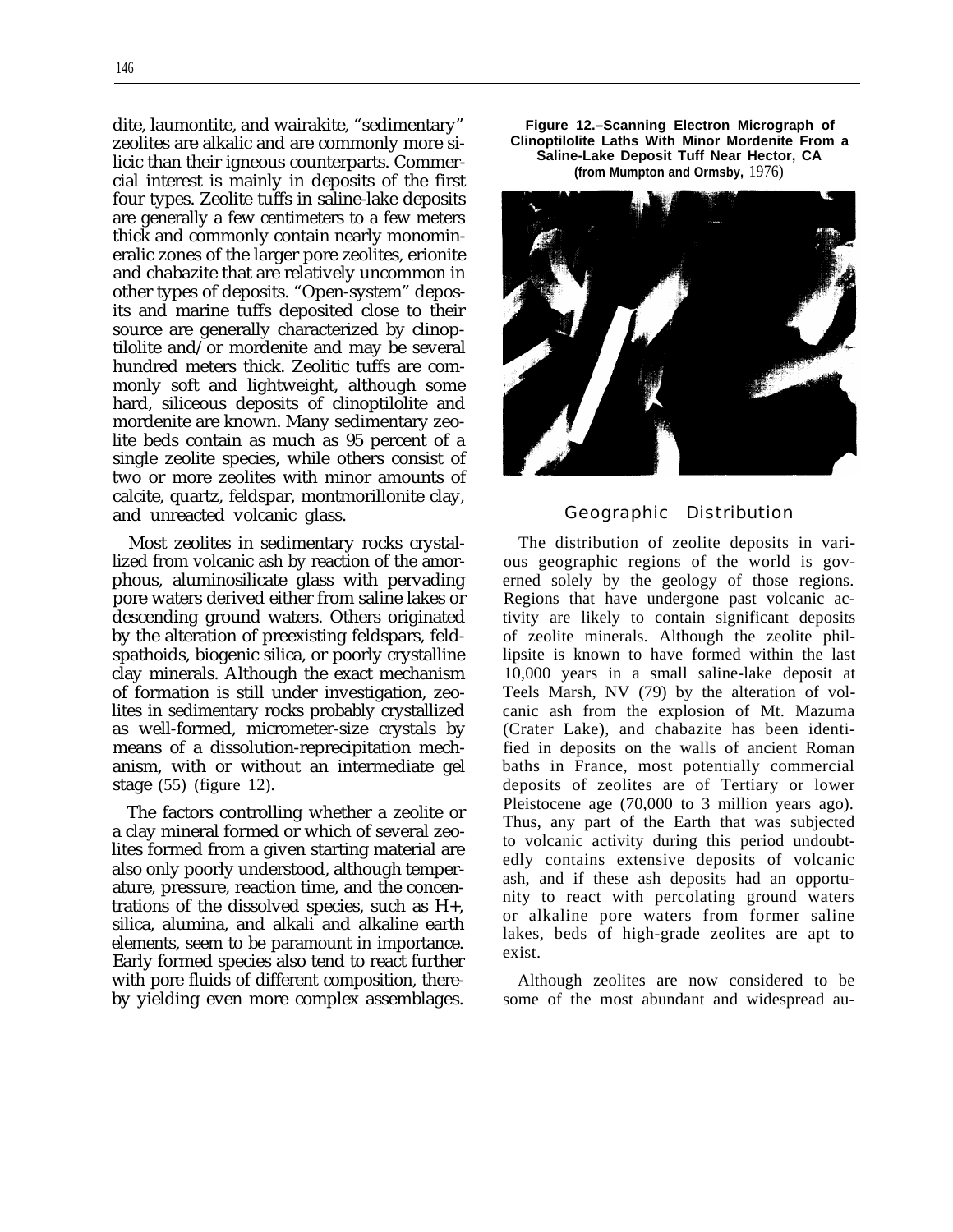thigenic silicate minerals in sedimentary rocks, their existence as major constituents of altered volcanic tuffs is still not common knowledge among the geologists of many countries. Because of their inherently fine crystal size, zeolites are not easily identified by ordinary microsscopic techniques and have often been missed by geologists and mineralogists studying these formations. In general, zeolite identification requircs sophisticated X-ray diffraction and electron microscopic equipment not available in many geological laboratories; however, once a particular soft, lightweight, clay-like rock from a particular area is identified in the laboratory as a zeolite rock, similar materials are easy to locate in the field.

Table 15 lists the countries where zeolites have been reported from sedimentary rocks of volcanic origin and estimates the chances of discovering additional deposits in these countries. Sedimentary zeolites have been found on every continent, although few have been reported from the Middle East, Latin America, or the East Indies, mainly because geologists in these regions generally have been unaware of the widespread occurrence of zeolites in altered volcanic tuffs. Wherever zeolites have been found, however, man has used the soft, lightweight tuffs for hundreds of years as easily carved stone in a variety of structures ranging from walls and foundations of buildings to barns and corrals to house livestock. Zeolitic blocks have been found in buildings associated with the Mayan pyramids at Monte Alban and Mitla in southern Mexico (56) and are used today in the construction of modern dwellings in the Tokaj region of eastern Hungary. Zeolites are mined in only a dozen countries (table 16), but the potential is much greater.

The high probability of finding minable deposits of zeolites in countries where they have not yet been reported, but where there has been considerable volcanic activity in the past, is illustrated by the discovery of major bodies of sedimentary zeolites in Mexico and in central Turkey in the early and late 1970s, respectively. Both countries show promise of becoming major suppliers of mineral raw materials in the years to come, but, as with most developing nations, they have only limited in-house geological expertise to service their blossoming mineral industry.

During the late 1950s and 1960s the geological similarity}' of the Western United States and northern Mexico led geologists to speculate about the existence of zeolite deposits south of the border. It was not until 1972, however, that this author (56) discovered the first such deposit in southern Oaxaca after visiting a large stone quarry during an unrelated project. The rock was being used as a local dimension stone and closely resembled zeolitic tuffs that were being quarried in Japan. Subsequently, the Oaxacan rock was shown to consist of about 90 percent clinoptilolite and mordenite. Shortly thereafter, several similar deposits were discovered in this part of Mexico and Mexican scientists quickly learned to recognize zeolitic tuffs in the field. One deposit was spotted in a road cut while driving past it at 50 miles per hour, suggesting that many more await discovery with only minimal exploration efforts. As a result of these discoveries, at least three other deposits of sedimentary zeolites have been found in the northern part of the country by Mexican geologists who are now atune to the existence of zeolites in volcanogenic environments and to their potential applications in industrial and agricultural technology.

Similar to Mexico, major parts of the central Anatolian region of Turkey are covered by thick sequences of Tertiary volcanic rocks, but, with the exception of a few minor occurrences of analcime in saline-lake environments, reports of zeolites in the volcanogenic sedimentary rocks of this country have been rare. The principal reason for this is simply lack of exploration combined with a lack of knowledge about the potential applications of such materials in industry. Turkey's few geologists have been more occupied with their chrome and borate resources, which are exported in large quantities to acquire badly needed currency. In 1977, however, several low-grade occurrences of erionite and chabazite were uncovered in Turkey's Cappadocia region, along with a major deposit of clinoptilolite (7). In 1979, a second major deposit was discovered by the au-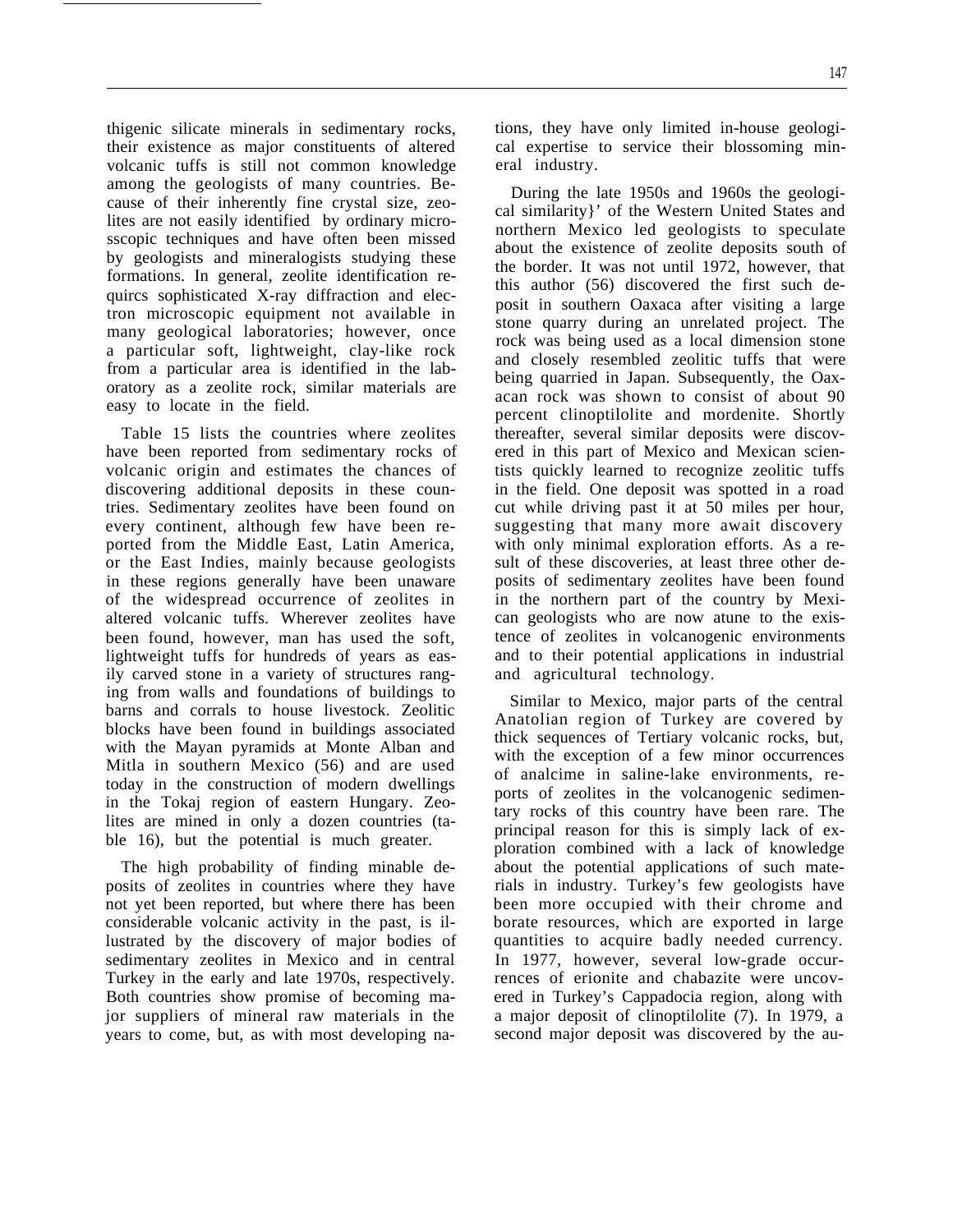|                       | Zeolite        | Minable    | Minor      | Chances for     |
|-----------------------|----------------|------------|------------|-----------------|
| Country               | species        | deposit    | occurrence | finding deposit |
|                       |                |            |            |                 |
| Europe:               |                |            |            |                 |
| Belgium               | Laumontite     |            | χ          | Poor            |
| <b>Bulgaria</b>       | Clinoptilolite | <b>XXX</b> |            | Excellent       |
|                       | Mordenite      | x          |            | Excellent       |
|                       | Analcime       |            | χ          | Poor            |
|                       |                | x          |            |                 |
| Czechoslovakia        | Clinoptilolite |            |            | Good            |
| Denmark               | Clinoptilolite |            | χ          | Poor            |
| Finland               | Laumontite     |            | X          | Poor            |
| France                | Clinoptilolite |            | XXX        | Good            |
| Germany               | Chabazite      | XX         |            | Good            |
|                       | Phillipsite    | XX         |            | Good            |
|                       | Analcime       |            | XX         | Poor            |
| Great Britain         | Analcime       |            | x          | Poor            |
|                       |                |            |            |                 |
|                       | Clinoptilolite |            | χ          | Poor            |
|                       | Laumontite     |            | χ          | Poor            |
| Hungary               | Clinoptilolite | XX         |            | Excellent       |
|                       | Mordenite      | X          |            | Excellent       |
| Italy                 | Chabazite      | <b>XXX</b> |            | Excellent       |
|                       | Phillipsite    | XXX        |            | Excellent       |
|                       | Analcime       |            | X          | Good            |
|                       |                |            |            |                 |
| Poland                | Clinoptilolite | XX         |            | Excellent       |
| Romania               | Clinoptilolite | XX         |            | Excellent       |
| Soviet Union          | Clinoptilolite | <b>XXX</b> |            | Excellent       |
|                       | Mordenite      | XX         |            | Excellent       |
|                       | Chabazite      |            | χ          | Good            |
|                       | Analcime       |            | X          | Good            |
|                       | Laumontite     |            | X          | Good            |
|                       |                |            |            |                 |
| Spain                 | Clinoptilolite |            | χ          | Good            |
|                       | Mordenite      |            | χ          | Good            |
| Switzerland           | Clinoptilolite |            | X          | Poor            |
|                       | Laumontite     |            | XX         | Poor            |
| Turkey                | Clinoptilolite | XX         |            | Excellent       |
|                       | Erionite       |            | XX         | Excellent       |
|                       | Chabazite      |            | XX         | Excellent       |
|                       |                | X          |            |                 |
|                       | Analcime       |            |            | Excellent       |
| Yugoslavia            | Clinoptilolite | <b>XXX</b> |            | Excellent       |
|                       | Analcime       | X          |            | Good            |
|                       | Mordenite      | χ          |            | Excellent       |
|                       | Erionite       |            | X          | Good            |
|                       |                |            |            |                 |
| <b>North America:</b> |                |            |            |                 |
| Canada                | Laumontite     |            | χ          | Poor            |
|                       | Clinoptilolite |            | X          | Good            |
| Cuba                  | Clinoptilolite | XX         |            | Excellent       |
|                       | Mordenite      | x          |            | Excellent       |
| Guatemala             | Clinoptilolite | X          |            | Excellent       |
| Mexico                | Clinoptilolite | XX         |            | Excellent       |
|                       |                |            |            |                 |
|                       | Mordenite      | XX         |            | Excellent       |
|                       | Analcime       |            | x          | Good            |
|                       | Erionite       | X          |            | Excellent       |
|                       | Phillipsite    |            | X          | Excellent       |
| Panama                | Clinoptilolite | χ          |            | Excellent       |
| West Indies           | Wairakite      |            | X          | Poor            |
|                       |                |            |            |                 |
|                       | Clinoptilolite |            | X          | Excellent       |
| Africa:               |                |            |            |                 |
| Angola                | Clinoptilolite |            | X          | Good            |
| <b>Botswana</b>       | Clinoptilolite |            | X          | Good            |
|                       |                | X          |            |                 |
| Congo                 | Analcime       |            |            | Good            |
| Egypt                 | Heulandite     |            | X          | Good            |
| Kenya                 | Phillipsite    | χ          |            | Excellent       |
|                       | Erionite       | χ          |            | Excellent       |

### **Table 15.— Reported Occurrences of Sedimentary Zeolites**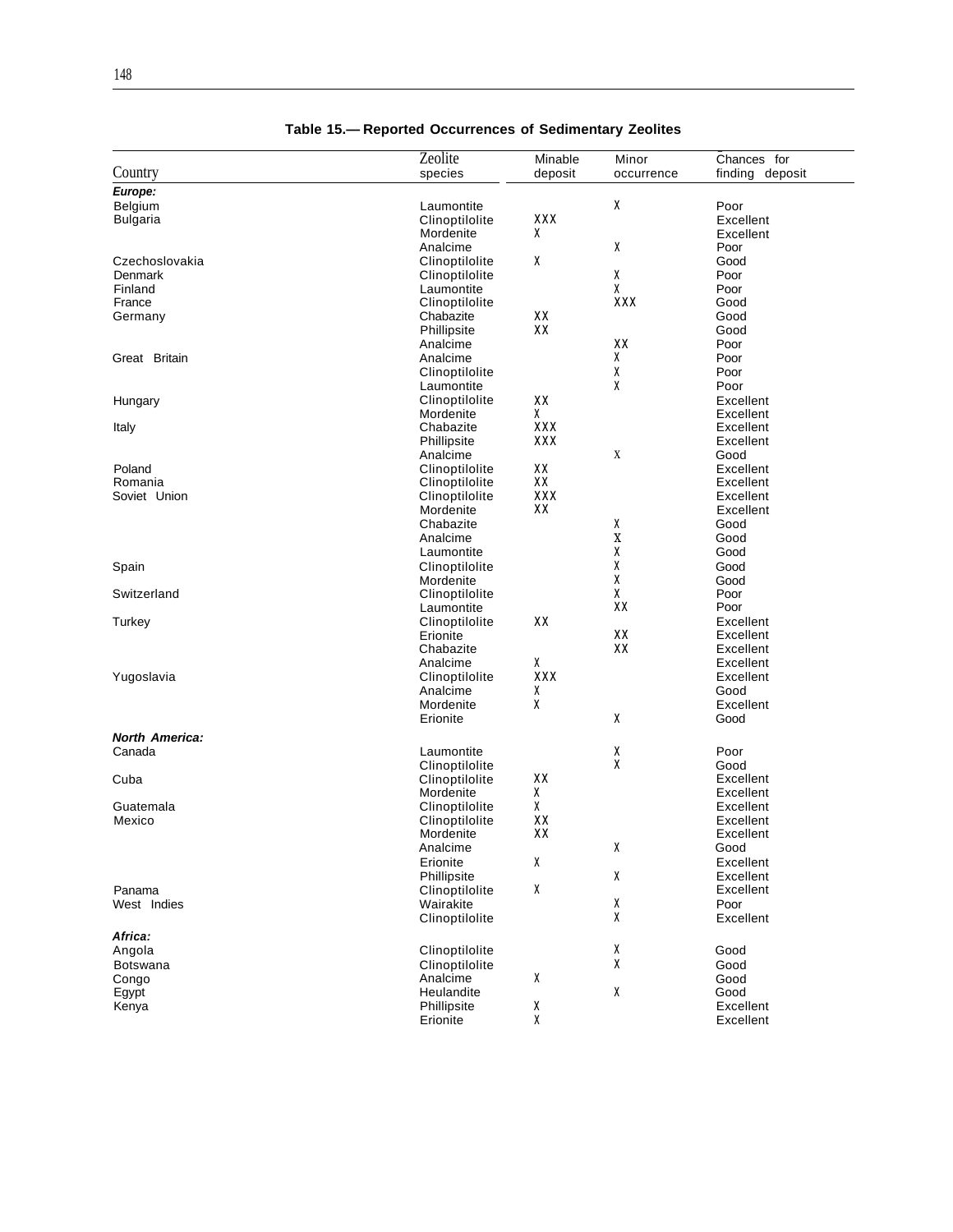|                          | Zeolite        | Minable    | Minor        | Chances for     |
|--------------------------|----------------|------------|--------------|-----------------|
| Country                  | species        | deposit    | occurrence   | finding deposit |
| Northwest Africa         | Analcime       | X          |              | Good            |
|                          | Mordenite      |            | X            | Good            |
|                          | Clinoptilolite | X          |              | Excellent       |
| Republic of South Africa | Analcime       |            | X            | Poor            |
|                          | Clinoptilolite | XX         |              | Excellent       |
| Tanzania                 | Erionite       | X          |              | Excellent       |
|                          | Chabazite      | χ          |              | Excellent       |
|                          | Phillipsite    | X          |              | Excellent       |
|                          | Analcime       | χ          |              | Excellent       |
|                          | Clinoptilolite | X          |              | Excellent       |
|                          |                |            |              |                 |
| Asia:                    |                |            |              |                 |
| Iran                     | Clinoptilolite | X          |              | Excellent       |
| Israel                   | Clinoptilolite |            | XX           | Excellent       |
| Pakistan                 | Analcime       |            | X            | Good            |
| Australia                | Clinoptilolite | X          |              | Good            |
|                          | Analcime       |            | X            | Good            |
| China                    | Clinoptilolite | XX         |              | Excellent       |
| Formosa                  | Laumontite     |            | X            | Poor            |
|                          | Analcime       |            | $\mathbf{x}$ | Good            |
| Japan                    | Clinoptilolite | <b>XXX</b> |              | Excellent       |
|                          | Mordenite      | XX         |              | Excellent       |
|                          | Analcime       |            | χ            | Poor            |
|                          | Laumontite     |            | X            | Poor            |
|                          | Wairakite      |            | X            | Poor            |
| Korea                    | Clinoptilolite | XX         |              | Excellent       |
| New Zealand              | Analcime       |            | X            | Good            |
|                          | Clinoptilolite | XX         |              | Good            |
|                          | Mordenite      | x          |              | Excellent       |
|                          | Laumontite     | X          |              | Good            |
|                          | Erionite       | χ          |              | Good            |
| Oceania                  | Laumontite     |            | χ            | Poor            |
| South Africa:            |                |            |              |                 |
| Argentina                | Clinoptilolite | XX         | Excellent    |                 |
|                          | Analcime       | x          |              | Excellent       |
|                          | Laumontite     |            | X            | Poor            |
| Chile                    | Clinoptilolite |            | X            | Excellent       |
|                          |                |            |              |                 |
| Antarctica:              |                |            |              |                 |
| Antarctica               | Laumontite     |            | χ            | Poor            |
|                          | Phillipsite    |            | X            | Poor            |

#### **Table 15.— Reported Occurrences of Sedimentary Zeolites—Continued**

thor (59) and R. A. Sheppard of the U.S. Geological Survey, accompanied by a Turkish geologist, with a minimum of field effort. This indicates a widespread distribution of such materials in volcanogenic sedimentary rocks in this country.

#### Mining and Milling

The mining of zeolites in bedded sedimentary deposits is a relatively straightforward process requiring only a minimum of equipment and trained personnel. Almost all of the known zeolite deposits being mined are surface deposits overlain by a few to no more than 25 meters of overburden. The zeolite beds are usually flat-lying and vary only slightly in thickness along the length of the deposit. Shallow drilling is usually required to outline the areas of highest grade, but many deposits are mined by simple projection of the bed behind the outcrop, Commonly, the exposed bed can be broken in the mine by bulldozers or rippers; in places small amounts of blasting are required. In thinner deposits, care must be taken to eliminate overlying and underlying clays and volcanic ash from the ore to preserve purity, but in some of the thicker deposits this poses no problem,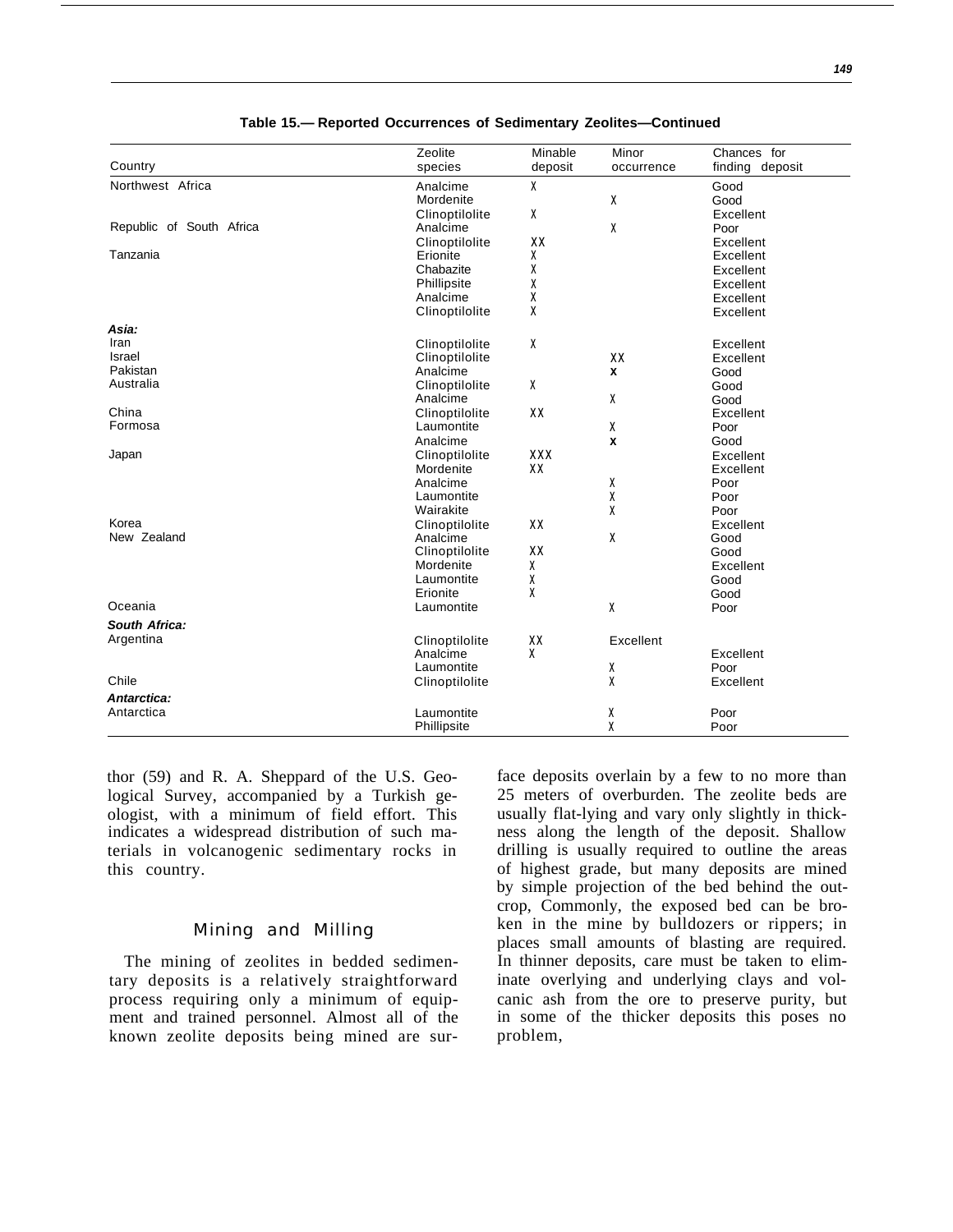| Country     | Mineral   | Mines | Remarks                          |
|-------------|-----------|-------|----------------------------------|
|             |           | 12    | Many more available.             |
|             | Chabazite |       | Single deposit, four companies.  |
|             | Erionite  |       |                                  |
|             | Mordenite |       |                                  |
|             |           |       |                                  |
|             |           |       |                                  |
|             |           |       | Estimated.                       |
|             | Mordenite |       | Estimated.                       |
|             |           |       |                                  |
|             |           |       |                                  |
|             |           |       |                                  |
|             | Mordenite |       | Estimated.                       |
|             |           |       | Estimated.                       |
|             | Mordenite |       | Estimated.                       |
|             |           |       | Several more available.          |
|             |           |       |                                  |
|             |           |       | Numerous, used for construction. |
|             |           |       | Several, used for construction.  |
| aAs of 1980 |           |       |                                  |

Table 16.-Countries Engaged in Zeolite Mining<sup>a</sup>

Processing the raw ore is dependent on the envisioned end use. Water-purification applications require a fine-sand fraction that must be prepared from the ore by crushing and screening whereas fertilizer and animal nutrition uses will likely make use of finely powdered material. In general, preparation involves only crushing, screening, and bagging. Where particle size is critical, the screened product must be washed to remove undersize material and then dried. More sophisticated ap-

plications may require that the zeolite he ionexchanged to an ammonium or potassium form before being shipped to the consumer. In such cases, the pulverized and screened product must be subjected to a series of washes with chloride or sulfate salts of these elements, washed with water to eliminate excess salts, filtered, dried, and bagged. In 1980, crushed ore could be produced i n the United States for about  $$30$  to  $$40/t$ on.

### **DISCUSSION**

#### Agronomic Applications

Although zeolites have been used for many years in Japan as soil amendments, they are only now becoming the subject of serious investigation in the United States as slow-release fertilizers, moisture-control additives to lowclay soils, traps for heavy metals, carriers of pest icicles, fungicides, and herbicides, and decaking agents in fertilizer storage. As soil amendments they appear to retain moisture and i reprove the overall ion-exchange capacit y of sandy and volcanic soils. Studies are being carried out on both pure zeolite and on zeolite that has been pretreated with nutritive elements, such as potassium or ammonium. In

either case, the zeolite appears to act as a slowrelease fertilizer, selectively holding such elements in its structure for long periods of time, thereby increasing the efficiency of such additives and reducing the total cost of fertilization. Although the data available are not unequivocal, the greatest success appears to have been with root crops such as sugar beets, carrots, and radishes, where nitrogen is a vital nutrient. The optimum level of application, however, must still be determined for various types of soils and for the particular crop in question, as must the frequency and exact mode of application, the optimum particle size of the zeolite, and the nature of chemical pretreatment of the zeolite.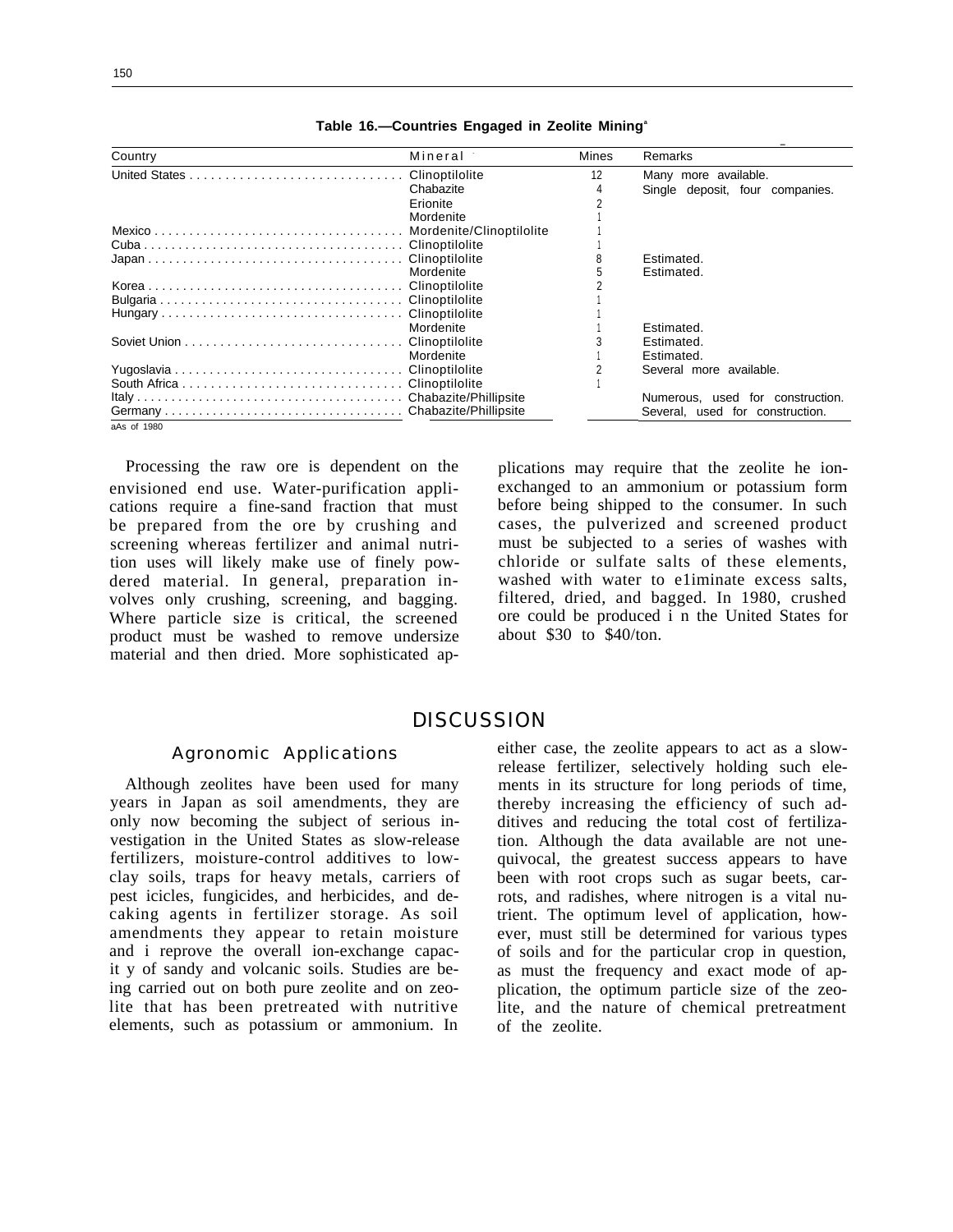The ion-exchange specificity of certain zeolites for copper, lead, cadmium, and zinc suggests that the "life" of farm and forest soils amended with municipal and industrial sewage sludge can be extended by inhibiting the plant uptake of these deleterious metals. Radioactive cesium and strontium from nuclear fallout or spills may also be controlled by selective ion exchange into zeolites added to soils. Zeolites apparently are useful carriers of herbicides, pesticides, and fungicides and can prevent caking in stored fertilizers by absorbing excess moisture.

Table 17 lists organizations that have or are conducting experiments on the use of natural zeolites in agronomic applications.

#### Animal Nutrition Applications

Despite the lack of statistical significance, numerous studies strongly suggest that the addition of certain zeolite mincrals to the diets of swine, poultry, and ruminants results in decided improvement in growth and in feed efficiency (weight gain/pounds of nutritional feed consumed). In addition, the incidence of intestinal disease among young animals appears to be less when zeolites are part of the daily diet, The most dramatic results have been reported by overseas workers where experiments may have been conducted under conditions that were somewhat less sanitary than those generally employed in the United States. Zeolitesupplemented diets appear to be most beneficia1 in swine during the first 30 to 60 days after weaning, although there is some evidence to suggest that zeolites in the rations of pregnant sows contributc to increased litter weights and healthier offspring. In Japan, 2 to 5 percent clinoptilolite in the diets of cattle appeared to result in larger animals and fewer incidences of diarrhea. One study in the United States found a 12-percent increase in feed efficiency for cattle during the first 37 days using only 1.25 percent zeolite.

The exact function of the zeolites in both dietary and antibiotic phenomena are not well understood and await serious ph}'biological and biochemical investigation. The ammonium selectivity of clinoptilolite suggests that in ruminants it acts as a reservoir for ammonium ions produced by the breakdown of vegetable protein and nonprotein nitrogen in rations, releasing it for a more efficient synthesis into amino acids, proteins, and other nitrogenous compounds by micro-organisms in the gastrointestinal (GI) lumen, From the concentration of ammonia in the portal blood of weanling rats fed a 5 percent clinoptilolite diet or dosed oral-1y with this zeolite, Pond, et al. (71), postulated that the zeolite bound free ammonia in the GI tract, thereby preventing its buildup to toxic levels in the system. Such an antibiotic effect could indeed be responsible for the larger growths recorded for zeolite-fed animals.

Table 18 lists organizations that have or are conducting experiments on the use of natural zeolites in animal nutrition applications,

| Organizations                               | Crop           | Organization                             | Crop      |
|---------------------------------------------|----------------|------------------------------------------|-----------|
| Department of Horticulture                  | Radishes       | Agricultural Experiment Station          | Corn      |
| Colorado State University                   |                | New Mexico State University              | Sorghum   |
| Fort Collins. Colorado                      |                | Las Crucas. New Mexico                   |           |
| Department of Agronomy                      | Sorghum        | Department of Plant Science              | Radishes  |
| Colorado State University                   | Corn           | University of New Hampshire              | Corn      |
| Fort Collins, Colorado                      | Wheat          | Durham. New Hampshire                    |           |
| Department of Environmental<br>Horticulture | Chrysanthemums | Texas Agricultural Experiment<br>Station | Rice      |
| University of California                    |                | Texas A&M University                     |           |
| Davis. California                           |                | Beaumont. Texas                          |           |
| U.S. Sugarcane Field Laboratory             | Sugarcane      | Department of Soils, Water               | Nitrogen  |
| U.S. Department of Agriculture              |                | and Engineering                          | retention |
| Houma, Louisiana                            |                | Tucson, Arizona                          | in soils  |

**Table 17.—Organizations Engaged in Zeolite/Agronomic Investigations<sup>a</sup>**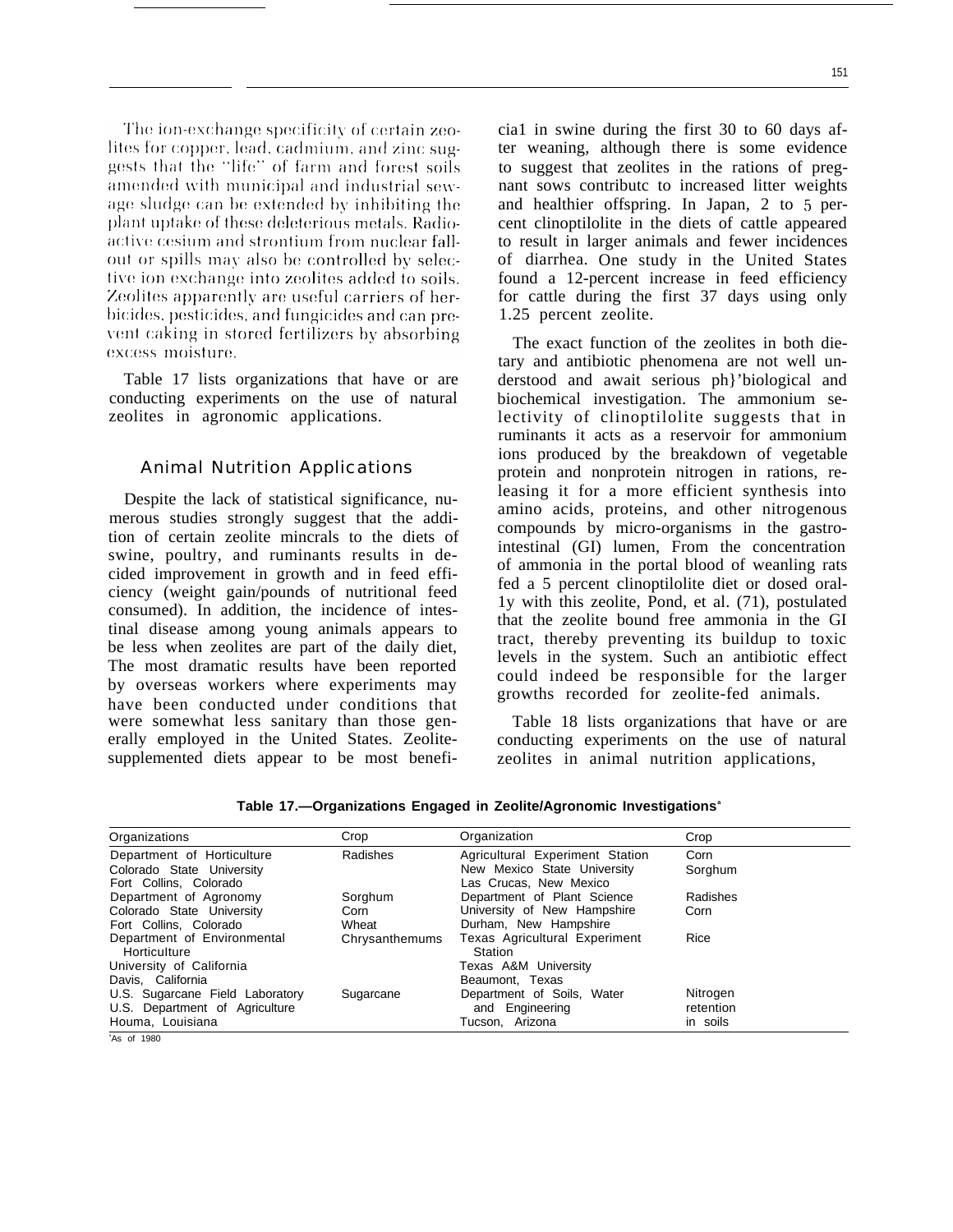| Organization                                               | Animal           | Organization                                       | Animal       |
|------------------------------------------------------------|------------------|----------------------------------------------------|--------------|
| Department of Poultry Science<br>Colorado State University | Chickens         | Department of Animal Science<br>Cornell University | Swine        |
| Fort Collins, Colorado                                     |                  | Ithaca, New York                                   |              |
| Department of Animal Science                               | Swine            | Department of Animal Science                       | Swine        |
| Colorado State University                                  |                  | Oregon State University                            | Rabbits      |
| Fort Collins, Colorado                                     |                  | Corvallis, Oregon                                  |              |
| Clayton Livestock Research Center                          | Beef Cattle      | Western Washington Research and Ex-                |              |
|                                                            |                  | tension                                            | Dairy        |
|                                                            |                  | Center                                             | Cattle       |
| New Mexico State University                                |                  | Washington State University                        |              |
| Clayton, New Mexico                                        |                  | Puyallup, Washington                               |              |
| Department of Poultry Science                              | Chickens         | Department of Animal Science                       | Calves       |
| Oregon State University                                    |                  | University of Kentucky                             |              |
| Corvallis, Oregon                                          |                  | Lexington, Kentucky                                |              |
| Livestock Nutrition Service                                | Cattle           | Food and Animal Research, Inc.                     | Calves       |
| Westminster, California                                    |                  | Juneau, Wisconsin                                  |              |
| Department of Animal Science                               | <b>Ruminants</b> | Department of Biology                              | Chickens     |
| University of Vermont                                      |                  | Cleveland State University                         | Swine        |
| Burlington, Vermont                                        |                  | Cleveland, Ohio                                    |              |
| U.S. Meat Animal Research Center                           | Rats (swine)     | Department of Agricultural Engineering             | Odor control |
| U.S. Department of Agriculture                             |                  | Oregon State University                            |              |
| Clay Center, Nebraska                                      |                  | Corvallis, Oregon                                  |              |
| Department of Animal Science                               | Cattle           |                                                    |              |
| Pennsylvania State University                              |                  |                                                    |              |
| University Park, Pennsylvania                              |                  |                                                    |              |
| $AC$ of 1080                                               |                  |                                                    |              |

Table 18.-Organizations Engaged in Animal Nutrition Studies Using Zeolites<sup>a</sup>

a As of 1980.

#### Excrement Treatment Applications

Although the results are difficult to quantify, almost all studies of the use of zeolites as dietary supplements in animal rations have reported a noticeable decrease in excrement malodor and have attributed this observation to the high selectivity of the zeolite in the feces for the ammonium ion. Similar results were noted when zeolites were added directly to cattle feedlots, suggesting that not only can healthier and less odoriferous environments be achieved by the addition of zeolites to animal manure, but that the nitrogen-retention ability of the manure can be improved as well.

Zeolite purification of low-Btu methane produced by the anaerobic fermentation of excrement and other agricultural waste products may be a means of producing inexpensive energy on individual farms or in small communities, and zeolite ion-exchange processes may be employed in the removal of ammonium ions from recirculating or closed aquacultural systems, thereby allowing more fish to be raised or transported in the same volume of water. Aquacultural research of this type has been or is being conducted by Becker Industries, Newport, OR; the U.S. Fish and Wildlife Service, Fish Cultural Development Center, Bozeman, MT; Jungle Laboratories, Comfort, TX; the Department of Fisheries and Wildlife, New Mexico State University, Las Crucas, NM; the Narragansett Marine Laboratory, University of Rhode Island, Kingston, RI; and the Department of Zoology, Southern Illinois University, Carbondale, IL.

# CONCLUSIONS AND RECOMMENDATIONS

eral years in Japan and other parts of the Far of agricultural wastes is still in the experimen-East in small amounts, the use of zeolites as tal stage in the United States. A number of agrisoil amendments, fertilizer supplements, addi- cultural organizations have or are investigat-

Although they have been used locally for sev- tives to animal rations, and in the treatment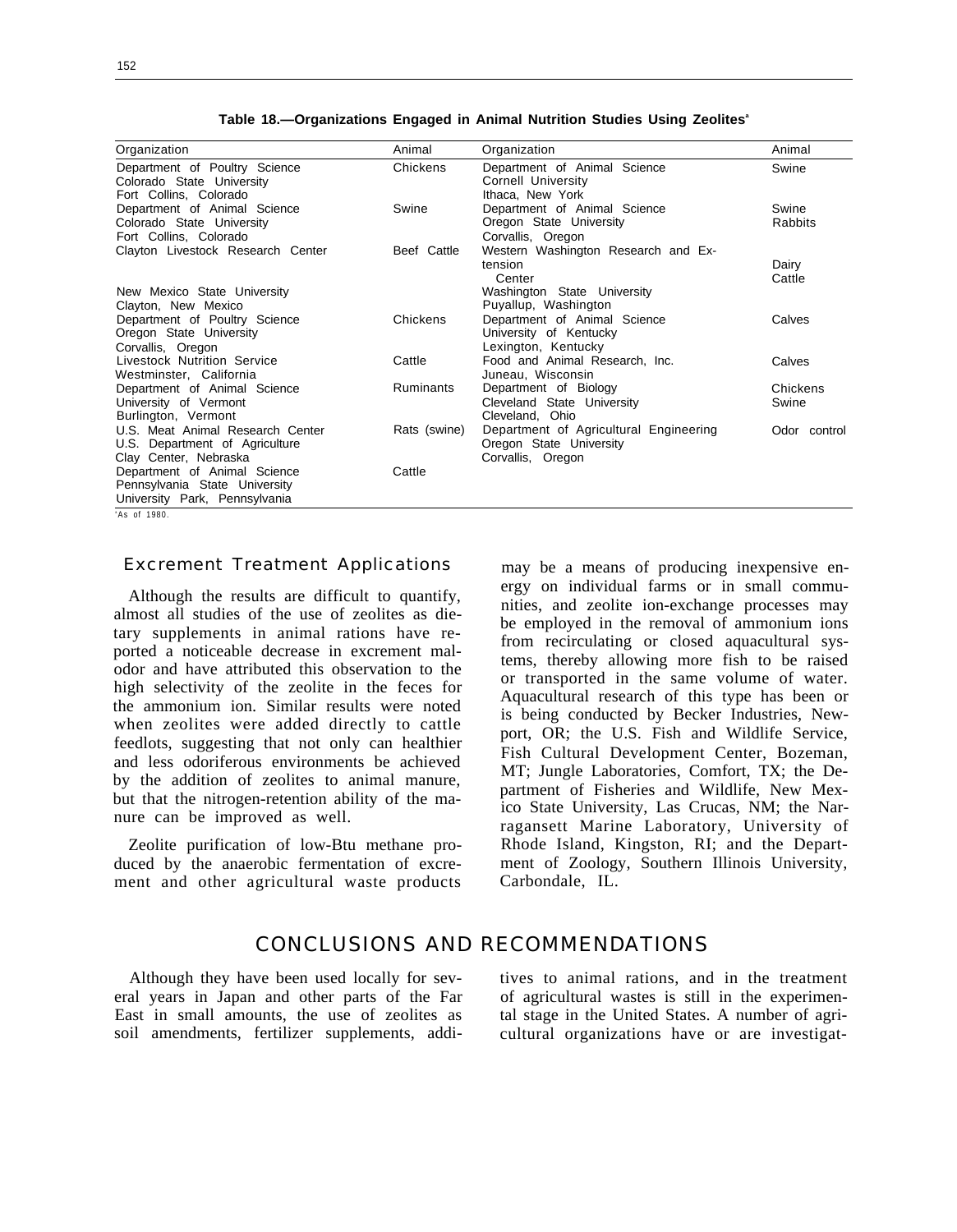153

ing such uses for natural zeolites in this country. The projects have generally been sponsored by grants or contracts from companies that themselves are developing applications for zeolites in one or more areas of technology, or they have been funded by the institutions themselves and make use of zeolite products provided free or at low cost by the companies. Table 19 summarizes the agricultural research efforts of companies that hold properties of natural zeolites. In addition, other, nonproperty holding organizations, such as International Minerals & Chemical Corp., Cargill, Inc., and Lowe's, Inc., have also been involved in the development of uses of natural zeolites in agriculture.

Overseas, six to eight agricultural stations in Japan continue to investigate natural zeolites as soil amendments and dietary supplements; Pratley Perlite Mining Co., which owns a large c1inoptilolite deposit in South Africa, has made several studies of the use of zeolites in the rations of swine and poultry; and a recent Bulgarian-Soviet symposium on natural zeolites contained seven papers on animal-nutrition applications and two on soil-amendment uses,

'Second Bulgaria n-Soviet Symposium on Natu ral Zeolites, Kardzhali, Bulgaria, Oct.11-14, 1979.

Similar projects are in progress in Cuba and Hungary, where deposits of clinoptilolite and mordenite are abundant. The intense interest in the several socialistic countries mentioned above undoubtedly stems from their efforts to use their own natural resources and thereby reduce their dependency on foreign sources of expensive fertilizers and animal rations. These same objectives, of course, are desired by each developing nation—maximum use of local raw materials and minimal use of imported products that must be purchased with hard currency. Where they can be found within a particular nation or where they can be obtained from neighboring countries at minimum cost, natural zeolites have the potential to increase the agricultural productivity of that nation by reducing the need for or increasing the efficiency of chemical fertilizers and animal feedstuffs.

To convert the agricultural promise of natural zeolites into commercial reality, a concerted effort must be made in the United States and elsewhere by both the private sector and by State and Federal funding organizations. The studies to date have been mainly of a preliminary nature—radishes have been grown instead of potatoes, and rats have been raised instead of beef cattle—or of limited duration or extent.

| Organization                        | Zeolite Species <sup>®</sup>                                                                            | Research Effort     |  |
|-------------------------------------|---------------------------------------------------------------------------------------------------------|---------------------|--|
| Anaconda Company                    | Clinoptilolite, Erionite,<br>Chabazite/Erionite, Clinoptilolite, Chabazite, Mor-<br>denite, Phillipsite | In-house; sponsored |  |
| Colorado Lien Co.                   | Clinoptilolite                                                                                          | Sponsored           |  |
| Double Eagle Petroleum & Mining Co. | Clinoptilolite, <i>Clinoptilolite</i>                                                                   | Sponsored           |  |
| Forminco                            | Clinoptilolite                                                                                          | None                |  |
| Harris & Western Corp.              | Clinopti/elite/A40rdenite                                                                               | None                |  |
| Ladd Mountain Mining Co.            | Erionite/Clinoptilolite                                                                                 | None                |  |
| Leonard Resources                   | <i>Clinoptilolite</i>                                                                                   | Sponsored           |  |
| Letcher Associates                  | Clinoptilolite                                                                                          | None                |  |
| Minerals Research                   | Phillipsite                                                                                             | None                |  |
| Minobras, Inc.                      | Erionite                                                                                                | None                |  |
| Mobil Oil Corp.                     | Erionite<br>None                                                                                        |                     |  |
| Monolith Portland Cement Co.        | Clinoptilolite<br>None                                                                                  |                     |  |
| <b>NL</b> Industries                | Clinoptilolite<br>None                                                                                  |                     |  |
| Norton Co.                          | Chabazite/Erionite, Ferrierite                                                                          | None                |  |
| NRG Corp.                           | Chabazite/Erionite                                                                                      | None                |  |
| Occidental Minerals Corp.           | Clinoptilolite, Clinoptilolite, Erionite                                                                | In-house; sponsored |  |
| Rocky Mountain Energy Co,           | Clinoptilolite<br>Sponsored                                                                             |                     |  |
| Union Carbide Corp.                 | Chabazite/Erionite, Mordenite, Erionite                                                                 | In-house; sponsored |  |
| U.S. Energy Corp.                   | Clinoptilolite<br>None                                                                                  |                     |  |
| W. R. Grace & Co.                   | Chabazite/Erionite, Ferrierite<br>None                                                                  |                     |  |

#### **Table 19.—Zeolite Property Holders and Zeoagricultural Research Efforts**

aRoman type <sup>=</sup>working mines, italics = prospects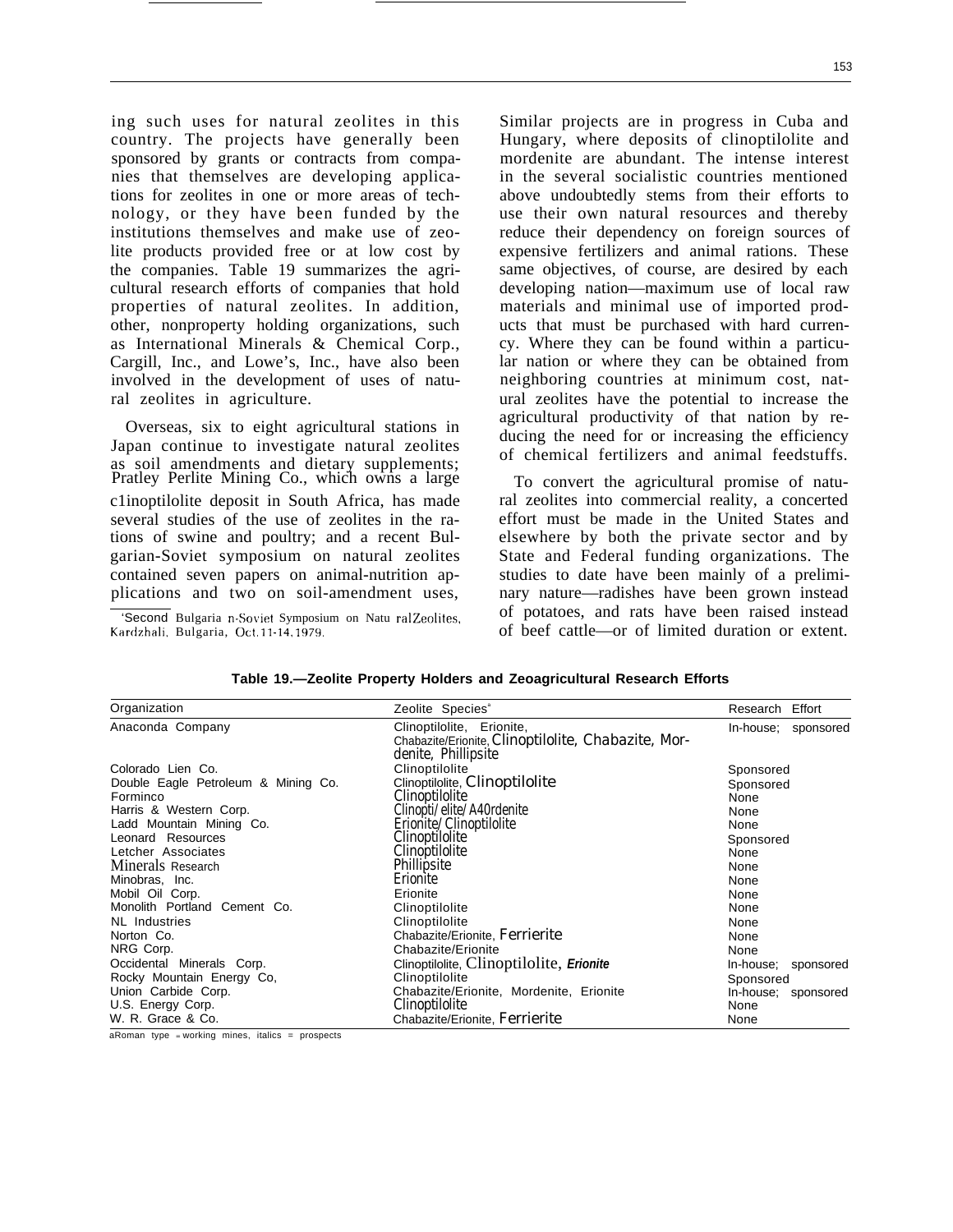Little information has been developed to illuminate the long-term benefits or adverse impacts on food production. Many of the companies sponsoring this research have considered the results proprietary, and rightfully so, but workers in the field are therefore unable to obtain the latest information, a situation that often results in massive duplication of effort. Largescale testing of zeolites under sustained field conditions and projects involving statistically significant numbers of animals are greatly needed at this juncture. Such projects will require continuous funding by State and Federal agencies, or perhaps, international agencies if the results are to be applied to developing nations. It would be extremely instructive to carry out such testing in several developing nations themselves, where agricultural practices are not as finely tuned as in the United States.

The actual introduction of natural zeolites into specific agricultural processes should pose no major problems. Crushed and sized material could be added to the fields directly or banded into the soil either alone or with normal fertilizers using standard equipment. Likewise, the zeolite could be mixed as a powder or fine granules with normal feedstuffs provided for livestock, or be inserted as a bolus into the stomachs of ruminants. It could also be sprinkled on or mixed with manure accumulations on a daily basis for nutrient retentivity.

None of these processes would require special machinery; in fact, all could be carried out by hand, if such were the common practice in that country. Users would, of course, need to be instructed as to the correct amount to apply to fields or to mix with normal rations, and the optimum time to apply it for specific crops, and considerable educational efforts may be necessary to convince the small farmer of the benefits of zeolite additives. In this regard, zeolites are no different than any innovative procedure that many farmers are slow to accept.

Because the use of zeolites in agricultural processes has not yet reached the proven or commercial stage, any scenario developed to introduce this promising technology into developing nations would involve contributions from both the United States and the developing nations. The contribution of the United States would be both geological and agricultural expertise in zeolite technology, whereas the contribution of the developing nations would be a willingness to search for deposits of zeolites and a willingness to carry out some necessary long-term or large-scale testing under field conditions. Any implementation plan should begin with a series of visits by a team of zeolite experts from the United States to selected developing nations in the world where zeolites are known or have a high probability of occurring. In addition to a leader who would have a broad background in zeolite technology, the team would consist of four to eight geologists, agronomists, animal nutritionists, and agricultural engineers who are not only experienced in the use of zeolites in agriculture or in the occurrence of zeolites in volcanogenic sedimentary formations, but who can incite an enthusiasm in others for the wonderful things that zeolites can do. The team would include:

- a geologist who is not only knowledgeable about the occurrence of zeolites in such environments, but who is capable of working with local resource people to find and evaluate potential deposits of zeolites in these countries;
- an agronomist or plant scientist with considerable experience in the use of zeolites to improve crop productivity;
- c an animal nutritionist with the necessary expertise in the use of zeolites as dietary supplements in animal nutrition; and
- an agricultural engineer who has worked with zeolites in excrement treatment to improve the health of confined livestock or the ammonium retentivity of animal wastes. The agricultural engineer would also provide practical experience to the team.

Prior to the first visit to a developing nation, the team would arm itself with the latest information in the field by visiting the leading experiment stations and research laboratories in this country and abroad where zeoagricultural investigations are being carried out, Special emphasis would be placed on the recent work in Japan and in countries of Eastern Europe.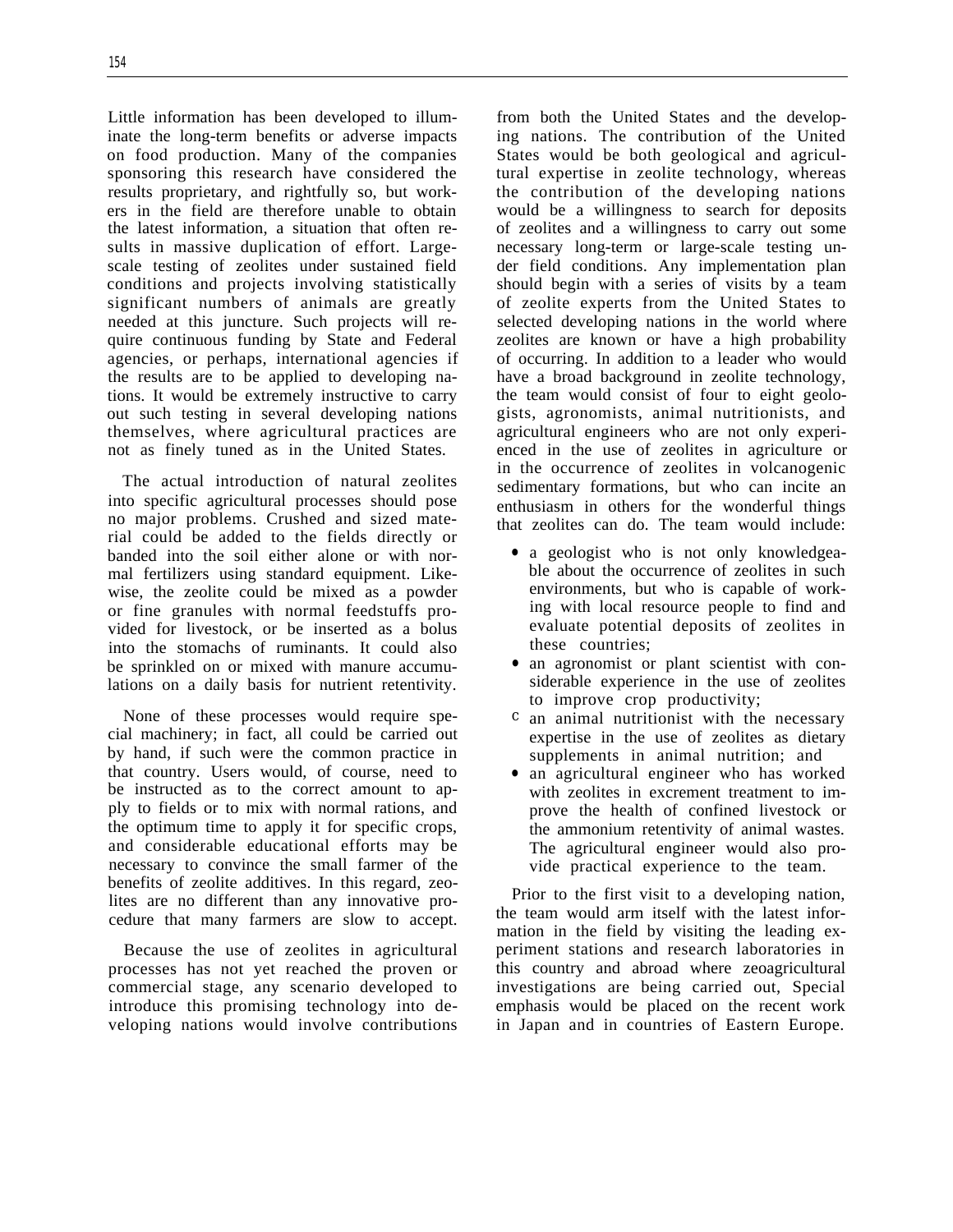Each visit would be for a 10-day period, wherein the first 2 days would be spent in the company of local geologists and/or agronomists examining the general terrain of the country and gaining a brief impression of the geology and the agricultural conditions. A third day would be devoted to a series of talks by each of the team members on his specialty before an audience of local geologists, agriculturalists, government officials, labor union leaders, and bureaucrats and anyone else who would be interested in finding out about this new technology. During the next several days the team would split into small groups for individual consultations in the field with local technical people responsible for the implementation of the technology. The geologists would, perhaps, visit suspected areas of zeolite formations, whereas the agronomist could inspect potential sites for study, providing samples of zeolite for initial investigation. The last day of each visit would be devoted to round table discussions by local agricultural experts, geologists, and team members to determine what had been accomplished and the next steps to take.

It is vital that the introduction of zeoagriculture into a developing nation not end with the visit of a team of U.S. experts. On the contrary, the initial visit should be folloed up as soon as possible with specific plans for implementing the technology into the nation's agricultural processes. Although the implementation scenario of all innovative technologies would appear to be similar from this point on, the zeolite scenario would involve a search for these materials in the developing nation if such materials had not already been reportrd from that country. Such exploration would probably be carried out by the local geological survey or mining agency, but should be assisted in the field by a geologist familiar with the occurrence of zeolites. If zeolites are known in the country or if they can be obtained from neighboring regions without difficulty, plans should be made with the country's agricultural people to field test the technology under optimum conditions. Such plans and tests should also be made with the assistance of agronomists or animal scientists already familiar with the use of zeolites in these processes.

#### References

- -1! Akson, Walter, Great Western Sugar Co., Longmont, CO (persona] communication), *1980,*
- *2<* Aleshin, E. P., Belonenko, G. M., Vakulenko, V., Vernichenko, A, A,, Goncharov, I. Ya., Demidenko, A, Ya., Ivashina, A. D., Kovtun, V. G,, and Mosko, B., "Composition for Developing an Interlayer Preventing Pollution of Groundwater With Herbicides in Irrigation Systems," U.S.S.R. Patent *733,595,* May *15, 1980.*
- *3.* Ames, L. L. "The Cation Sieve Properties of Clinoptilolite," *Amer. Mineral.* 45, 689-700, *1960.*
- *4.* Ames, L. L., "Zeolitic Removal of.Ammonium Ions From Agricultural Wastewaters," *Proc. <i>I3th Pacific Northwest Indust. Waste Conf.,* Washington State University, 135-152, 1967.
- *5* Anai, Shozo, Baba, Isayo, Kawabe, Mitsurni, Akaboshi, Tatsumasa, and Tadoru, I., "Feeding Experiments With Zeolite on Swine," Kumamoto-ken Chikusan Chosa Sei-sekisho 1975, 101-107, 1976.
- *6.* Arscott, G. H., Department of Poultry Science, Oregon State University, Corvallis, OR (personal communication), 1975, 1976.
- 7. Ataman, Gurol, ''The Zeolitic Tuffs of Cappado cia and Their Probable Association With Certain Types of Lung Cancer and Pleural Mesothelioma," Comptes Rendus Acad. Sci. Paris, Ser. D.,287, 207-210, 1978.
- *0.* Breck, D. W., *Zeolite Molecular Sieves (New* York: Wiley, 1974)
- 9. Buto, Kenji, and Takahashi, Sada, "Experimental Use of Zeolite in Pregnant Sows," Internal Rept., Ichikawa Livestock Exp. Sta., 1967.
- 10. Castro, M., and Elias, A., "Effect of the InclusionofZeolite in Final Molasses-Based Dietson the Performance of Grcwing-Fattening Pigs," Cuban~. *Agric. Sci. 12, 69-75, 1978.*
- *11.* Chelishchev, N. F., Martynova, N. S,, Fakina, L. K., and Berenshtein, B. G,, "Ion Exchange of Heavy Metals on Clinoptilolite," Dok. Akad. Nauk S.S.S,R. *217, 1140-1141, 1974.*
- *12* Cohen, J, M. "Trace Metal Removal by Wastewater Treatment," Tech. Transfer, (U.S. Environmental Protection Agency, January 1977, 2-7), 1977.
- 13. Cronstedt, A. F., "Om en obekant barg art, som kallas zeolites," Akad. Handl. Stockholm 17, 120-123, 1756.
- *14,* ?
- *15.* Earnst, R, A., "The Effect of Ammonia on Poultry," Feedstuffs 40, 1968.
- 16. England, D. C., "Effect of Zeolite on Incidence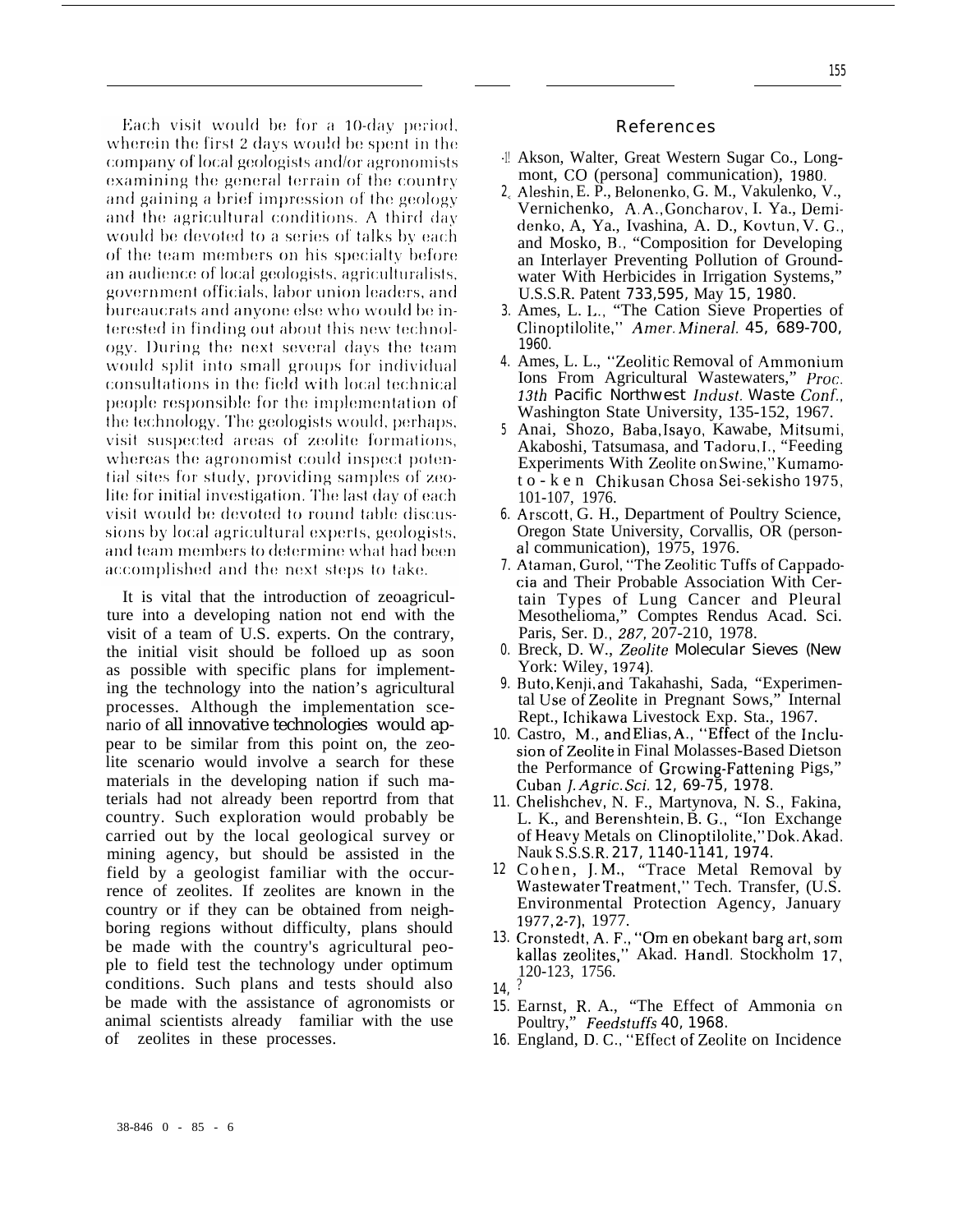and Severity of Scouring and Level of Performance of Pigs During Suckling and Early Postweaning, " Rept. 17th Swine Day Spec. Rept. 447, Agricul. Exp, Sta,, Oregon State University, 30-33, 1975.

- *17.* Fast, A. W,, Overholtz, W. J., and Tubb, R, A., "Hypolimnetic Oxygenation Using Liquid Oxygen, " *Water Resource Res. 11, 294-299, 1975.*
- *18.* Fugii, Shigeharu, "Heavy Metal Adsorption by Pulverized Zeolites, " Japan Kokai 74,079,849, Aug. 1, 1974,
- *19* Fujimori, Kaiichi, and Moriya, Yoshio, "Removal and Treatment of Heavy Metals in Industrial Wastewater. 1. Neutralization Method and Solidification by Zeolites, " Asahi Garasukogyo Gijutsu Shoreikai Kenkyu, Hokoku 23, 243-246, 1973,
- *20,* Fukushima, Yoshinoto, "Effect of Zeolite Addition in Feed on the Physiological Condition of Cows," Chikusan no Kenkyu 33, 1393-1395, 1980.
- *21,* Goeppner, J., and Hasselmann, D. E,, "Digestion By-product May Give the Answer to Energy Problem, " *Water Wastes 12ngineer 11, 30-35, 1974,*
- *22.* Goto, Itsuo, and Ninaki, Midori, "Agricultural Utilization of Natural Zeolite as Soil Conditioners. 11. Changes in Physical and Chemical Properties of Upland Soils With the Application of Natural Zeolites," Tokyo Nogyo Daigaku Nogaku Shuho 24, 305-315, 1980.
- *23.* Haines, T. A., State University College, Brockport, NY (personal communication), 1976.
- *24.* Han, In K,, Ha, Jong K,, and Kim, Chun S., "Studies on the Nutritive Value of Zeolites. 1. Substitution Levels of Zeolite for Wheat Bran in the Rations of Growing-Fishing Swine, " *Korean J. Anim. Sci. 17, 595-599, 1975.*
- *25.* Han, In K,, Park, H. K. and Kim, Chun S., "Studies on the Nutritive Value of Zeolites, 2, Effects of Zeolite Rice Hull Mixture on the Performance of Growing-Finishing Swine, " Ko*rean j. Anim. Sci. 18, 255-230, 1976.*
- *26,* Hayashizaki, T., and Tsuneji, N., "Acaricidal Composition Containing Lime-Nitrogen," Japan, Kokai 73,031,888, October 1973.
- *27.* Hayhurst, D. T,, and Willard, J. M,, "Effects of Feeding Clinoptilolite to Roosters," in *Proc. 5th Internat]. Conf. Zeo]jtes, Naples, Italy, 1980,* L. V, C. Rees (cd,), *805-812, 1980,*
- *28.* Heeney, M. W., "ClinoptiIolite in Swine Rations, " Research Rept,, Colorado State University, Ft. Collins, CO (unpublished), 1977.
- *29.* Hershey, D. R., Paul, J. L., and Carlson, R. M,,

"Evaluation of Potassium-Enriched Clinoptilolite as a Potassium Source for Potting Media, " *Hort. Sci. 15, 87-89, 1980,*

- *30,* Hondo, Sakuro, and Koizumi, Mitsue, "The Use of Zeolitic Mudstone in Hog Raising" at Ikawamachi, Akita Prefecture, Japan: Prog. Abstracts, ZEOLITE '76, Internatl. Conf, Occurrence, Properties, and Utilization of Natural Zeolites, Tucson, AZ, June 1976 (abstract).
- *31* Hsu, S. C., Wang, S. T., and Lin, T, H,, "Effect of Soil Conditioner on Taiwan Soils. I. Effects of Zeolite on Physio-Chemical Properties of Soils," J. *Taiwan Agricu]. Res. 16, 50-57, 1967,*
- *32,* Jewell, W. J., "Methane . . . the Energy-Sufficient Farm," State University of New York, *The News,* vol. *3, No, 2, 1974,* p. 4.
- *33.* Johnson, P. W., and Sieburth, J, M., "Ammonia Removal by Selective Ion Exchange, A Backup System for Microbiological Filters in Closed-System Aquiculture," *Aquacul. 4, 61-68, 1974.*
- *34,* Kapranos, W., Becker Industries, Portland, OR (personal communication), 1973,
- *35,* Kling, H. F., and Quarles, C. L., "Effect of Atmospheric Ammonia and the Stress of Infectious Bronchitis Vaccination on Leghorn Males, " *Poul. Sci. 53, 1161, 1974.*
- *36,* Koelliker, J. K., Miner, J. R., Hellickson, M. L., and Nakaue, H. S., "A Zeolite Packed Air Scrubber to Improve Poultry House Environments, " *Trans. ASA~ 23, 157-161, 1980.*
- *37.* Kominake, Chukei, Feedstuff for Fowl, Fish and Dcmestic Animals: U.S. Patent *3,836,676,* Sept. 17, 1974.
- *38.* Kondo, Kanae; Fujishiro, Seiji; Suzuki, Fumio; Taga, Teiki; Morinaga, Hidea; Wagai, Bunsaku; and Kondo, Tonosuke, "Effect of Zeolites on Calf Growth," Chikusan No Kenikyu *23, 987- 988, 1969.*
- *39.* Kondo, N., and Wagai, B., "Experimental Use of Clinoptilolite-Tuff as Dietary Supplement for Pigs," Yotonkai, May *1968, 1-4, 1968,*
- *40,* Konikoff, M. A., "Comparison of Clinoptilolite and Biofilters for Nitrogen Removal in Recirculating Fish Culture Systems, " Ph.D. dissertation, Southern Illinois University, Carbondale, IL (University Microfilms *74-6222), 1973.*
- *41.* Koyo Kaihatsu Co., Ltd., "Adsorption Oxygen Generator," company brochure, 1974.
- *42.* Larmoyeux, J. D., and Piper, R. G., "Effects of Water Reuse on Rainbow Trout in Hatcheries," *Prog. Fish Culture 35, 2-8, 1973,*
- 43. Laporte, L. F., *Encounter With the Earth* (San Francisco: Canfield Press, 1975).
- *43.* Leonard, D. W., "The Role of Natural Zeolites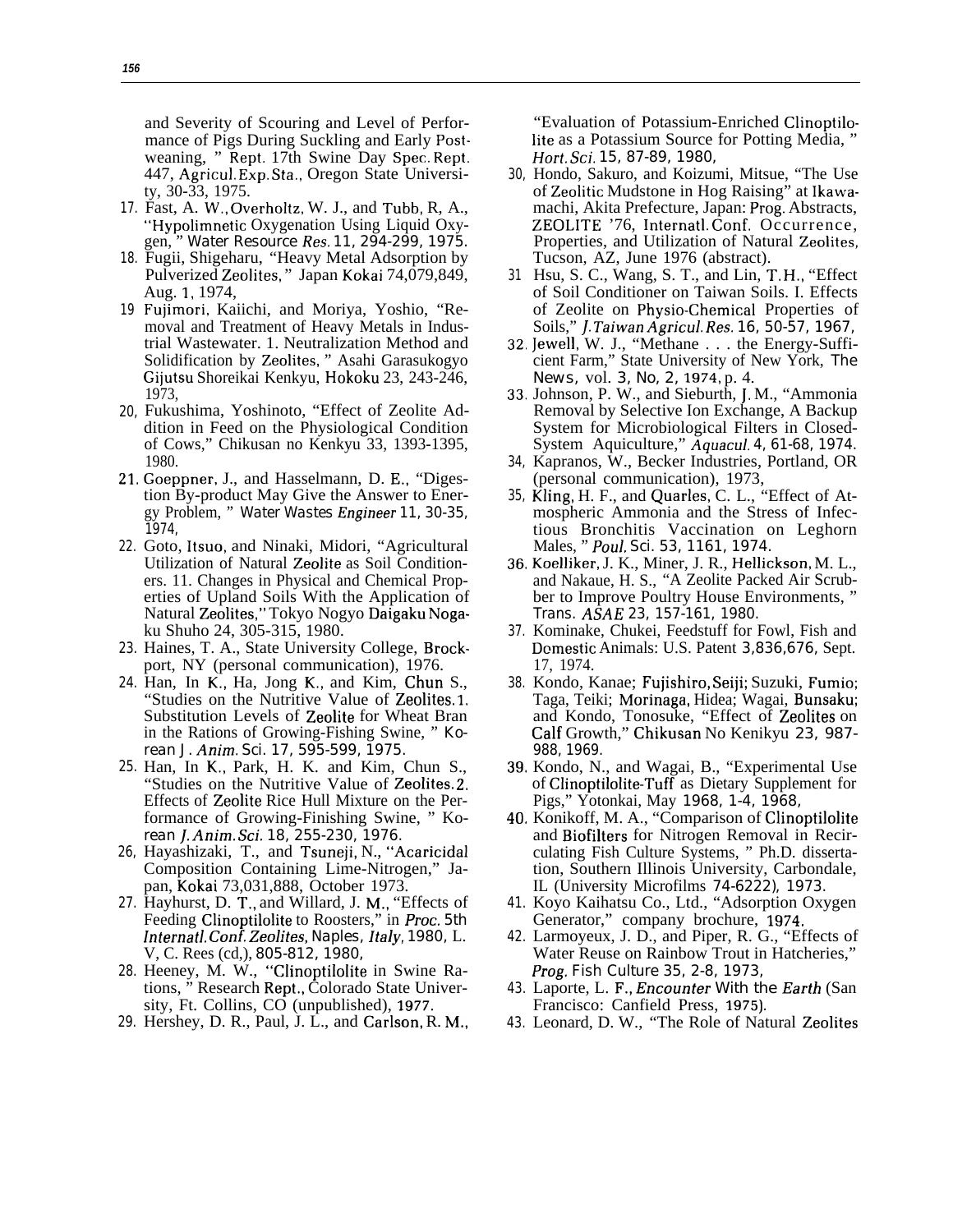in Industry, " Soc. *Mining Engineers A. I,M. E.* Preprint 79:380, 1979.

- *45* Lewis, M. D., Moore, F. D., 3rd., and Goldsberry, K. L., "Clinoptilolite-A Fertilizer N Exchanger, " *Hort Sci.* 1980 (submitted for publication).
- *46* Ma, Chueng-Shyang, Tzeng, Chii-Ming, Lai, Ming-Kwei, and Tsai, A-Hai, "Effect of Zeolite Feeding of Pregnant Pigs on the Litter Size at Birth, " K'o Hsueh Nung Yeh (Taipei) 27, 189- 192, 1979.
- *47.* McCaslin, B. D., and Boyle, F. W,, Report of research on "soil conditioners, " New Mexico University Agricul. Sta. Res. Rept. 411, 1980.
- *48.* McCraren, J., U.S. Fish and Wildlife Service, San Marcos, TX (personal communication), 1975.
- *49.* Makita, Katsuo, "The Prevention and Treatment of Gastric Ulcer for Swine, " Japan, Kokai 78, 020,437, Feb. 24, 1978.
- *50.* Mercer, B. W,, Ames, L, L., Touhill, C. J., Van Slyke, W. J., and Dean, R. B., "Ammonia Removal From Secondary Effluents by Selective Ion Exchange, " J. Water Poll. Cont. Fed. 42, R95-R107, 1970.
- *51.* Meier, W. M., and Olson, D. H,, "Zeolite Frameworks, " Adv. Chem. Series, No. 101, Amer. Chem. Soc., 155-170, 1971.
- *52.* Minato, Hideo, "Characteristics and Uses of Natural Zeolites, " Koatsugasu 5, 536-547, 1968.
- *53* Morita, Isamu, "Efficiency of Zeolite-SS in Underdeveloped Pigs Affected With Diarrhea," Internal Rept., Gifu-city Animal Husbandry Center, Gifu, Japan, 1967.
- *54* Mumpton, F. A., "Worldwide Deposits and Utilization of Natural Zeolites," *Industrial Minerals, No. 73, 30-45, 1973.*
- *55* Mumpton, F, A., "Scanning Electron Microscopy and the Origin of Sedimentary Zeolites, " *Proc. 3rd Internatl. Conf. Molecular Sieves,* Zurich, 1973, pp. 159-161.
- *56.* Mumpton, F. A,, "First Reported Occurrence of Zeolites in Sedimentary Rocks of Mexico, " *Amer. Mineral. 58, 287-290, 1973.*
- *57.* Mumpton, F. A., "Commercial Utilization of Natural Zeolites, " *In: Industrial Minerals and Rocks, S.* J. Lefond (cd.), Amer. Inst. Mining MetaII. Petrol, Eng., New York, 1262-1274, 1975.
- *58.* Mumpton, F. A., "Natural Zeolites—A New Industrial Mineral Commodity." In: Natural Zeo*lites: Occurrence, Properties, Use, L.* B, Sand and F. A. Mumpton (eds.) (Elmsford, NY: Pergamon Press, *1978).*
- *59* Mumpton, F. A., "A Reconnaissance Study of the Association of Zeolites With Mesothelioma Occurrences in Central Turkey, " U.S. Geol. Surv. Open-File Rept, 79-954, 1979.
- *60* Mumpton, F. A., and Fishman, P. H., "The Application of Natural Zeolites in Animal Science and Aquiculture, " J. *Anim. Sci. 45, 1188-1203, 1977.*
- *61* Mumpton, F, A., and Ormsby, W, C., "Morphology of Zeolites in Sedimentary Rocks by Scanning Electron Microscopy, " *clays and Clay Minerals 24, 1-23, 1976,*
- *62.* Munson, R, A., and Sheppard, R, A., "Natural Zeolites: Their Properties, Occurrence, and Use," *Minerals Science Engineering 6, 19-34, 1974.*
- *63,* Nichols, R, A,, Jungle Laboratories, Comfort, TX (personal communication), 1975.
- *64* Nishita, H., and Haug, R. M,, "Influence of Clinoptilolite on  $Sr<sup>90</sup>$  and  $Cs<sup>137</sup>$  Uptake by Plants, " Soil-Sci. 114, 149-157, 1972.
- *65* NRG, "NuFuel, A New Source of Energy," Brochure of NRG NuFuel Co., 1975.
- *66,* Onagi, T., "Evaluation of Treatment of Chicken Droppings With Zeolite-Tuff Powder, " Rept. Yamagata Stock Raising Inst., 11-22, 1965,
- *67.* Onagi, T., "Treating Experiments of Chicken Droppings With Zeolite Tuff Powder. 2. Experimental Use of Zeolite-Tuffs as Dietary Supplements for Chickens, " Rept. Yamagata Stock Raising Inst., 7-18, 1966.
- *68.* Ousterhout, L. E., "Nutritional Effects of Clays in Feed, " *Feedstuffs 42, 34-36, 1970.*
- *69.* Peters, M. D., and Bose, R. J., "Clinoptilolite-A Physiochemical Approach to Ammonia Removal in Hatchery and Aquiculture Water Reuse Systems, " Fish Marine Serv. Tech. Rept, *535, 1975.*
- *70.* Pond, W. G., and Mumpton, F. A., "Effect of Zeolite Supplementation of Early Weaned Pig Diets on Growth, Feed Utilization, and Diarrhea," Anim. Sci. Swine Memo 78-2, Cornell University, 1978.
- *71,* Pond, W, G., Yen, J. T., and Hill, D. A., "Decreased Absorption of Orally Administered Ammonia by Clinoptilolite in Rats, " Proc. Soc, Exper. Biol. Med., 1980.
- *72.* Pratley, G. M., "Internal Research Report," Pratley Perlite Mining Co., Kenmare, South Africa (personal communication), 1978.
- *73,* Quisenberry, J. H., "The Use of Clay in Poultry Feed," Clays and Clay Minerals 16, 267-270, *1968,*
- *74.* Sate, Iwao, "Adsorption of Heavy Metal Ions